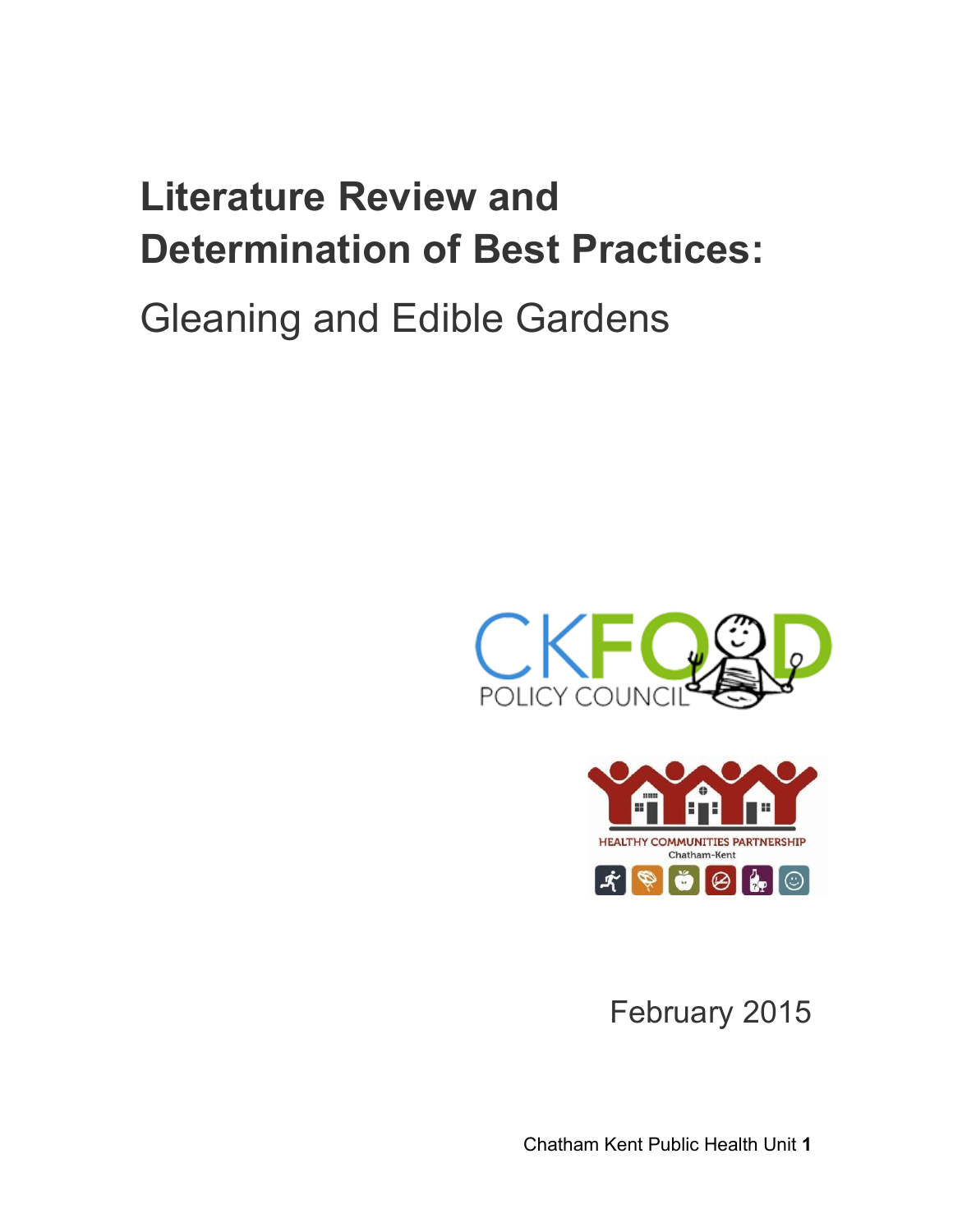*Submitted by:* 

*FoodSpokes Strategic Solutions Inc.*

*Prepared By:*

**Alison MacKenzie, MSW** Research Consultant FoodSpokes Strategic Solutions Inc.

**Andrew Park, MA** Research Consultant FoodSpokes Strategic Solutions Inc.

*Reviewed By:* **Vanessa Ling Yu, MHSc, MA** Founding Director, FoodSpokes Strategic Solutions Inc.

*Acknowledgements:*

**Lyndsay Davidson, RD, BASc** Public Health Dietitian Chatham-Kent Public Health Unit

**Carina Rodgers, BSc, MPH** Program Manager, Chronic Disease & Injury Prevention Chatham-Kent Public Health Unit

Chatham Kent Public Health Unit **2**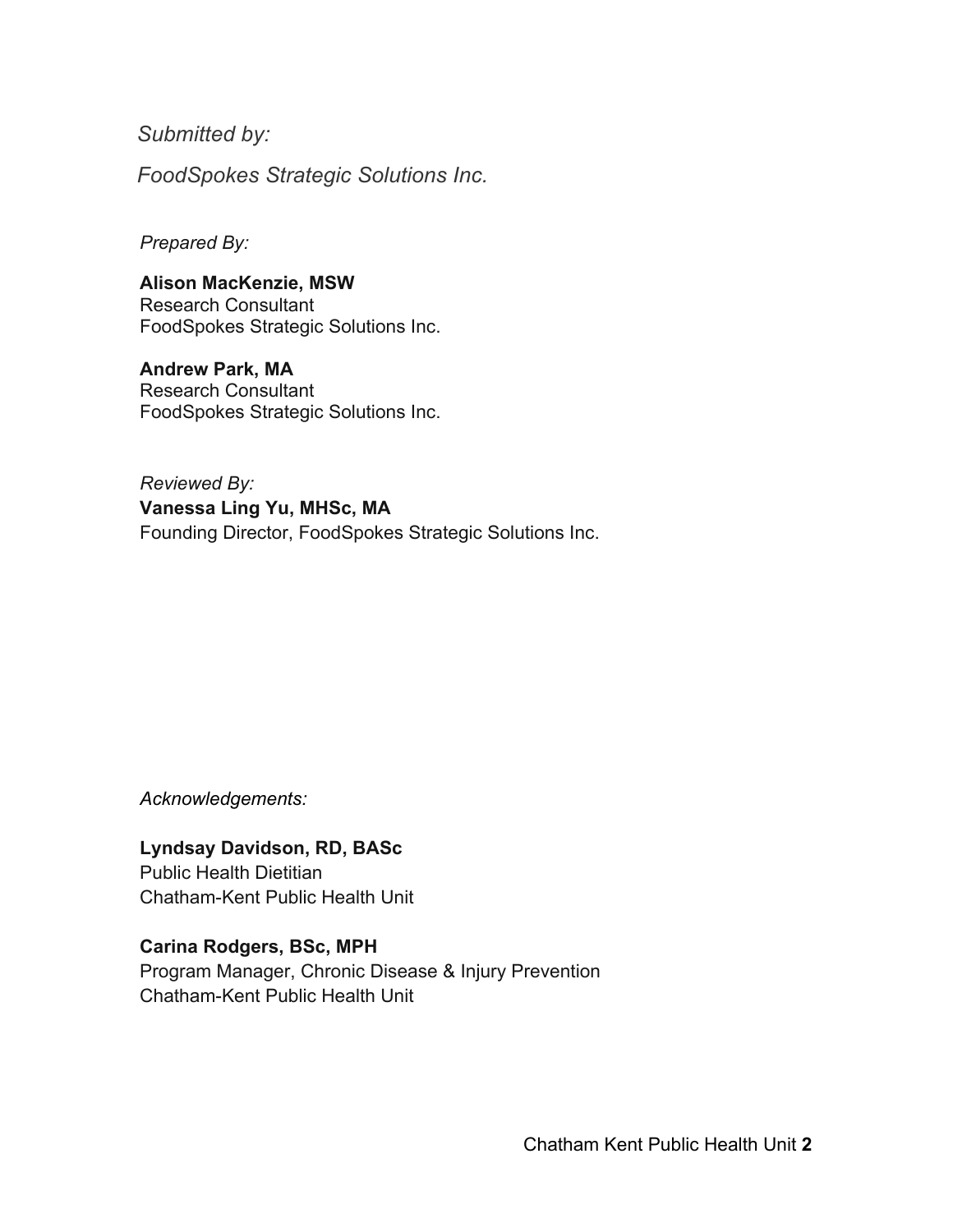# **Table of Contents**

| Part 1: Gleaning       |    |
|------------------------|----|
|                        |    |
|                        |    |
|                        |    |
| Part 2: Edible Gardens |    |
|                        |    |
|                        |    |
|                        |    |
|                        |    |
|                        |    |
|                        |    |
|                        |    |
|                        |    |
|                        | 56 |
| Appendices             |    |
|                        | 65 |
|                        | 68 |
|                        | 71 |
|                        | 74 |
|                        |    |
|                        | 77 |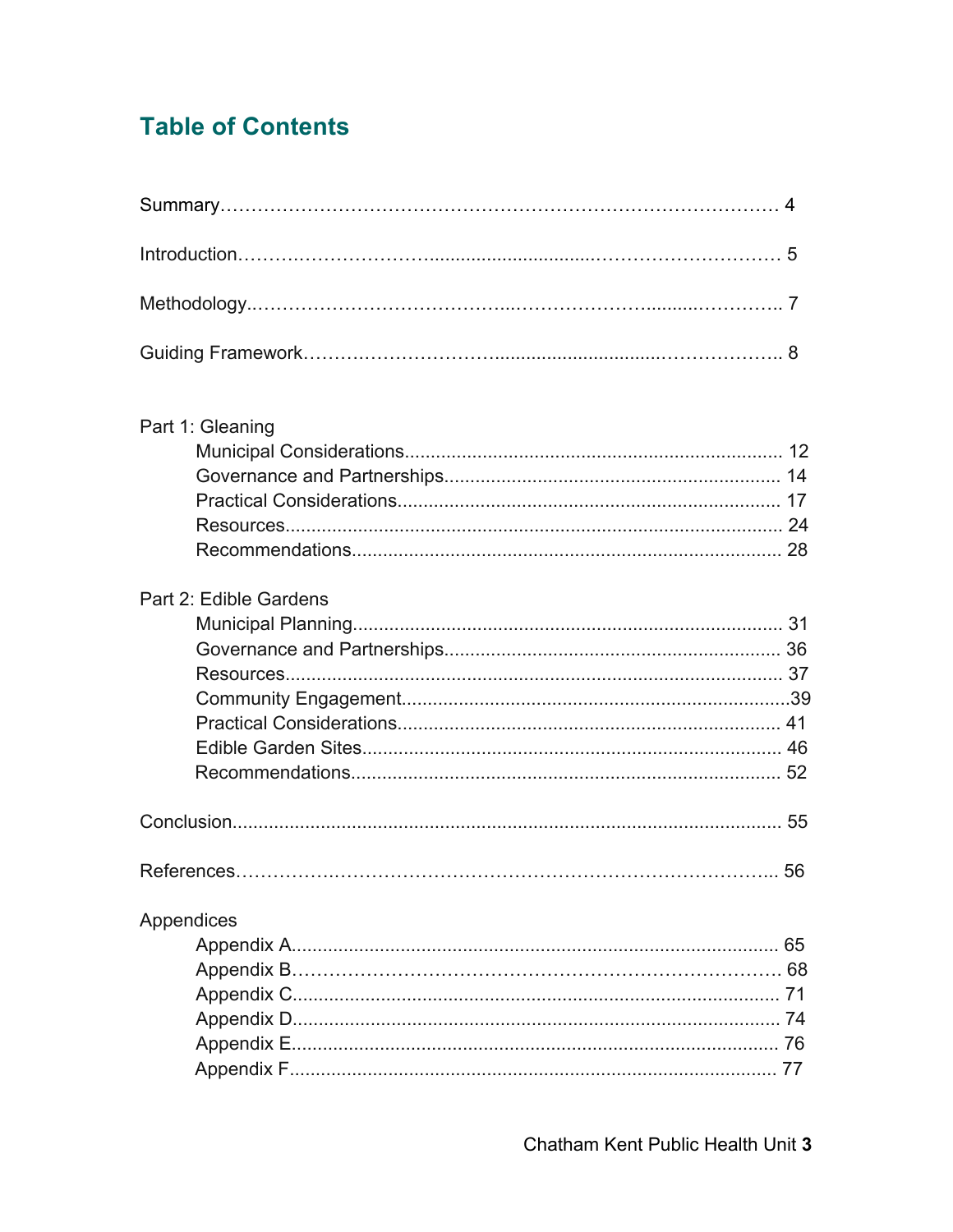## **Summary**

Food security is a public health issue gaining recognition at local and global levels. In Canada, many individuals are experiencing a lack of food security, which significantly impacts health outcomes (Mikkonen and Raphael, 2010). Challenges to accessing adequate and reliable safe, healthy, fresh and nutritious food can be attributed to challenges within food systems. Production, processing, distribution, waste management, and consumption are all components of the system that present significant opportunities for change. Two approaches to local food systems change include gleaning and edible gardens, which can be implemented by municipalities and communities to address food security issues.

FoodSpokes Strategic Solutions was commissioned by Chatham-Kent's Public Health Unit to conduct a literature review on gleaning and edible gardens. The project aimed to consolidate best and emerging gleaning and edible garden practices; identify resources and activities required for planning, implementation, and evaluating the initiatives; and develop recommendations for the municipality of Chatham-Kent.

Population health and food systems lenses guided the research. The literature revealed that gleaning and edible garden initiatives have been developed and implemented at municipal and community levels in a range of urban and rural contexts. The initiatives can successfully create food systems change to support the health and wellbeing needs of communities that lack food security; however a variety of potential challenges exist that municipalities and communities can address through identified best practices. The recommendations generated for Chatham-Kent include planning municipal approaches, determining governance and partnerships, identifying resources, preparing practical considerations for implementation, and assessing the feasibility of program models or sites.

Key Findings:

- 1. Define a clear scope and indicators of success to determine project feasibility and sustainability.
- 2. Outline roles and responsibilities for strong coordination and implementation of initiatives. Partnerships involving multiple stakeholders can strengthen project success, as gleaning and edible garden initiatives typically require cross-sector collaboration.
- 3. Community organizations receive inconsistent or short-term funding. Multiple funding sources from municipalities, the private sector, foundations, and community partners can reduce resource burdens and sustainably support projects.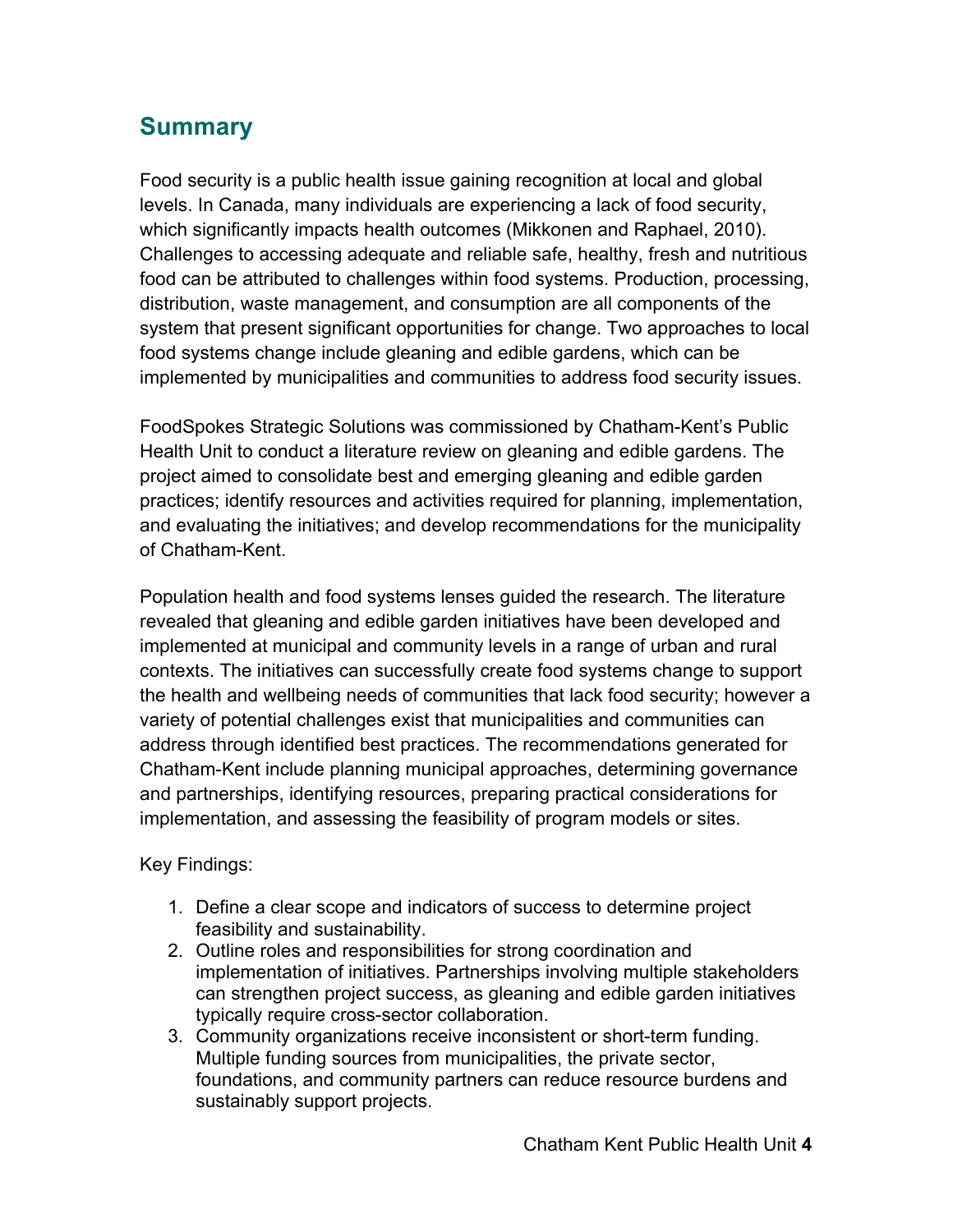# **Introduction**

Food security has been increasingly present in public health discourse around health and wellbeing (PROOF, 2012). The Public Health Agency of Canada (PHAC) defines population health as "an approach that aims to improve the health of the entire population and reduce health inequities among population groups" (PHAC, 2015). To reach these objectives, population health addresses a broad range of factors and conditions that strongly influence health and wellbeing, including food security (PHAC, 2015). A public health approach to food security addresses the underlying factors that contribute to an individual's or family's lack of food security and the consequential health outcomes.

Food security has been identified as one of the 14 social determinants of health in Canada (Mikkonen and Raphael, 2010). It is a holistic concept that is understood as adequate and reliable access to safe, healthy, fresh, and nutritious food in culturally appropriate, accessible, and affordable ways (WHO, 2015). In 2012, it was estimated that 12.2% of Canadian households and 1 in 6 children experienced lack of food security (PROOF, 2012). Single parent households and families receiving social assistance are at a greater risk of experiencing a lack of food security (Mikkonen and Raphael, 2010). This is a significant public health issue as inadequate access to healthy foods is a predictor of individuals reporting "poor or fair health compared to good, very good, or excellent health, experiencing poor functional health (e.g., pain, hearing and vision problems, restricted mobility), multiple chronic conditions, and major depression or distress" (Mikkonen and Raphael, 2010, p. 27). Individuals with a lack of food security are also 80% more likely to have diabetes, 60% more likely to have high blood pressure, and 70% more likely to have food allergies than food secure households (Mikkonen and Raphael, 2010).

In the municipality of Chatham-Kent, Ontario, 8% of the population is considered to lack food security (Zettler and Maaten, 2011). The municipality and community are engaging in a number of interventions to address the issue in both rural and urban areas (Chatham Kent municipal staff, personal communication, January 23, 2015). At the municipal level, initiatives include the development of a Food Policy Council, incorporation of food security into the Official Plan and zoning bylaws, and provision of resources to establish and run community gardens. Community stakeholders have also been taking a lead to address lack of food security by providing edible planters to businesses and non-profits, investing in growing produce by planting a forest garden, and establishing a strong volunteer base to support community gardens. It is clear that the municipality is taking a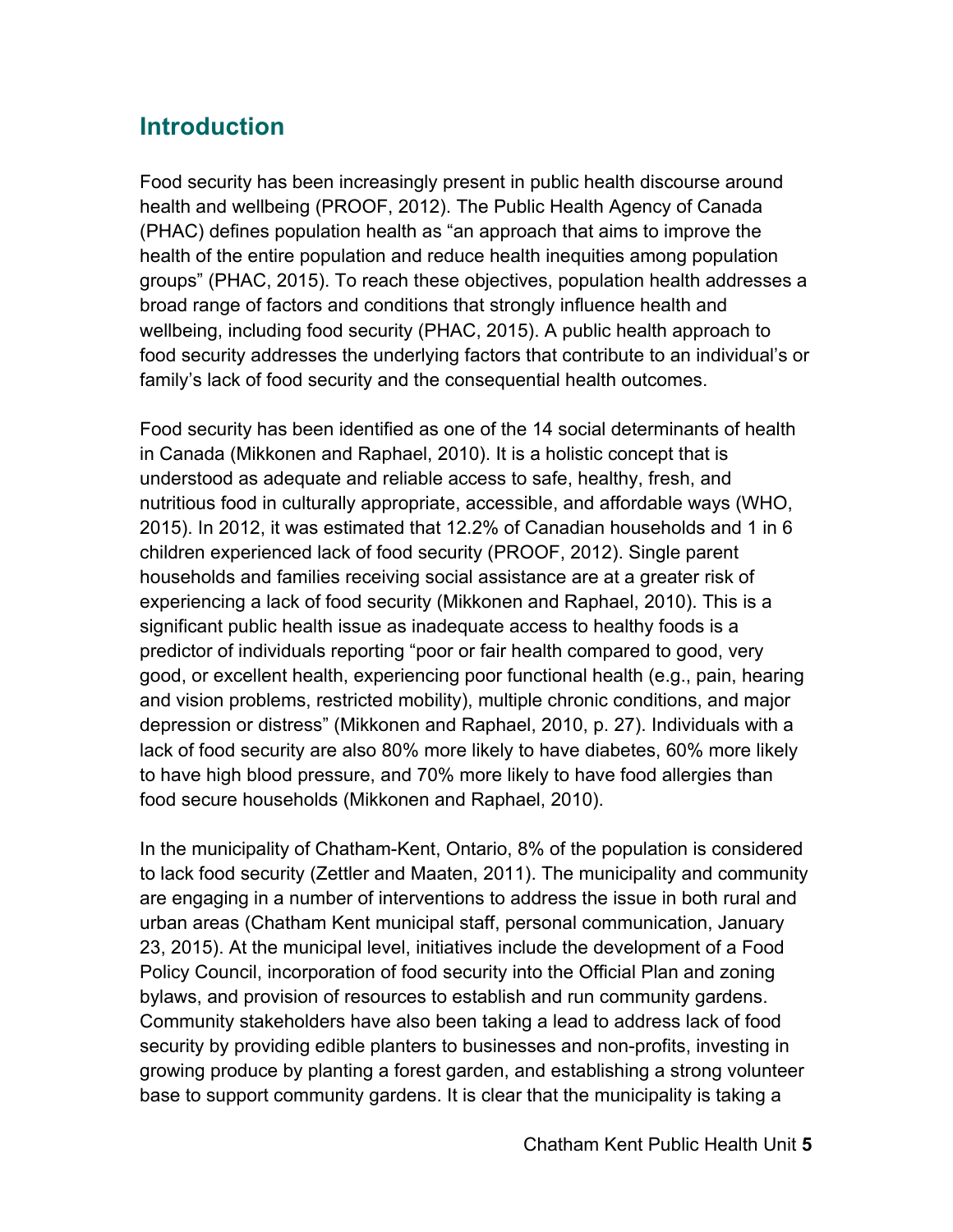multi-stakeholder approach to implement a wide range of initiatives focused on improving local food security. (Chatham-Kent municipal staff, personal communication, January 23, 2015)

Gleaning and edible gardens are two initiatives that aim to increase food security, a concept based on the three pillars of food availability, food access, and food use (WHO, 2015). Specifically, gleaning is a step towards increasing food access, and edible gardens works to increase both food availability and food access (WHO, 2015). *Gleaning* is commonly understood as the act of collecting leftover crops from farmers' fields after they have been commercially harvested or on fields where it is not economically profitable to harvest. *Edible gardens* offer an alternative to conventional residential landscapes that are designed solely for ornamental purposes. Edible gardens can still be used for beautification, but also capable of producing fruits and vegetables.

On a broader scale, these two food security initiatives can be understood as drivers of food system change. The food system includes activities related to food production, processing, distribution, waste management, and consumption (Agriculture Sustainability Institute, 2015; Oxford Martin School, 2015). From a population health perspective, the current food system is failing to meet the health and wellbeing needs of community members that lack food security. When thinking about gleaning and edible gardens as approaches to creating food system change, opportunities for intervention arise at the food production, distribution, and waste management levels. With a growing awareness of the harmful impacts of a lack of food security on health and wellbeing, it is clear that food system change is needed. Although the nature of food security issues varies between urban, peri-urban, and rural environments, sustainable and localized gleaning and edible garden interventions are steps towards food security that can subsequently improve overall health and wellbeing.

The following report identifies best and emerging practices related to gleaning and edible gardens in Canada, the US, and internationally. The literature review aims to answer the following research questions:

- What are the current best and emerging practices related to gleaning and edible gardens in Ontario, Canada, the United States, and internationally that are either municipally directed or community led?
- What activities or resources are needed to support gleaning and edible garden projects?
- What are recommended next steps for the municipality and community of Chatham-Kent?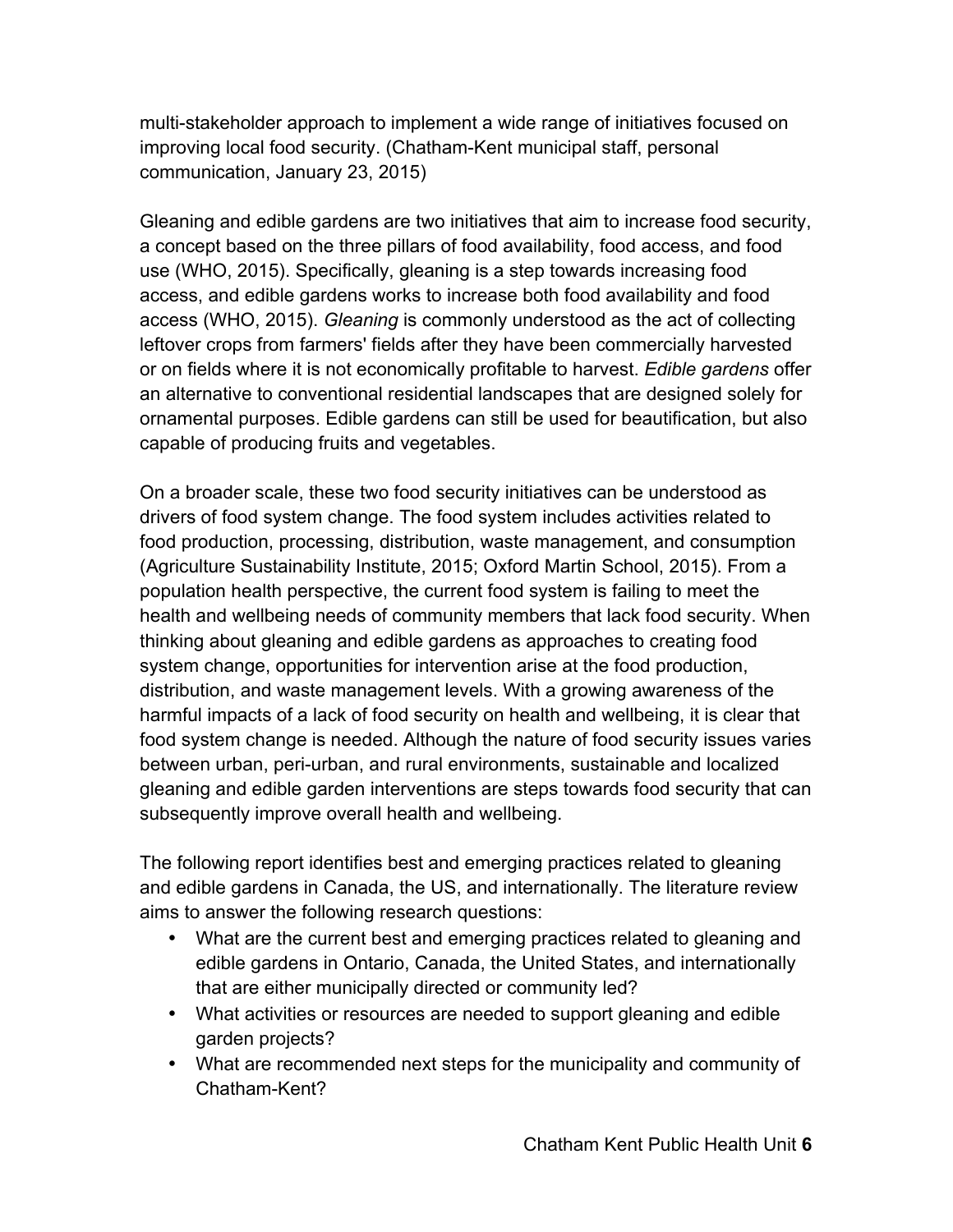## **Methodology**

Early 2015, consultants conducted a literature review that surveyed information pertaining to existing gleaning and edible gardening practices, policies, and research relevant to the municipality of Chatham-Kent, Ontario, Canada. The body of the document includes two major sections: 1) gleaning, including a literature review and recommendations for Chatham-Kent; and 2) edible gardens, including a literature review and recommendations for Chatham-Kent. Secondary information was sources and analyzed, and primary data was collected through key informant interviews.

Secondary information was gathered from academic sources, including peer reviewed articles and interviews with academics and experts in the field, as well as grey literature, books, publicly available protocols, and manuals. Search channels included the University of Toronto's online database, Directory of Open Access, Google Scholar, JURN, Journal Storage (JSTOR), Mendeley, OVID, Pub Med, Project Muse, ProQuest, Scopus, SpringerLink, and Web of Science. Google was also used a search channel. Search results yielded organization's websites, which were utilized to assess current trends and themes made available through publicly accessible communications.

After conducting a preliminary scan of the literature, a concept matrix was created and used to determine relevant references and keywords pertaining to field gleaning and edible gardens. Research was also expanded to include literature pertaining to urban agriculture, zoning, food deserts, food surplus, food recovery, food waste, emergency food provision, hunger relief, guidelines, manuals, and case studies. Sources that were published and produced in the last five years was prioritized, however, no cut-off date was put into practice to restrict older literature from being examined.

Keywords and research topics that were excluded in the literature review included: private landscaping, bioengineering, retail food redistribution, retail food recovery, and non-perishable food donations. Literature characterized as blogs, needs assessments, environmental scans, and action plans were also excluded. Research included examples from Canada, the United States, and internationally.

Primary information was collected through key informant interviews. The interviews were conducted with representatives from various sectors, including non-profit and community groups, an advocacy group, an emergency food relief organization, academic experts, and municipal staff from Chatham-Kent. A total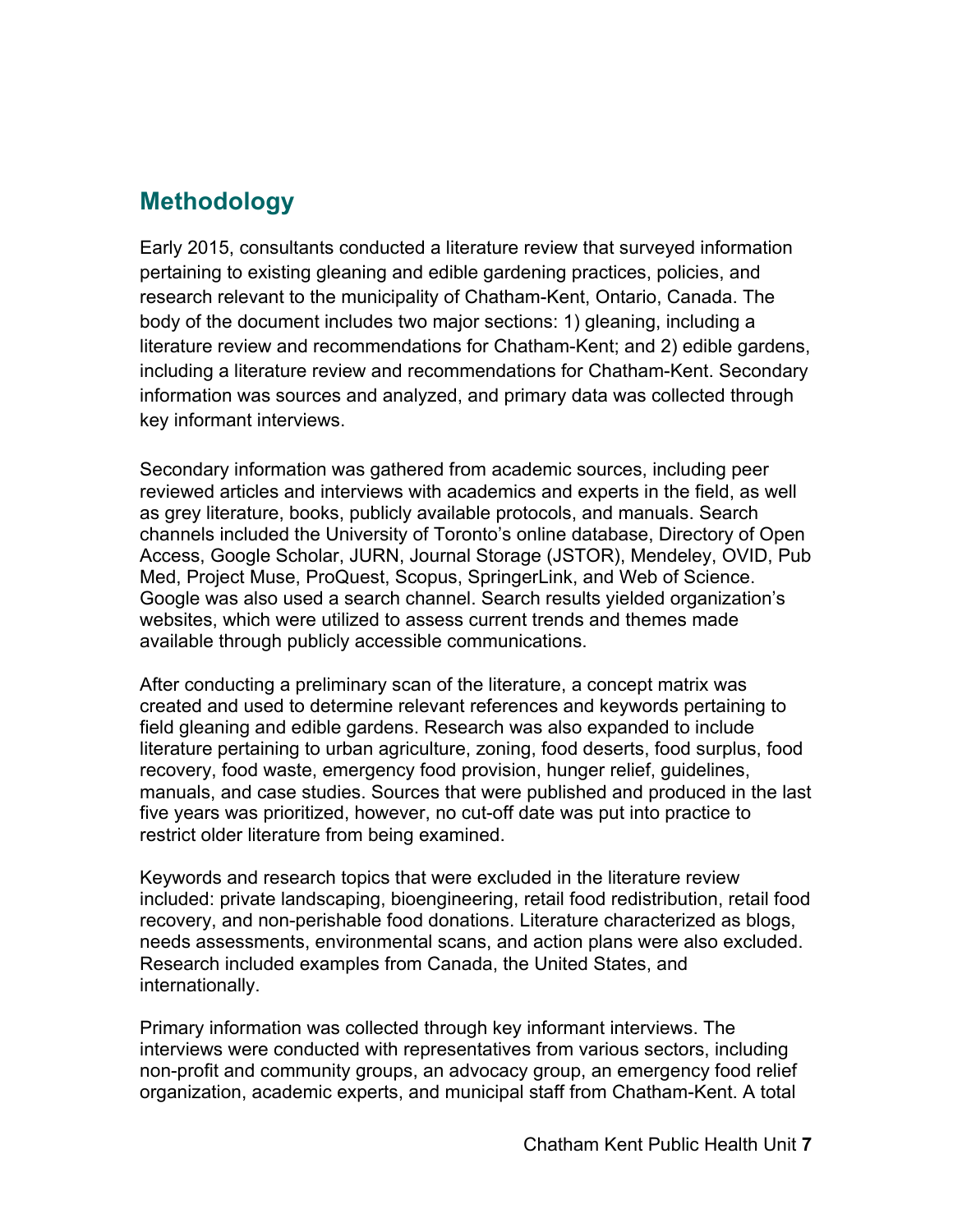of seven individual and two group interviews were conducted with representatives from the previously mentioned sectors. Each interview was approximately 90 minutes in length. The interviewees were selected based on the relevance of their work of the topics of gleaning and edible gardens and their knowledge of practices based in Ontario, and in some cases Chatham-Kent. The interviews consisted of qualitative questions related to motivations behind each initiative, reasons for success, and barriers or challenges faced in the field. The interview guides were similar for both edible gardens and gleaning (see Appendices A to D).

Gleaning and edible gardens were separately researched because of key themes that differentiate the subjects. Gleaning literature highlights the challenges around the food charity model and the need for greater participation from various community stakeholders, while research on edible gardens predominantly focuses on issues relating to public land use and planning. Although the subjects' content differs, there were also clear overlapping areas of challenge and opportunity.

# **Guiding Framework**

Food systems change and population health lenses guided the research. A food systems change approach highlighted food production, distribution, and waste management are the primary areas addressed by the interventions of gleaning and edible gardens. Building on this foundation, a population health perspective offered a clear outcome for these two food security initiatives, specifically the improve health and wellbeing of the community. Framed in this manner, the processes and outcomes desired for gleaning and edible gardens are clear.

*Food production* encompasses the growing of food, and the governance and economics behind it (Oxford Martin School, 2015). The current Canadian food system is situated within a web of policies and processes that regulate production. The Agriculture Sustainability Institute (ASI) states "community food systems are gaining attention… as an important way to create links between farmers, consumers, and communities" (ASI, 2015). Taken a step further when looking at community food systems through a population health lens, gaps or challenges in food access become apparent. These gaps can lead to a lack of food security for low-income communities. Edible gardens are being considered as an intervention to meet local needs by shifting the current food production system towards publically grown and distributed fruits and vegetables.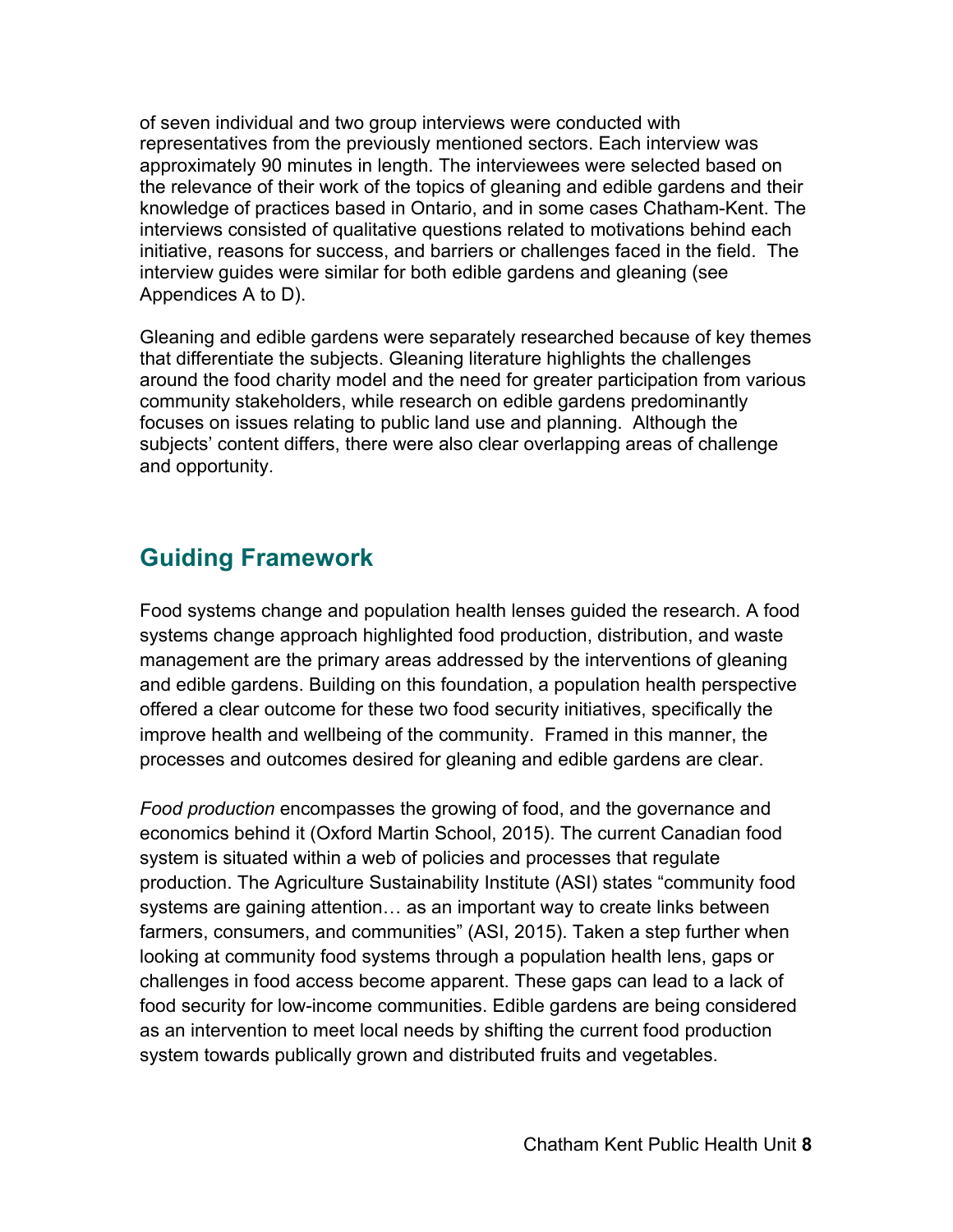*Food distribution* and *waste management* links producers to processors and consumers (Agriculture and Agri-Food Canada, 2015). It is a large and complex sector, including supermarkets, grocery stores, restaurants, wholesalers, distributors, and the brokers that supply them (Agriculture and Agri-Food Canada, 2015). It is also well known that there is a significant need for better waste management practices to manage excess or "unacceptable" foods along the conventional food system. Food assistance programs, including food banks and soup kitchens, emerged as a response to manage unequal food distribution (Coleman and Ganong, 2014). However, today these programs are often regarded as having limited quantity, and questionable and unpredictable quality of food (PROOF, 2015). Gleaning is an avenue to re-distribute fresh fruits and vegetables to individuals with food access challenges.

A population health and food systems change framework offers:

- Structure to identify goals and outcomes of initiatives.
- Flexibility to determine localized solutions to lack of food security.
- Communicability to demonstrate key ideas to stakeholders. (Davidson, 2011)

# PART 1: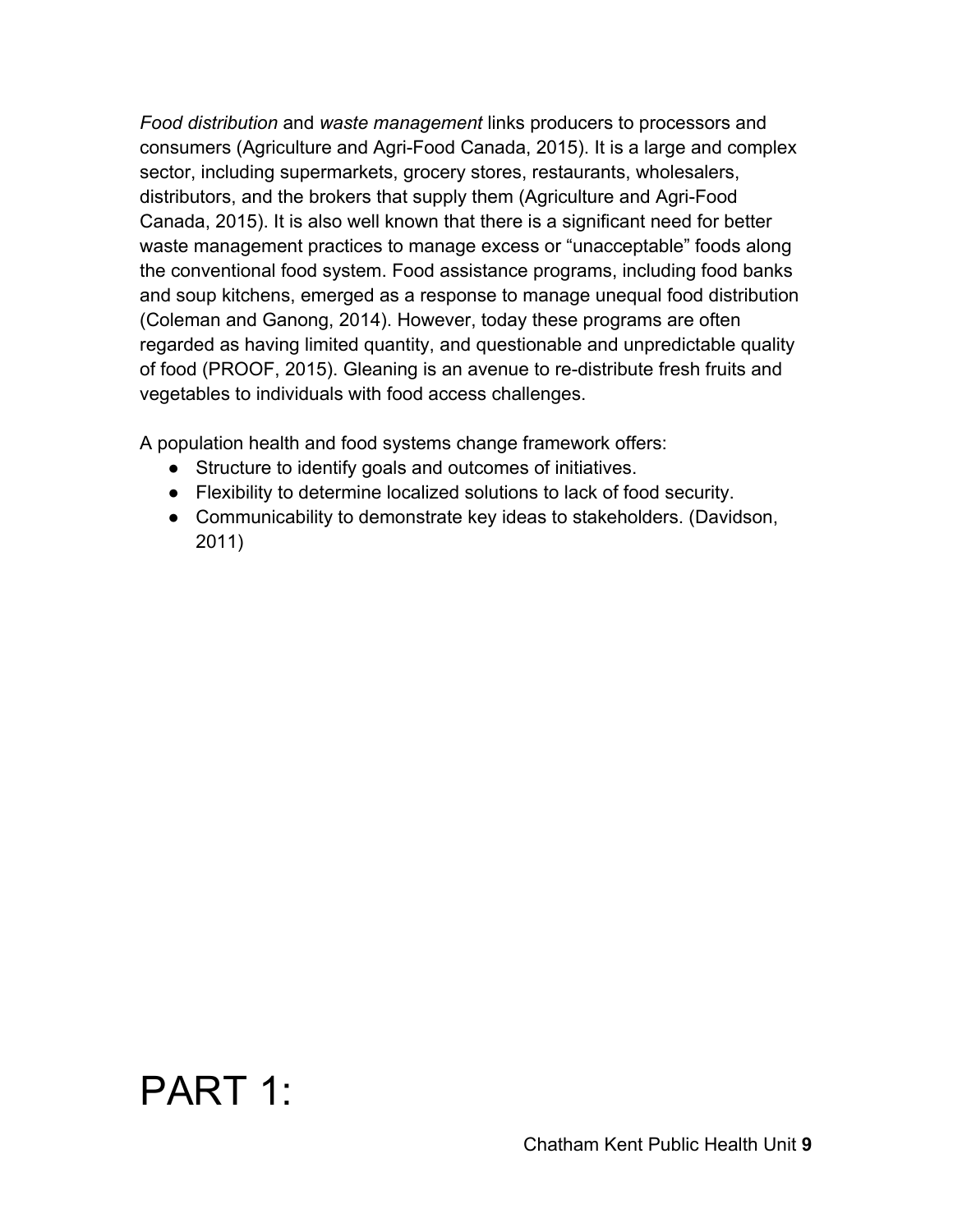# GLEANING

Gleaning harvest-ready fruits and vegetables is a strategy for addressing food system challenges related to food distribution and waste management at the community level. It can also be defined as an "act where foods that cannot be sold in retail are shared as a donation and in charity" (Hoisington et al., 2001; Tarasuk and Eakin, 2005; Badio, 2009). Gleaning exposes the dissonant reality

Chatham Kent Public Health Unit **10**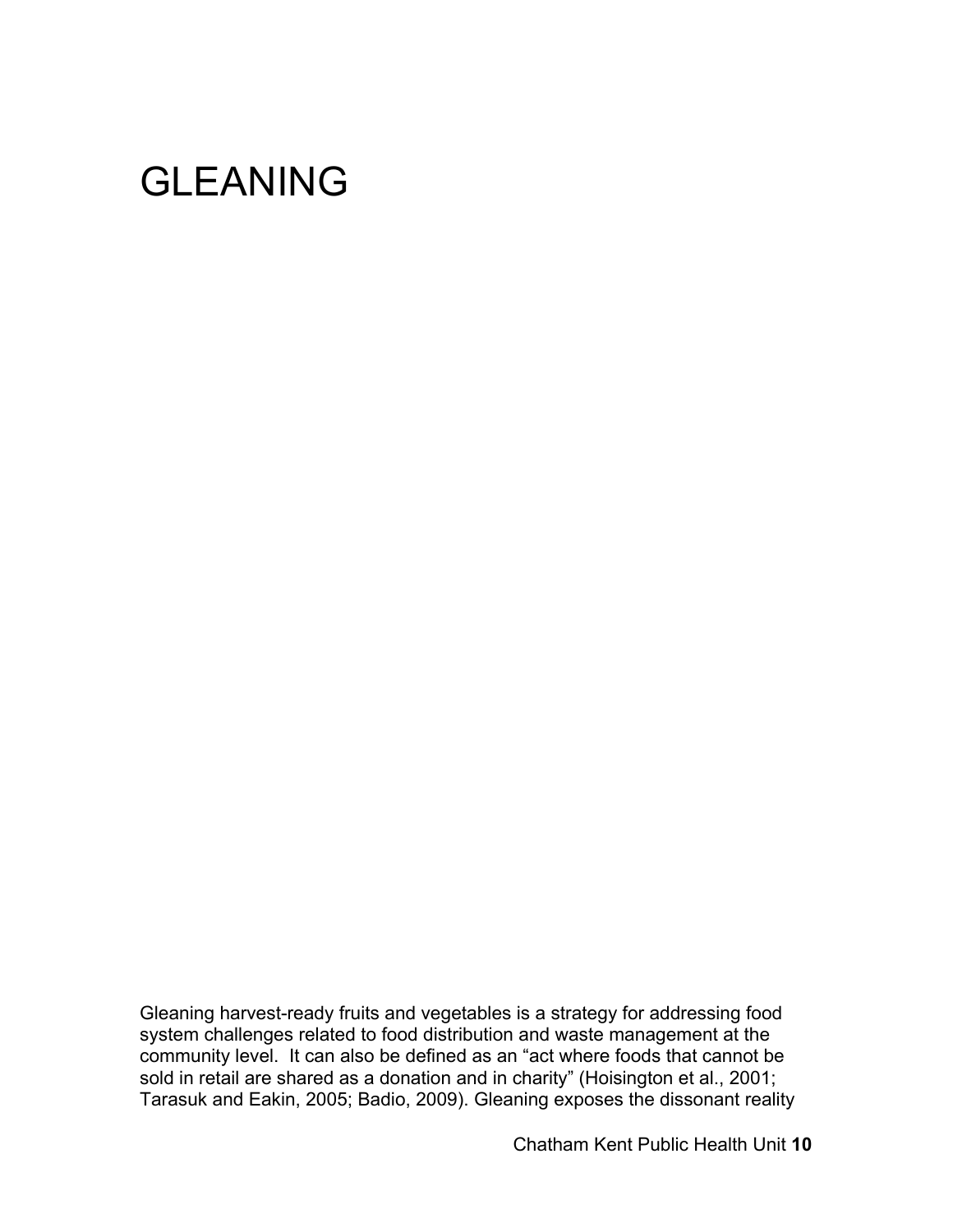where North American societies are faced with excess or surplus foods, but have individuals who have challenges accessing adequate and appropriate foods.

Limited academic and grey literature documents the effectiveness of gleaning initiatives on addressing food security and its subsequent health outcomes. The following literature review uses both environmental and public health perspectives to explore the roles of public and private sectors in the planning and implementation of gleaning programs. The gleaning section aims to:

a) Define relevant keywords and concepts;

b) Outline a framework towards understanding gleaning as a potential food security practice;

c) Describe current challenges and benefits in order to synthesize best practices and possible next steps.

A review of best and emerging practices around planning and implementation of gleaning is provided, as well as recommendations that were synthesized based on best practices and categorized into municipal considerations, governance and partnerships, practical considerations, and resources.

Gleaning is a historically documented social practice. There is evidence of gleaning in the Bible, as well as English and French history (King, 1992; Vardi 1993; Hoisington et al., 2001; Badio, 2009). Historical information suggests that the English and French feudal systems constructed legal structures to sanction gleaning. Farmers were legally obligated to allow individuals holding low socioeconomic status to glean foods that were not needed from harvest (Vardi, 1993). However, legal reforms began to curtail the practice in support of emerging economic pressures and priorities (King, 1992). Public and private authorities began disregarding gleaning as an accepted practice. Michelle Coyne, an urban gleaning expert, discussed how the reformed practice, or lack thereof, was carried over into British colonies (personal communication, February  $4^{\text{th}}$ , 2015).

The new British settled colonies in Canada neglected the charitable practice leading to an institutional legacy that pushed food growing and production outside city limits (Coyne, personal communication, February 4, 2015). Other forms of food assistance developed during recessions and economic restructuring during the 1980's. Contemporary food assistance programs target hunger relief to lessen the impacts of social service cuts (Husbands, 1999). However, in recent decades the need for emergency food has increased (Wakefield et al., 2012). While gleaning has a long history, levels of Canadian government have not institutionalized it as a solution to address food security issues. Gleaning is re-emerging as a way of meeting the needs of low-income communities that lack food security. In addition, gleaning can be understood as more than charity because it is a practice located at the intersection of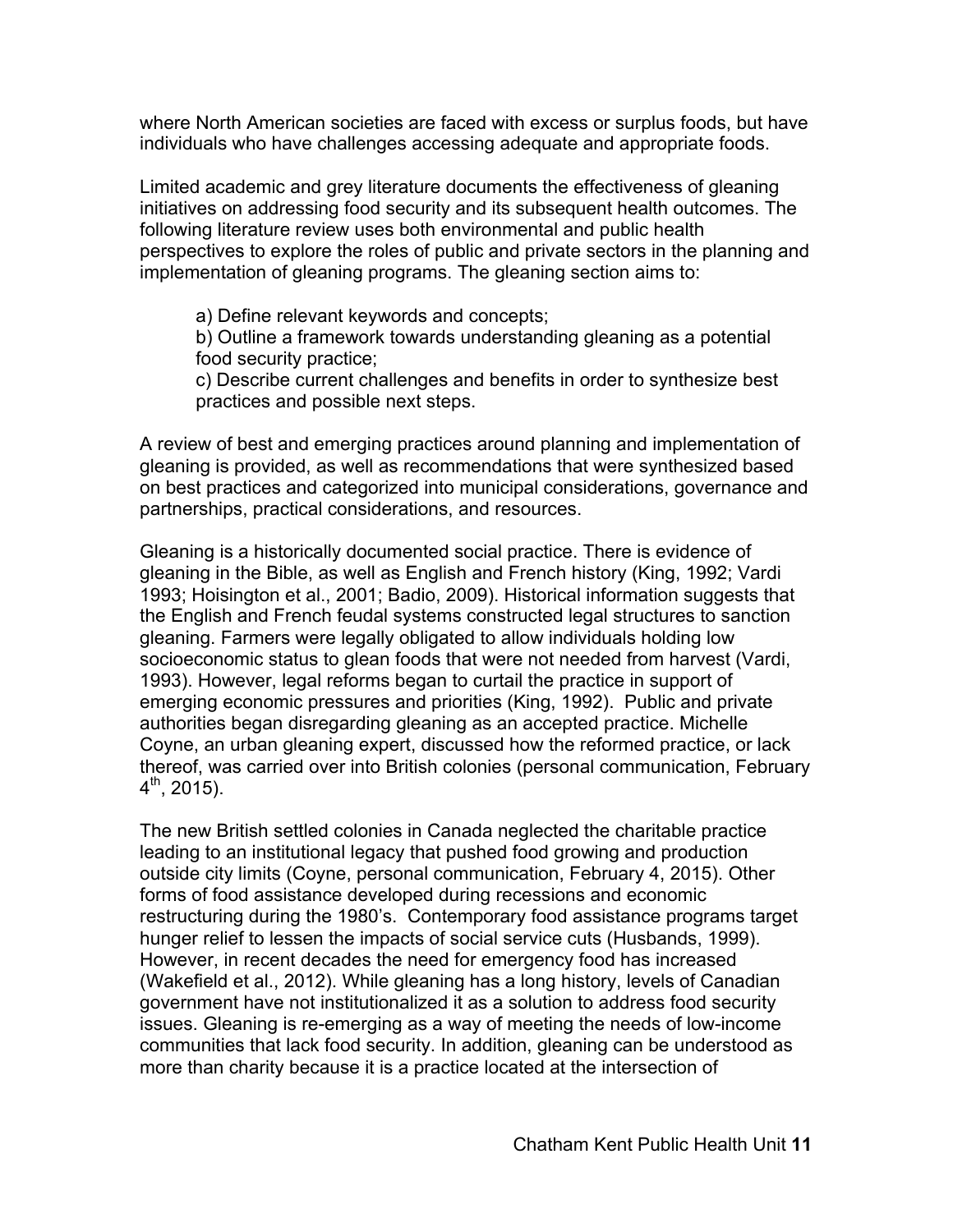environmental, agricultural, social service, and social justice work (Wakefield et al., 2012).

Contemporary gleaning practices include "dumpster-diving", i.e. recovering food restaurants, farmers' markets and retail stores; harvesting edibles from public and private fruit and nut trees; and field gleaning. This report primarily focuses on field gleaning; however applicable best practices from literature on fruit tree gleaning have also been included. The USDA (2009) defines field gleaning as the "collection of crops from farmers' fields that have already been harvested or fields where it is not economically profitable to harvest".

Field gleaning is highly relevant to Chatham-Kent, as the municipality is one of the largest producers of sweet corn, tomatoes, green peas, and other produce in Ontario (OMAFRA, 2006). However, according to research by the Centre for Community Based Research (n.d.), Chatham-Kent residents have difficulty accessing fresh produce due to income and transportation challenges such as public transit routes, public transit service, and distance to grocery stores. Field gleaning can potentially provide increased access to healthy and nutritious foods for low-income communities, and opportunities for food surplus re-distribution and industry level management of food waste. It can also present opportunities at the individual, community, and government levels for creating tangible health, social, and economic outcomes.

## **Municipal Considerations**

 

Through an environmental lens, gleaning can be understood as a method to manage unwanted or "unfit" foods, commonly referred to as food waste and/or surplus food. Although there is no universally accepted definition of food waste in the academic and grey literature, its overlap with the concept of food surplus recovery<sup>1</sup> or food recovery can be useful for municipal decision-makers and planners considering the economic and social outcomes of gleaning on food security at the community level (Garrone, Melcini and Perego 2013; 2014).

The primary driving force behind food waste is consumer demand and food safety fears. However, in 2014, a Canadian food waste study conducted by the Provision Coalition found that approximately 30% to 40% of produce is likely to end up in a landfill or as compost - a total cost of \$27 billion a year. Factors like excess purchases, infrequent purchases, and misperceptions about shelf life all contribute to an increase in food waste at the end-user level. The most wasteful products are those with short sell dates, such as fresh produce, and meat and dairy products. (Sert et al., 2014; Uzea et al., 2014).

<sup>&</sup>lt;sup>1</sup> Surplus food recovery is the redistribution of safe food that is produced, manufacture, retailed or ready-to-beserved, but for various reasons is not sold to or consumed by the intended customer (Garrone et al., 2014).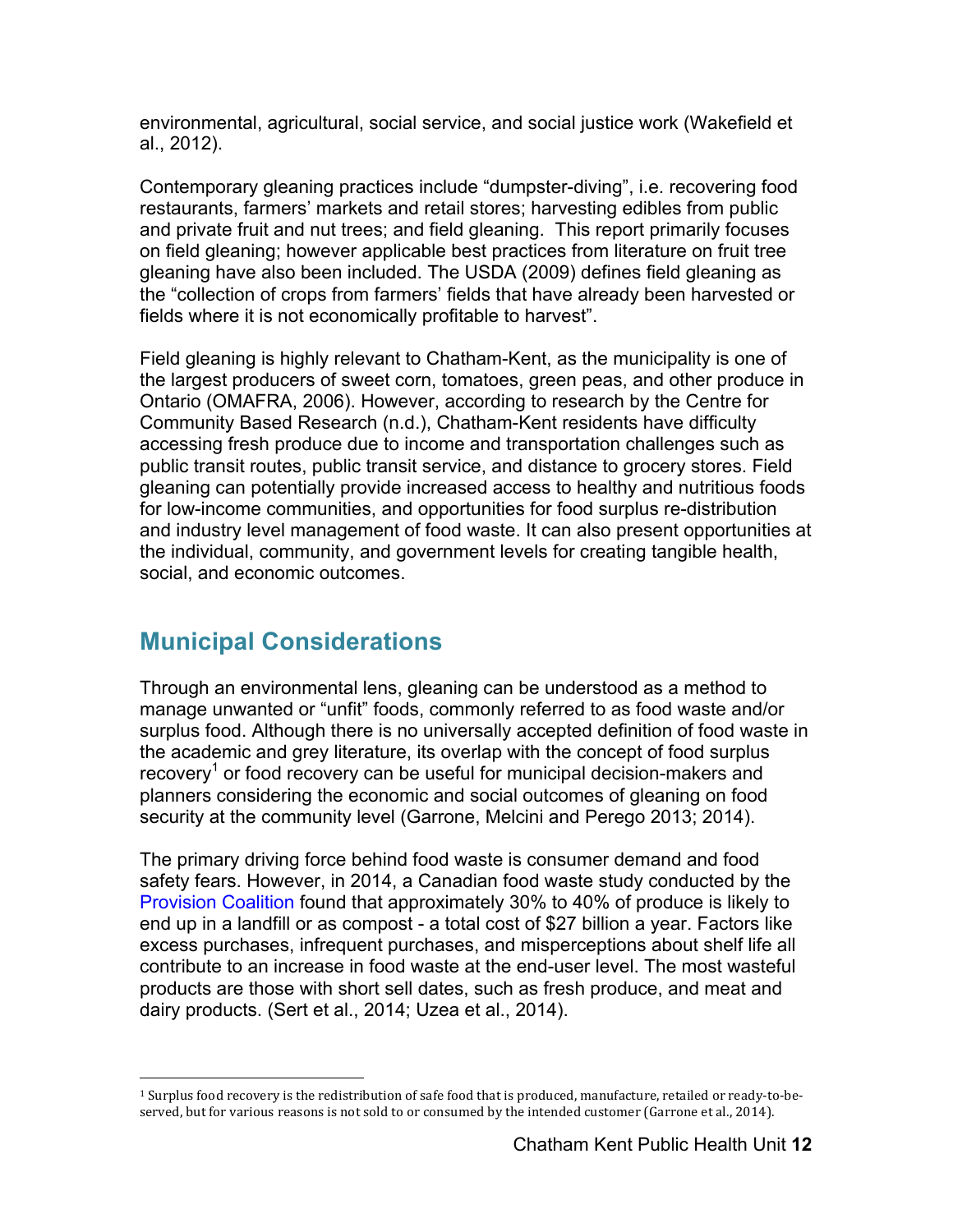Although contributing less waste than at the consumer stage, field or production stage waste accounts for 9% of overall food waste. Production losses are when foods are rejected for failing to meet quality or food safety specifications. Specific factors for food waste at the field or production stage include climate change and weather extremes, incorrect planting, incorrect harvesting, market conditions, labour shortages, over-production to cover losses at the market, regulatory standards, and food safety restrictions. (Uzea et al., 2014)

Figure 1 ranks various waste management strategies according to their attractiveness from a sustainability perspective (Uzea et al., 2014). At the municipal level, priorities for waste reduction include addressing the sources and causes of waste, and subsequently considering re-distribution when waste cannot be avoided. As re-distributed food items are used for their intended purpose (consumption), the foods are no longer considered waste. Food donation programs can potentially create substantial cost savings for agribusinesses. For example, Kraft Canada saved more than \$100,000 in annual shipping and landfill tipping costs (Cooper, 1997) and Second Harvest, a food rescue organization, was awarded the Green Toronto Award for Environmental Leaderships because it was estimated that they saved the City of Toronto approximately \$300,000 annually by diverting food from the waste stream (Thang, 2009). Therefore, a focused re-distribution strategy for consumption is not only as an avenue to relieve food security or a counter-movement that challenges the "hegemonic" business practices (Hassanein, 2003; Lappin, 2004), but an opportunity to for considerable industry and municipal cost recovery and savings.





*Source:* Waste Resources Action Programme, 2013

# **Governance and Partnerships**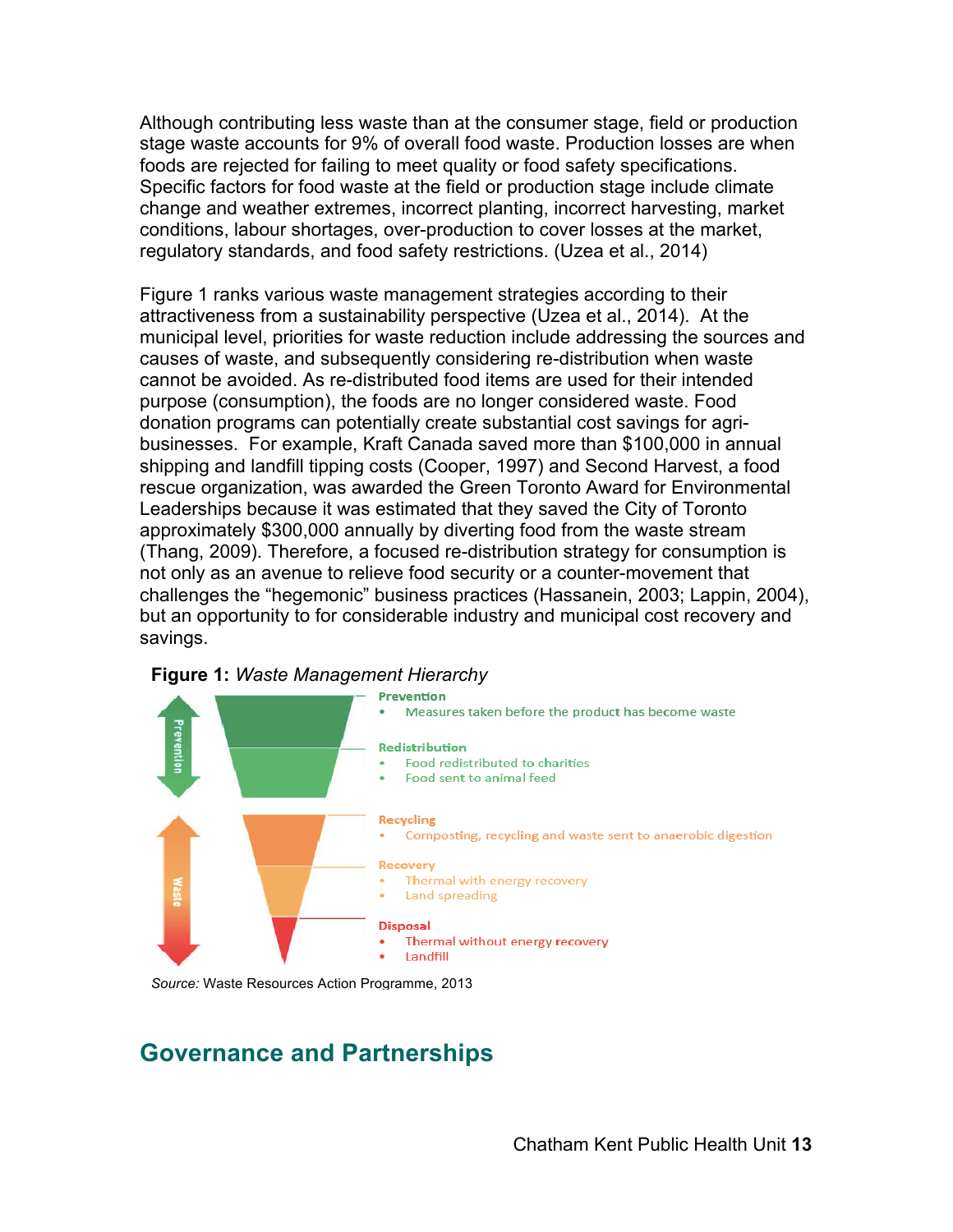Gleaning programs are typically structured as an agreement between a donor and recipient. In general, these parties are the food producer (e.g. produce farmers) and the emergency food provision agency (e.g. food bank, food pantries, and soup kitchens). Generally, this arrangement maybe understood as a "win-win" scenario because surplus food is redirected to "feed the hungry". However, unpaid labour and limited resources can strain this donor-recipient relationship. The literature highlights the need for a more mutually beneficial model that shifts away from the current food charity model. Alternative solutions, such as field gleaning, would lessen the food system waste significantly for both partners. The following section provides an overview of the current landscape of field gleaning practices and the challenges faced by key stakeholders, specifically farmers and food banks.

## **Field Gleaning Approach**

 

There are various approaches to implementing a field gleaning program that have been identified in literature. These include:

- Farmer is "hands-on" by using their own resources (e.g. labour and time) to glean and deliver donations.
- Farmer is "hands-off" and produce is left on the fields, and separate labour and delivery is arranged.
- Allocation of land designated for produce is strictly used for donations. (OAFB, 2013)

However, as noted above, the current food charity model can strain the farmerfood bank relationship. The Research Shop of the University of Guelph, in collaboration with FarmStart<sup>2</sup>, produced a report that lists a series of recommendations to help shape the farmer-food bank relationship to provide mutually beneficial opportunities (Chiu and CoDyre, 2012). The report identified the most frequently cited challenges as difficulty coordinating logistics and lack of financial incentives to sustain ongoing relationships.

- Logistical challenges include land, farming resources, equipment use, storage and transportation – each item implies significant costs that cannot generally be adequately covered by food banks (Chiu and CoDyre, 2012).
- Financial challenges stunt growth in the relationship between farmers and food banks. Ontario food banks require private fundraising and/or collaboration with community partners to support their work (Chiu and CoDyre, 2012).

The underlying issue of both logistical and financial challenges is limited resources and assets that are available and accessible to donors and recipients.

 $2$  FarmStart started in 2005 as a program to work with new farmers and the agricultural sector to provide a relatively risk free means for people from no-farm backgrounds to enter the sector. They primarily work with new Canadians, youth, and those choosing farming as a second career. Source: http://www.farmstart.ca/about-us/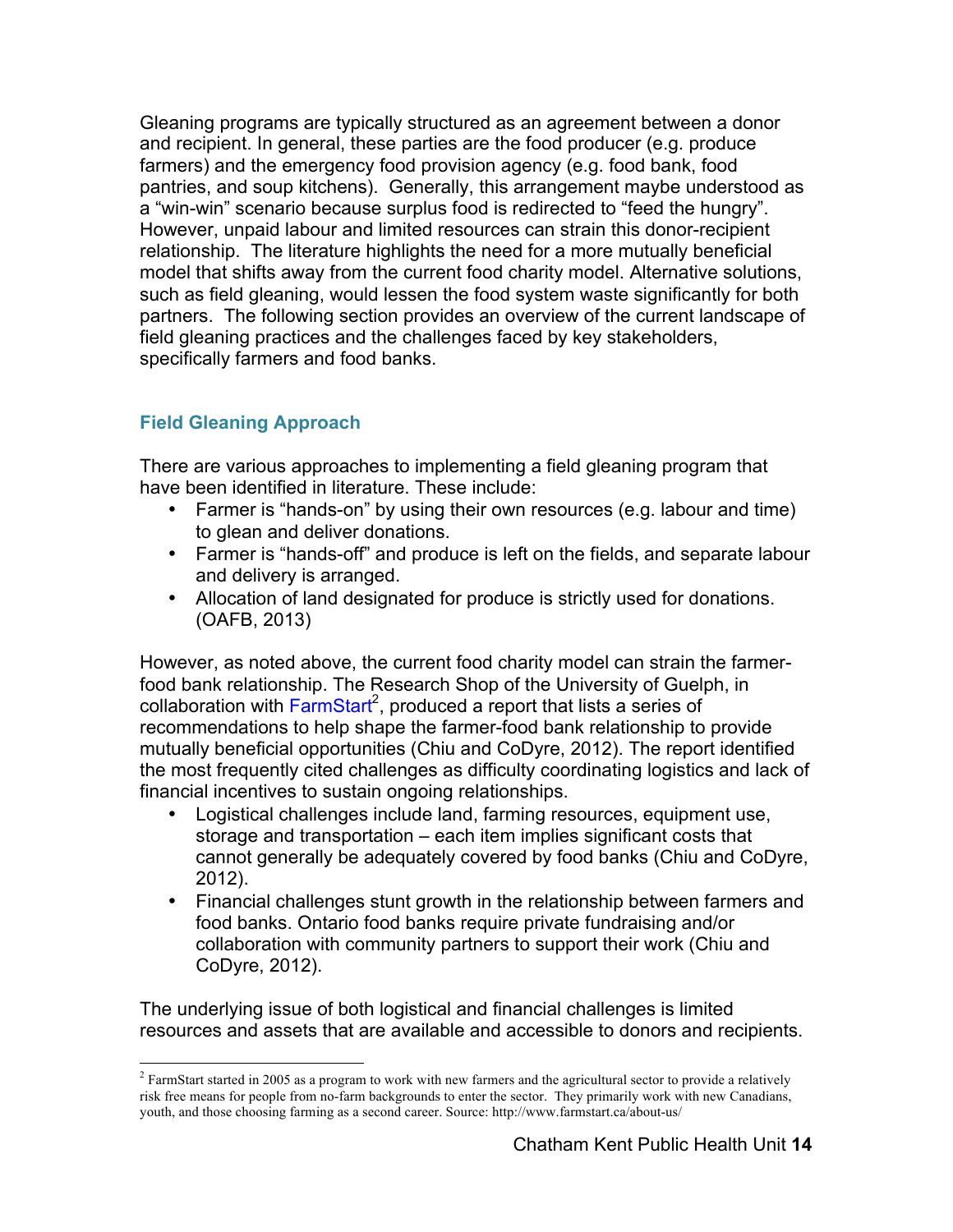While some challenges are shared experiences, academic literature has documented that the current food charity model is a donor-driven initiative and unequally benefits donors while burdening emergency food provision programs (Tarasuk and Eakin, 2005; Campbell et al., 2013).

### **Food Charity Structure Reassessed**

Food Bank Canada's "Hunger Count 2012" report states that the total amount of food donated to food banks accounts for 0.3% of the annual value of food products manufactured in Canada. The report goes on to explain that the food given to households each visit generally lasts between three to five days, and major constraints arise around providing sufficient amounts of food on a consistent basis. The report calls for increased donations, particularly of fresh foods, to increase the supply and nutritional value of foods being provided to clients. However, a sustainable approach for increasing produce in food banks requires increased internal capacity in this secondary food system (Food Banks Canada, 2013).

Tarasuk and Eakin (2005) critically discuss issues with food surplus donations to food banks. The authors state that it is not necessarily a "win-win" scenario, as the handling of surplus food is resource expensive (Tarasuk and Eakin, 2005; Campbell et al., 2013). Labour and time to sort edible foods, repackaging foods for longevity, and determining product safety compound staff's responsibilities. Food bank staff relies heavily on volunteer support to perform these "relatively unskilled tasks" (Tarasuk and Eakin, 2005). It was observed that novice volunteers were more likely to be assigned these tasks while experienced volunteers were occupied with client interviews and food distribution. In turn, damaged foods were not effectively filtered and inedible foods were included for distribution. The authors argue that the receipt of substandard foods is because of a culture where food bank clients have few rights in this secondary food system. Food bank clients often adopt food consumption and procurement patterns that fall outside social norms (Hamelin et al., 2002; Hitchman et al., 2002). As a result, food bank clients' needs are masked because of social exclusion that divides members of society as donors and "grateful" recipients (Tarasuk and Eakin, 2003; Thang, 2009).

Other literature describes how food surplus driven food assistance programs steer away from alternative food supports or social programs due to limited paid staff and resources (Wakefield et al., 2012). Thang (2009) states alternative solutions should incorporate need for community leadership and participation and development tools that promote non-stigmatizing approaches to providing individuals facing food security challenges with greater control over the food they consume.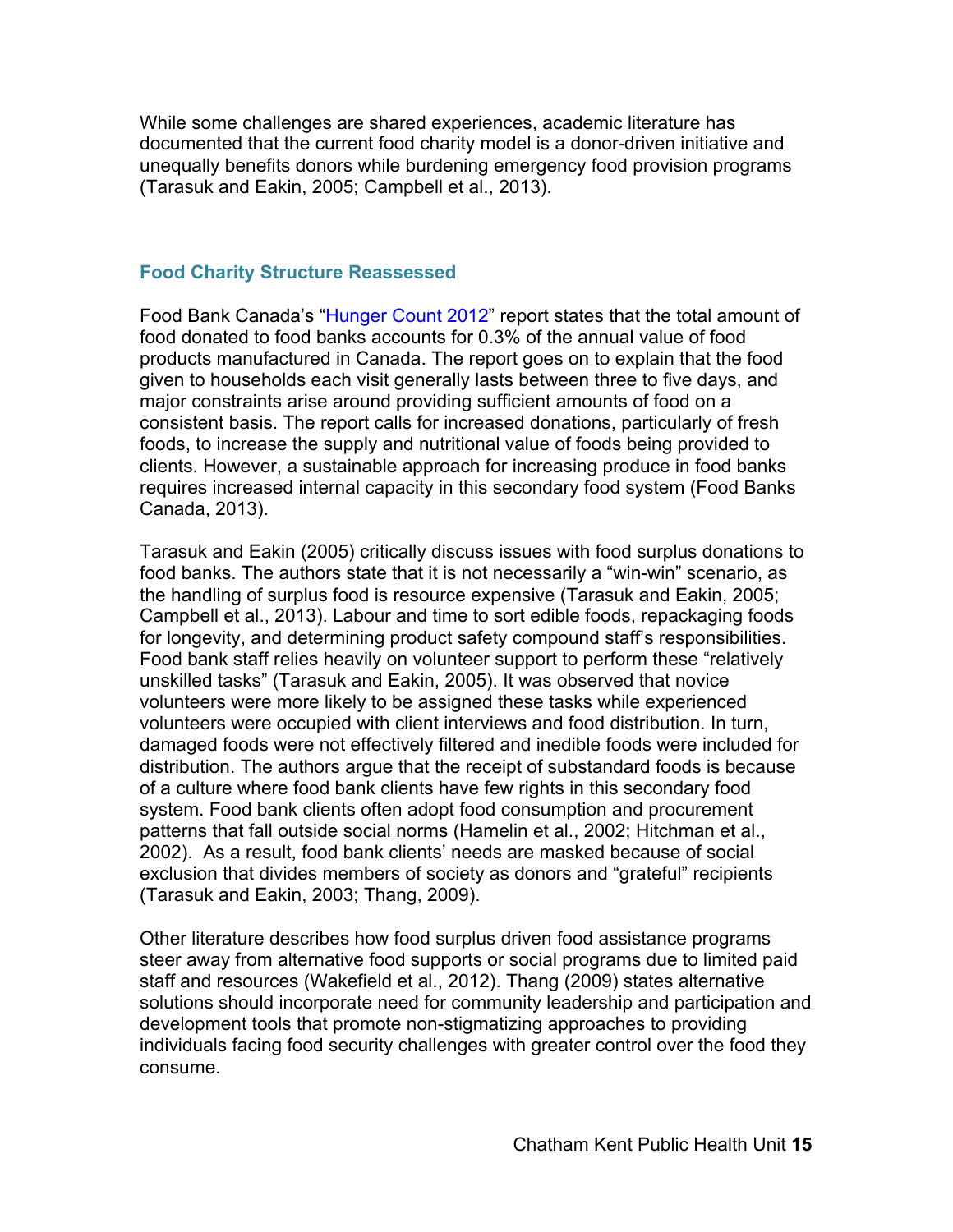## **Strategic Partnerships**

Strategic partnerships between various stakeholders are crucial for short-term and long-term impact. A coordinated and integrated approach is necessary to strengthen the farmer-food bank link by developing a mutually beneficial model. The literature illustrates the need for both municipal and community participation to build a mutually beneficial model. Gleaning programs include key stakeholders, such as municipal staff, non-profits, non-governmental organizations (NGOs), agri-businesses, local residents, and advocates (Food Recovery Council, 2007; Knezevic et al., 2013).

While the common field gleaning structure is a public-private partnership, other governance structures used for other food security initiatives can be applied to field gleaning to support and strengthen the farmer-food bank relationship. Relevant governance models include:

- 1. Partnerships between the municipality and community where the community partner takes on the role of the expert and the municipal staff provide additional support.
- 2. Multi-stakeholder partnerships that politicians, municipal departments, community groups or non-profits, industry, or NGOs.
- 3. Regional partnerships between municipalities and industry associations to achieve scale and prevent the duplication of work. (Deloitte, 2013)

Chiu and CoDyre (2012) suggest multi-stakeholder partnerships should include farm associations to help address challenges around industry support and resource barriers for farmers. In Ontario, potential partners include the Ontario Tender Fruits Association, Ontario Federation of Agriculture, and Ontario Fruit and Vegetable Growers Association. Garnering support from industry groups can help to consolidate efforts, generate resource support like storage and delivery, increase access to a greater number of farmers, and encourage industry members to favorably view partnerships with food banks. In turn, farmers can receive collective support from the different associations and corporate bodies to help alleviate some of their costs through grants or programs. (Chiu and CoDyre, 2012)

Research shows the need for community organizations (e.g. non-profits, charities, and social enterprises) to help address challenges relating to food bank staff and coordination. Specific concerns include meeting farmers' expectations, clear communication to all stakeholders, appropriate number of gleaners, training in proper harvesting techniques, etc. (Howard, 2014; LifeCycles Project Society, 2010). A dedicated community organization can help manage coordination and resources, as these groups play a vital role in addressing farm-food bank barriers. They can also engage community members in addressing local needs, improving food security, addressing food waste, and identifying appropriate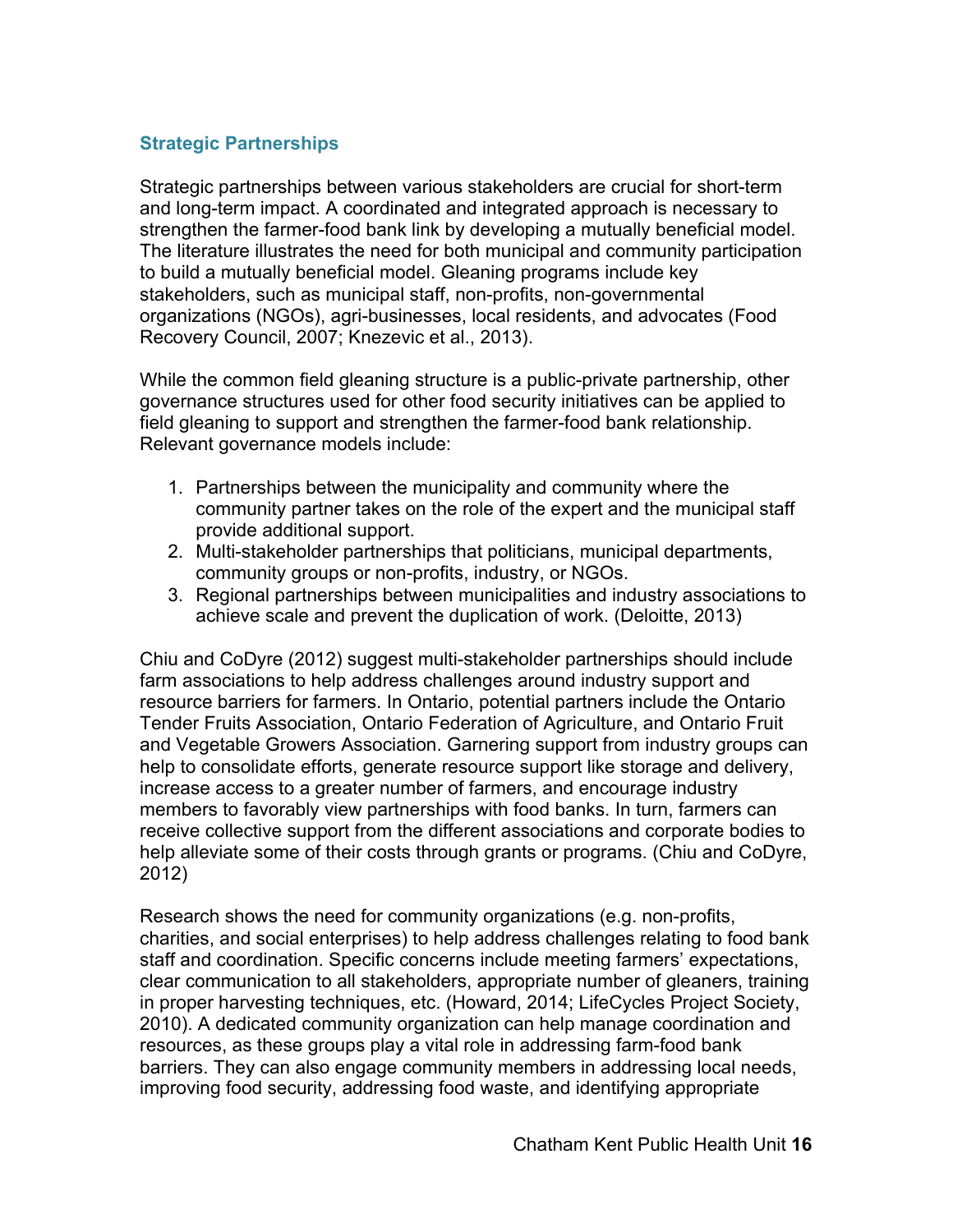practices for the re-distribution of food surplus. Gleaning initiatives can be established as extensions of existing programs or be the sole mission of an organization. For example, gleaning programs in Canada and the U.S. have collaborated with meal programs, senior centers, low-income housing facilities, youth and children programs, school snack programs, and drop-in centres (Savina, 2009). Some organizations also channel produce through larger organizations that glean and distribute from the restaurant and retail sector (Chiu and CoDyre, 2012).

### Case Study: Pierce County, Washington

Pierce County is a strong case study illustrating multi-stakeholder partnerships where academic institutions are responsible for community engagement and gleaning coordination to help build community capacity. In 1990, Washington State University Cooperative Extension Expanded Food and Nutrition Education Program (EFNEP) started a gleaning project in the Pierce County region. The project aimed to improve access to fresh produce for low-income families and "increase self-sufficiency and sense of self-worth of participants". Gleaning volunteers or gleaners were recruited from a range of community stakeholder groups. They recruited through the Department of Health and Human Services, Special Supplemental Nutrition Program for Women, Infants and Children (WIC), food banks, and newspapers. Training was provided and experience supervisors were paired with volunteer gleaners. Additional training was also offered that covered food preservation, gardening, and nutrition. During the 1997 gleaning season, around 50 gleaners participated and approximately 110,000 pounds of produce was harvested. Gleaners took home approximately 25,000 pounds of fresh produce and around 85,000 pounds was donated to the Pierce County Emergency Food Network. (Hoisington et al., 2001)

## **Practical Considerations**

Practical considerations of program logistics and successful gleaning programs were primarily found within the grey literature. Activities indicated in manuals and guidelines were compiled to highlight practical considerations for gleaning programs.

#### **Liability**

Food safety scares and regulatory standards are mentioned in the literature as driving forces for unsalable foods to become considered as food waste. Although food items considered in this category are generally edible, regulatory standards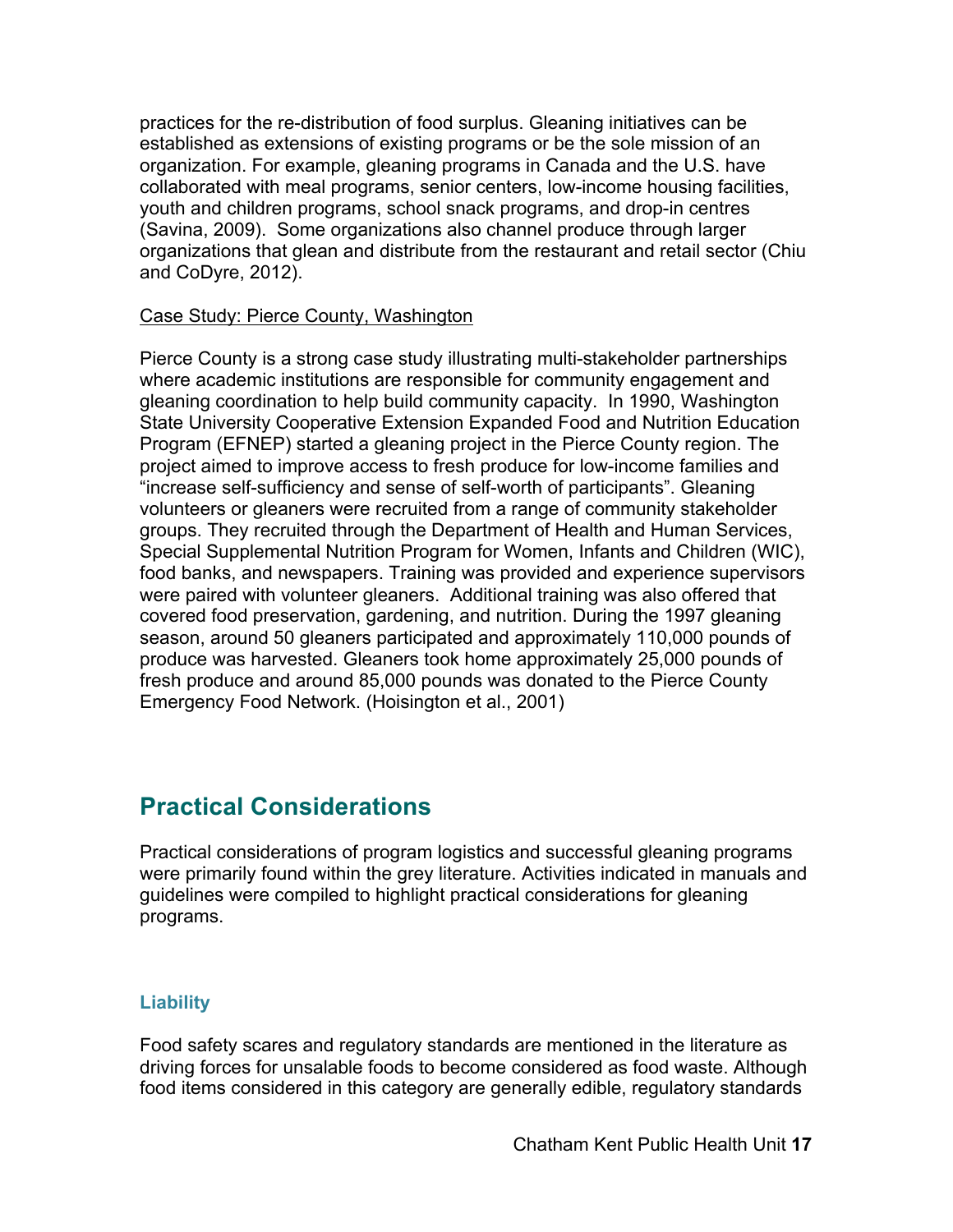and food safety fears create barriers to economic profitability for the farmer. (Uzea et al., 2014)

Table 1 outlines the legislations that protect farmers, non-profits, and charitable organizations.

|  |  |  |  | Table 1: U.S. and Canadian Legislation |
|--|--|--|--|----------------------------------------|
|--|--|--|--|----------------------------------------|

| Location                | <b>Practice</b>                                                                                                                                                                                                                                                                                                                                                                                                                                                                                                                                                                                                                      |
|-------------------------|--------------------------------------------------------------------------------------------------------------------------------------------------------------------------------------------------------------------------------------------------------------------------------------------------------------------------------------------------------------------------------------------------------------------------------------------------------------------------------------------------------------------------------------------------------------------------------------------------------------------------------------|
| United<br><b>States</b> | The U.S. legal system protects farmers as long as "negligence or<br>intentional misconduct" is avoided.<br>Legislation is enforced by the U.S. Department of Agriculture<br>$\bullet$<br>(USDA) and the Federal Crop Insurance Corporation (FCIC).<br>• Donations must not contain substances or conditions identified by<br>the Food and Drug Administration or other public health<br>organizations as "injurious to human health".<br>• Legislation that absolves farmers, non-profit organizations and                                                                                                                           |
|                         | charities of any liabilities include: Public Law 104-210, "Emerson<br>Good Samaritan Food Donation Act", and Public Law 105-19.<br>(USDA, 2008)                                                                                                                                                                                                                                                                                                                                                                                                                                                                                      |
| Canada                  | Canadian farmers are protected by provincial legislation.<br>$\bullet$<br>The Donation Food Act in Ontario was passed in 1994, which<br>$\bullet$<br>protects the donor and the director, agent, employee or volunteer<br>of a food bank that distributes donated foods.<br>• Parties are not liable for any damages resulting in injuries or<br>death caused by the consumption of food unless the food was<br>adulterated or unfit for human consumption.<br>Nearly all of Canadian provinces have a similar legal framework<br>$\bullet$<br>(e.g. British Columbia's Food Donor Encouragement Act 1997).<br>(Sector Source, 2015) |

It is important to note that while U.S. farmers are protected federally, Canadian farmers are protected provincially. A national strategy committed to support gleaning could bolster efforts for food re-distribution with municipal governments implementing context specific solutions. Furthermore, although provincial governments play a role in food bank donations, agreements are essentially made between the farmer and food bank. Municipal governments can serve as mediators so that the farmer-food bank relationships are not spoiled due to lack of legal guidance.

Public education on food safety related to gleaned produce can be a municipally and/or community led initiative. As regulatory standards may not change,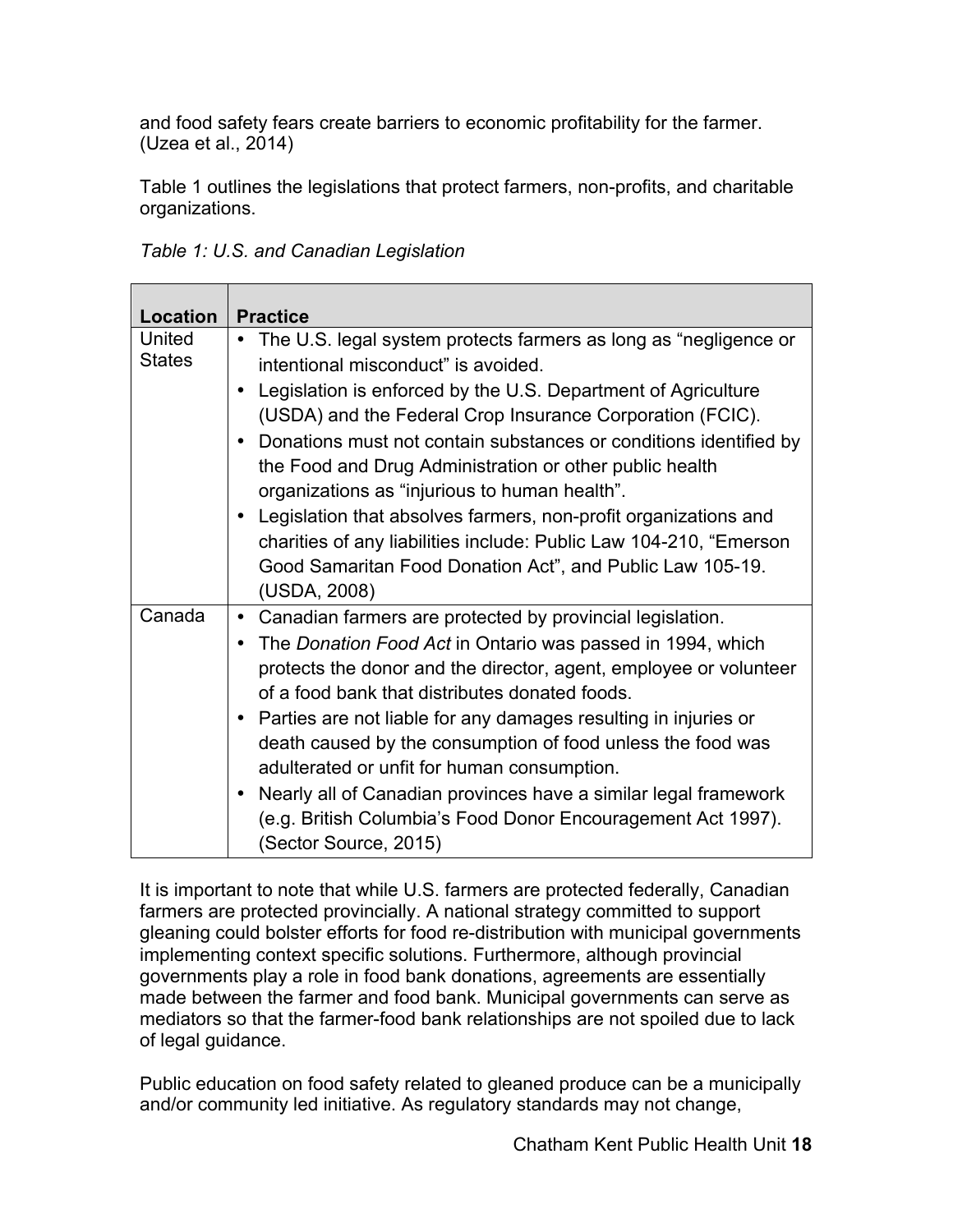increased public support can create a shift in the food system away from the food diversion model where "unsalable" foods are immediately treated as waste. Municipalities are better situated to engage local residents.

### **Determining Scope of Gleaning Initiatives**

Gleaning initiatives can have a variety of structures governing how produce is partitioned and shared, and determining an approach to distribution will depend on community needs and project goals. Some organizations sell a portion of the fruit and vegetables while others use set distribution ratios amongst the farmer/landowner, the pickers, and the charitable organization. For example, the Neighbourhood Harvest in Oregon has a distribution ratio where a quarter of the fruit goes to each the tree owner, volunteer picker, a charitable group, and sales (Savina, 2009). The LifeCycles Victoria Fruit Tree Project, on the other hand, divides the harvest into thirds, and leftover produce is processed and sold as juices or preserves. The revenue made from these sales can be used to generate funds for the gleaning program (LifeCycles Project Society, 2010). Alternatively, the Fresh Food Partners Gleaning Program in York Region organizes low-income members of the community to go to farmer's fields and pick the remaining produce for their own consumption. The program is free to participants in order to increase access to fresh foods at no cost.

On the next page is a table that outlines different factors that need to be considered for determining the scope of a gleaning program.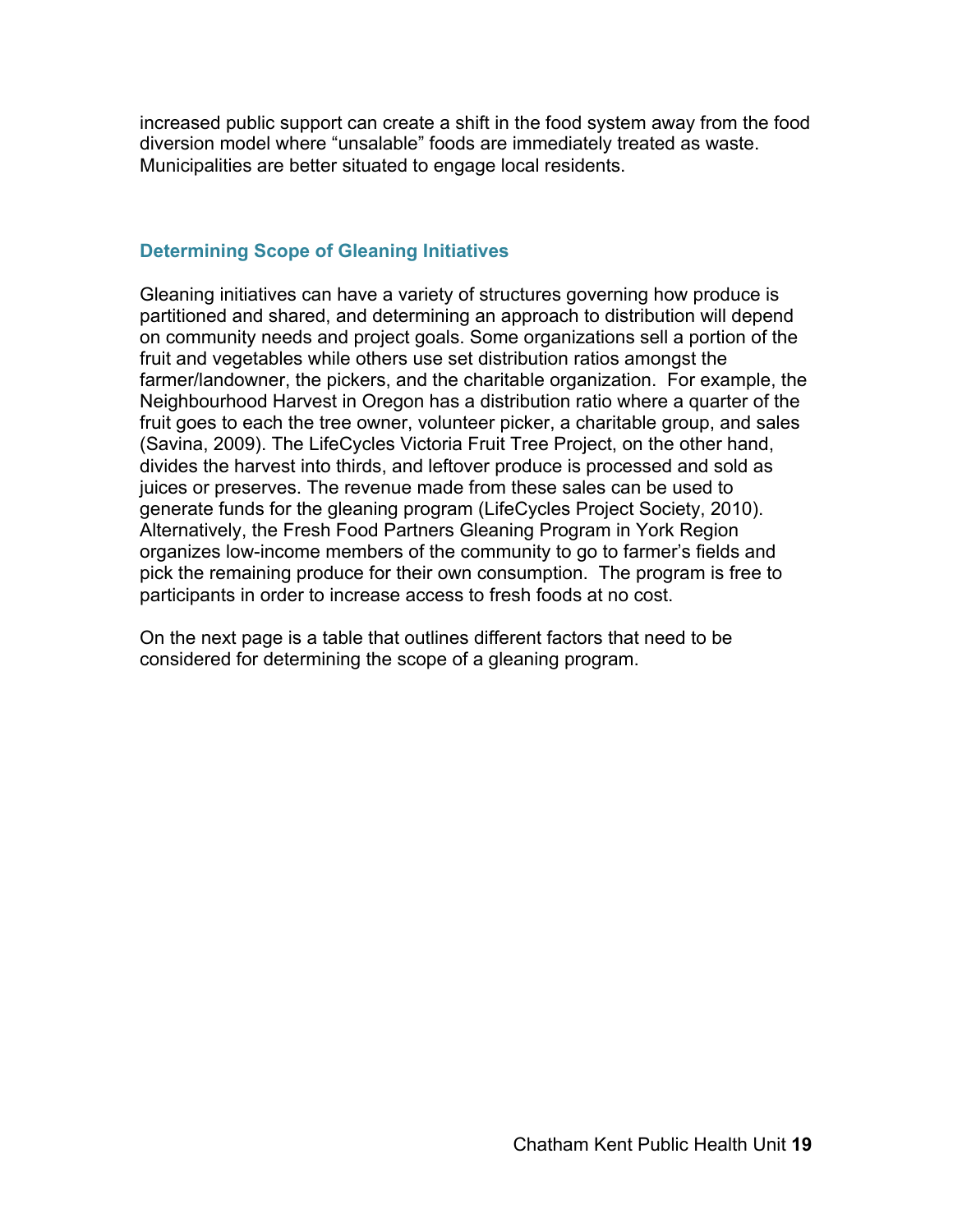| Goals               | Success is measured by:<br>The amount of produce gleaned<br>The number and the quality of harvests in a year<br>٠<br>Targeting key members of the community (low<br>٠<br>income individuals, youth, the elderly etc.)<br>Understanding primary, secondary and tertiary goals<br>$\bullet$                                                                                                                                                                                                                                                                                                                                                                                                                                                                                                                                                                                                                                                                                                                                                                                                                                                                           |
|---------------------|---------------------------------------------------------------------------------------------------------------------------------------------------------------------------------------------------------------------------------------------------------------------------------------------------------------------------------------------------------------------------------------------------------------------------------------------------------------------------------------------------------------------------------------------------------------------------------------------------------------------------------------------------------------------------------------------------------------------------------------------------------------------------------------------------------------------------------------------------------------------------------------------------------------------------------------------------------------------------------------------------------------------------------------------------------------------------------------------------------------------------------------------------------------------|
| Geographic<br>Area  | Define the geographic area and work within testable<br>parameters                                                                                                                                                                                                                                                                                                                                                                                                                                                                                                                                                                                                                                                                                                                                                                                                                                                                                                                                                                                                                                                                                                   |
| Types of<br>Produce | Determine what produce is available, what people can use,<br>and what is most efficient for volunteers to pick. (Solid<br>Ground, n.d.) For example, some groups may do better with<br>fresh produce like apples and pears but others may prefer<br>cooked and processed produce, such as a senior center. In<br>addition, some foods are best when eaten right when they<br>are picked (Savina, 2009).                                                                                                                                                                                                                                                                                                                                                                                                                                                                                                                                                                                                                                                                                                                                                             |
| Add-On<br>Programs  | Education: This is an important value-add to gleaning<br>$\bullet$<br>efforts because it can be a community engagement<br>tool. Example, The Fallen Fruit project in Los Angeles<br>involved artists to help map all the fruit on public<br>property to get communities thinking about new ways to<br>use their city.<br>Skills-based workshops: This is a way to advertise and<br>attract new participants to the gleaning project. It is also<br>a good way to keep volunteers and community<br>members interested. Workshops can include<br>preserving, canning, pruning and grafting, bee<br>workshops etc. (LifeCycles Project Society, 2010)<br>Social enterprise: Gleaned produce can be processed<br>into other edible products. The LifeCycles Fruit Tree<br>Project in Victoria, British Columbia works with<br>entrepreneurs on a line of products that include gelato,<br>pastes, jellies, apple cider vinegars and hard cider. The<br>products are sold to the public markets. All of the<br>revenue is redirected to finance equipment needs<br>(LifeCycles Project Society, 2010).<br>Additional programs can include orchard tours and<br>lectures. |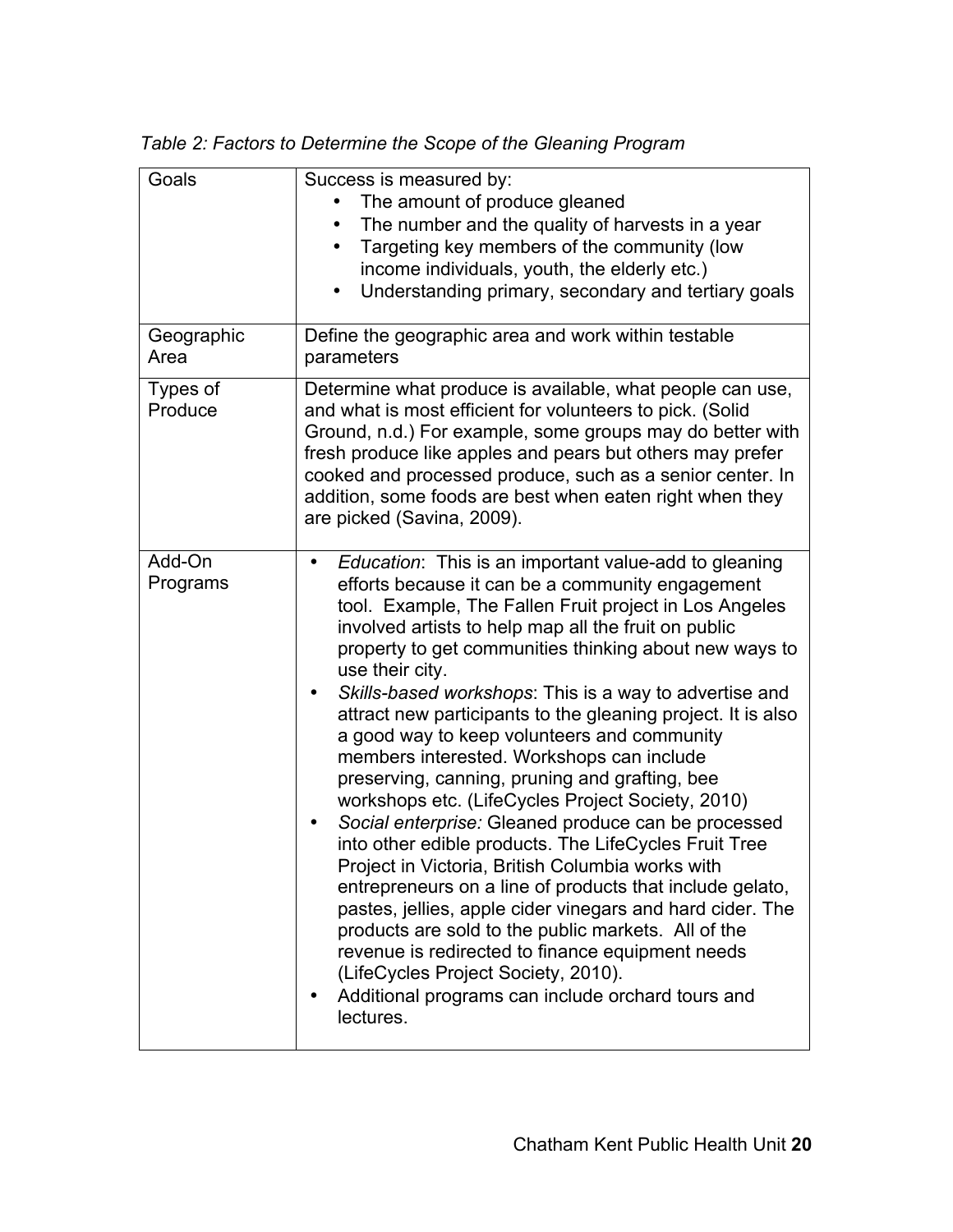### **Volunteer Steering Committee**

It is important to have a diverse (expertise, age, socio-economic and cultural backgrounds, etc.) and interested group of community members when planning a gleaning initiative. Solid Ground and LifeCycles specifically suggest a steering committee to provide advice and make sure that the mission is being met in every activity (Savina, 2009; LifeCycles Project Society, 2010). It is suggested that a committee is comprised of a minimum of 5 to a maximum of 10 members (Savina, 2009). The committee can determine the gleaning initiative's or organization's goals, targeted geographic area, types of produce gleaned, and the intended use for the produce.

### **Harvest Manager**

The literature recommends having dedicated harvest managers to coordinator gleaning programs. Harvest managers ideally have farm experience and the ability to address farmers' concerns and direct gleaning teams with minimal disruption to farming operations (Howard, 2014). The primary goal for the harvest manager is to ensure gleaning activities meet the expectations of the farmers and communities served. The manager needs to reassure the farmers and/or landowners that the fields will be treated with care and that the gleaning team is self-sufficient (LifeCycles Project Society, 2010; Howard, 2014). The role of the harvest manager can be quite extensive and overwhelming.

| <b>Season</b> | <b>Harvest Manager Tasks</b>                                                                                                                                                                                                                                                                                                                                                                                                                                                                                                                                                                                                                                                                                                                                                                                                                                                                                                                                                                                                                                                                                                       |
|---------------|------------------------------------------------------------------------------------------------------------------------------------------------------------------------------------------------------------------------------------------------------------------------------------------------------------------------------------------------------------------------------------------------------------------------------------------------------------------------------------------------------------------------------------------------------------------------------------------------------------------------------------------------------------------------------------------------------------------------------------------------------------------------------------------------------------------------------------------------------------------------------------------------------------------------------------------------------------------------------------------------------------------------------------------------------------------------------------------------------------------------------------|
| Pre-Harvest   | Participant Data Collection:<br>To determine the type of gleaning activity, a database of willing<br>farmers, volunteers and the potential crops is referenced as an<br>important tool. Capacity to collect data depends on the level of<br>staff involvement and commitment.<br>Gathering data can be a "hands-off" or "hands-on" activity.<br>Savina (2009) suggests online registration to be the most<br>$\bullet$<br>effective as it requires minimal staff time to gather responses.<br>The major disadvantage is that it requires some technical skills<br>of the staff person and the community member (e.g. farmer,<br>volunteer).<br>Another "hands-off" approach is strategically placing<br>questionnaires or survey forms at a community centre and/or<br>other high-traffic locations.<br>A digital platform, like an online map, is a creative approach to<br>٠<br>raise awareness about gleaning activities and document<br>potential gleaning sites. An example is http://city-<br>fruit.appspot.com. Online maps can visually represent relevant<br>information like locations of gleaning sites and the produce |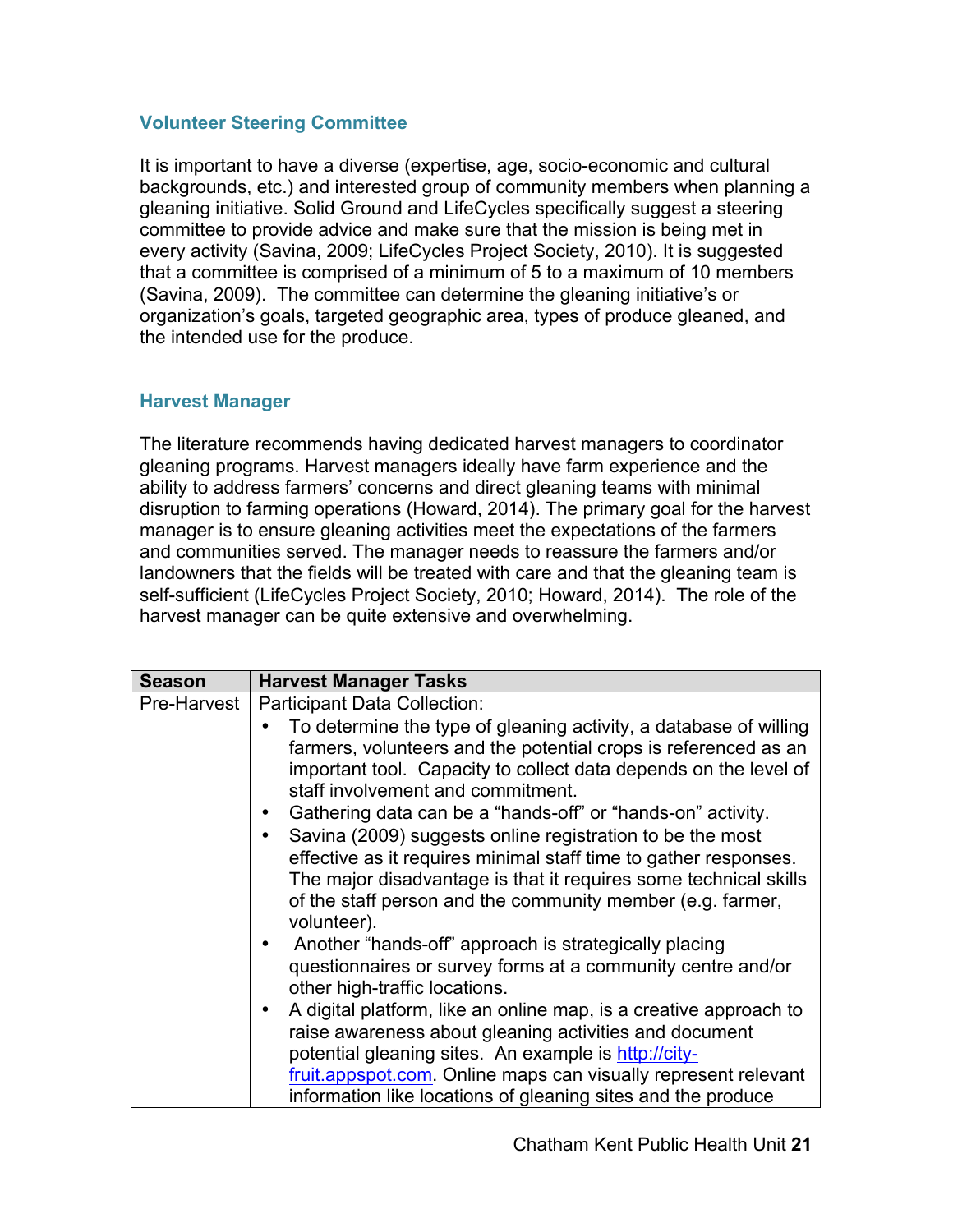| gleaned. By clicking on a specific point on the map, a farmer's<br>information can appear and relay information on how they have<br>contributed to the gleaning initiative.                                                                                                                                                                                                                                                                                                                                                                                                                                                                                                                                                                                                                                                                                                                                                                                 |
|-------------------------------------------------------------------------------------------------------------------------------------------------------------------------------------------------------------------------------------------------------------------------------------------------------------------------------------------------------------------------------------------------------------------------------------------------------------------------------------------------------------------------------------------------------------------------------------------------------------------------------------------------------------------------------------------------------------------------------------------------------------------------------------------------------------------------------------------------------------------------------------------------------------------------------------------------------------|
| <b>Community Engagement:</b><br>Finding committed volunteers can be made easier by contacting<br>organizations like large charitable organizations, churches,<br>service clubs and school groups.<br>Some organizations have a database of community volunteers<br>$\bullet$<br>and a wide audience of individuals interested in volunteering.<br>High school students are also ideal as they have service<br>$\bullet$<br>learning requirements and are available during the peak<br>gleaning season in August and September. (Savina, 2009)<br>A method for farmer recruitment is actively communicating with<br>local and regional farming associations and using their<br>networks to maximize reach (Savina, 2009).<br>Word of mouth, flyers, neighbourhood canvassing, targeted list<br>$\bullet$<br>serves, social media, and print media are cited methods to gain<br>volunteers (Savina, 2009; LifeCycles Project Society, 2010;<br>Howard, 2014). |
| <b>Needs Assessment</b><br>Harvest manager should perform a needs assessment of the<br>community program that would benefit from gleaned produce.<br>The assessment should articulate the appropriate types and<br>$\bullet$<br>amounts of produce that can be effectively managed by the<br>organization.<br>Storage space should also be included in needs assessment.<br>$\bullet$<br>(Savina, 2009)                                                                                                                                                                                                                                                                                                                                                                                                                                                                                                                                                     |

Laura Reinsborough, Founder and current Project Director of Not Far from the Tree, discussed how most of organizing and planning for gleaning programs is done during the fall and winter (Laura Reinsborough, personal communication, January 23, 2015). However, planning does not guarantee the amount of produce ready to pick at any given time. Volunteer numbers are also relatively unpredictable until the day of the actual harvest event, also called "harvest parties". The harvest manager needs to be prepared for various skill sets of volunteers.

| <b>Harvest</b><br>Season | Harvest Training - Items project coordinators need to cover during<br>training:                                                                                       |
|--------------------------|-----------------------------------------------------------------------------------------------------------------------------------------------------------------------|
|                          | • Proper apparel (long-sleeved shirt, long pants, closed-toed<br>shoes, eye protection, hat etc.).<br>Materials and equipment volunteers need to bring - water, bags, |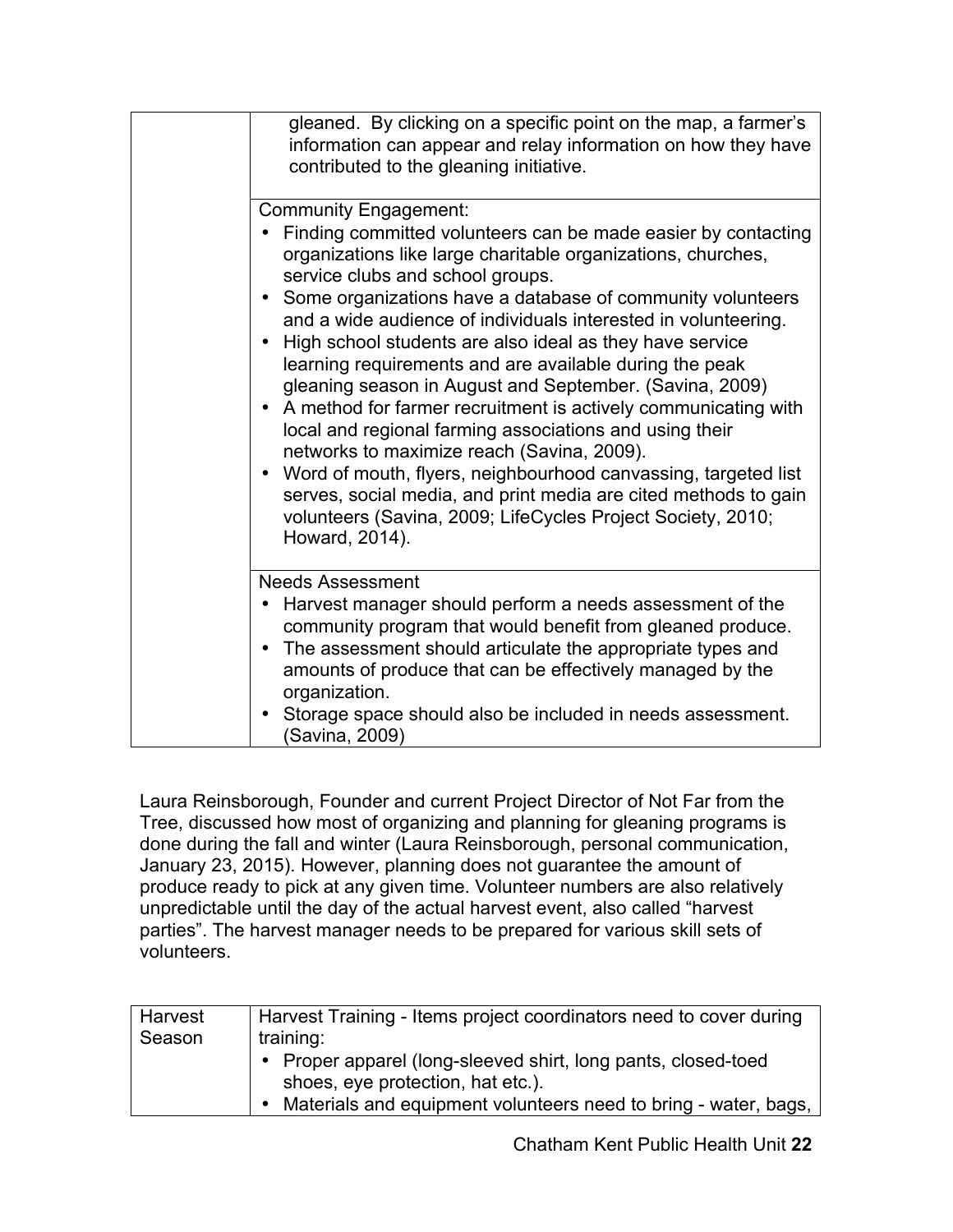| bee/wasp allergy protection).<br>• Instructions on how and what to harvest - avoid taking fruit from<br>the ground because of risk of E. coli and damaged produce                                           |
|-------------------------------------------------------------------------------------------------------------------------------------------------------------------------------------------------------------|
| spoil faster.<br>• Tips on how not to damage the farmer's crops or access roads.<br>• Minimize the risk of introducing pests or disease.<br>• Proper transportation of produce from the field to the truck. |
| • Safety procedures – injury prevention, terrain hazards, other<br>threats to gleaner.                                                                                                                      |
| • Liability, injury, or accident claims – consider commercial.<br>general liability insurance and volunteer waiver forms<br>• Harvest schedule, group assignments, and site specific details.               |
| Howard, 2014; LifeCycles Project Society, 2010; Savina, 2009)                                                                                                                                               |

Many of the items can be shared prior to harvest time, but having in-person meetings close to the actual harvest time is preferred. Reinsborough believes in accepting a wide range of volunteers, even those with limited experience (Laura Reinsborough, personal communication, January 23, 2015). The organization has been able to grow because of the training program that transitions experienced volunteers into leadership roles. They serve as "pick leaders" who do the coordination for each site and manage a group of volunteers. This includes ensuring volunteers are using proper gleaning techniques and avoiding damage. (Reinsborough, personal communication, January 23, 2015)

| Post-   | Harvest Data Collection - Harvest data should include the following                                                                                                                                                                                                                                                                                                           |
|---------|-------------------------------------------------------------------------------------------------------------------------------------------------------------------------------------------------------------------------------------------------------------------------------------------------------------------------------------------------------------------------------|
| Harvest | information:                                                                                                                                                                                                                                                                                                                                                                  |
| Season  | Farmer or food producer information: name, contact<br>$\bullet$<br>information, level of interest.<br>Produce data: type, location, typical readiness date,<br>$\bullet$<br>quality.<br>Harvest data: specific plot accessibility, equipment<br>$\bullet$<br>needed, pounds harvested, quality, amount of volunteer<br>time and amount distributed. (Savina, 2009; LifeCycles |
|         | Project Society, 2010)                                                                                                                                                                                                                                                                                                                                                        |

The documentation of harvest data is crucial. Data entry can be done by a steering committee member or volunteer (Savina, 2009). However, the harvest manager should be responsible for converting the data for application. Over time, an in-depth inventory of field gleaning sites can be used for informing stakeholders, refining processes, and determining readiness to increase scale. It can be difficult for a single individual to manage all these tasks and may require some delegation. However, it is imperative that the harvest manager is the point of contact to oversee all the aspects of a dedicated region or zone.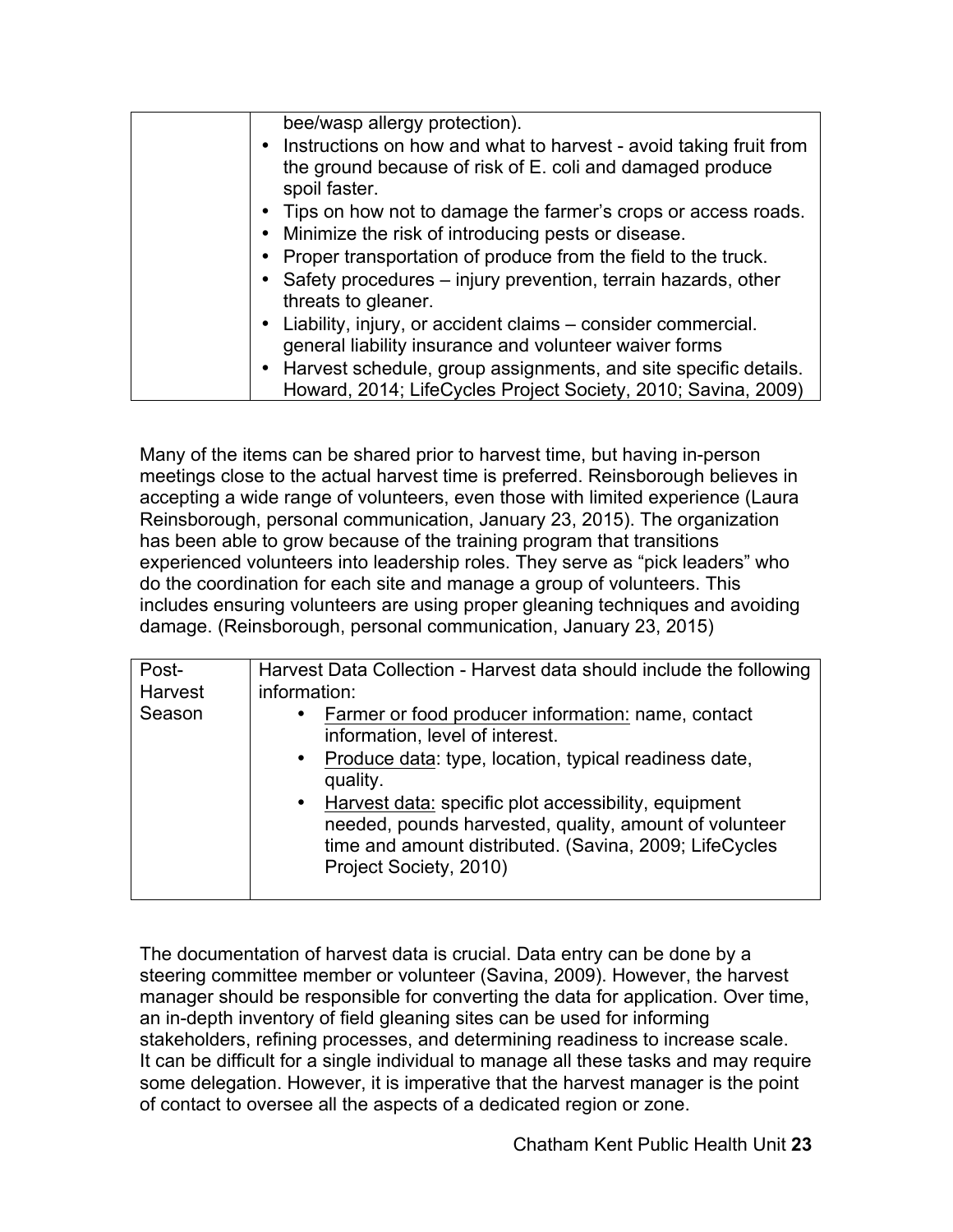### **Harvest Administrator**

The harvest administrator supports the harvest manager, particularly with community engagement. The position should manage communications with volunteers and community groups. The administrator is tasked with informing gleaners of any training sessions, assigning sites, and arranging transportation. They also make sure that equipment and supplies are brought to the field and returned. Most importantly, they assist in making sure that the produce has been properly stored and distributed. (Howard, 2014)

The produce donated to the charitable organization must match the type and quality of produce with its end use. Some groups do better with fresh produce like apples and pears, while other prefer cooked and processed produce, such as a seniors center. In addition, some foods are best when eaten right when they are picked. Hence, gleaning events need to be scheduled with the charitable organization's hours of operation mind. Again, it is recommended to document this information in a database to ensure that picking and deliveries are consistent and effectively communicated (Savina, 2009).

## **Resources**

Field gleaning initiatives require immense amounts of resources and supports for farmers and food banks. The most common resource barriers for both farmers and food banks are lack of finances and physical assets, such as storage and transportation for produce delivery. The literature highlights the need for more consistent funding to start and sustain projects over time.

### **Incentives and Funding**

Consistent funding is one of the most important factors to a sustainable gleaning program for farms and food banks. Financial funding is needed to help offset some of the labour and resources costs for both farmers and emergency food provision agencies. Nearly half of food banks are completely volunteer-run and the majority of them receive no government funding (5% receive funding from government). Quebec and New Brunswick are the only provinces that offer some provincial funding (Food Bank, 2013). Common funding sources include:

- Foundation-based grants
- Community partnerships
- Consumer support
- Cash donations from private citizens (Food Bank, 2013)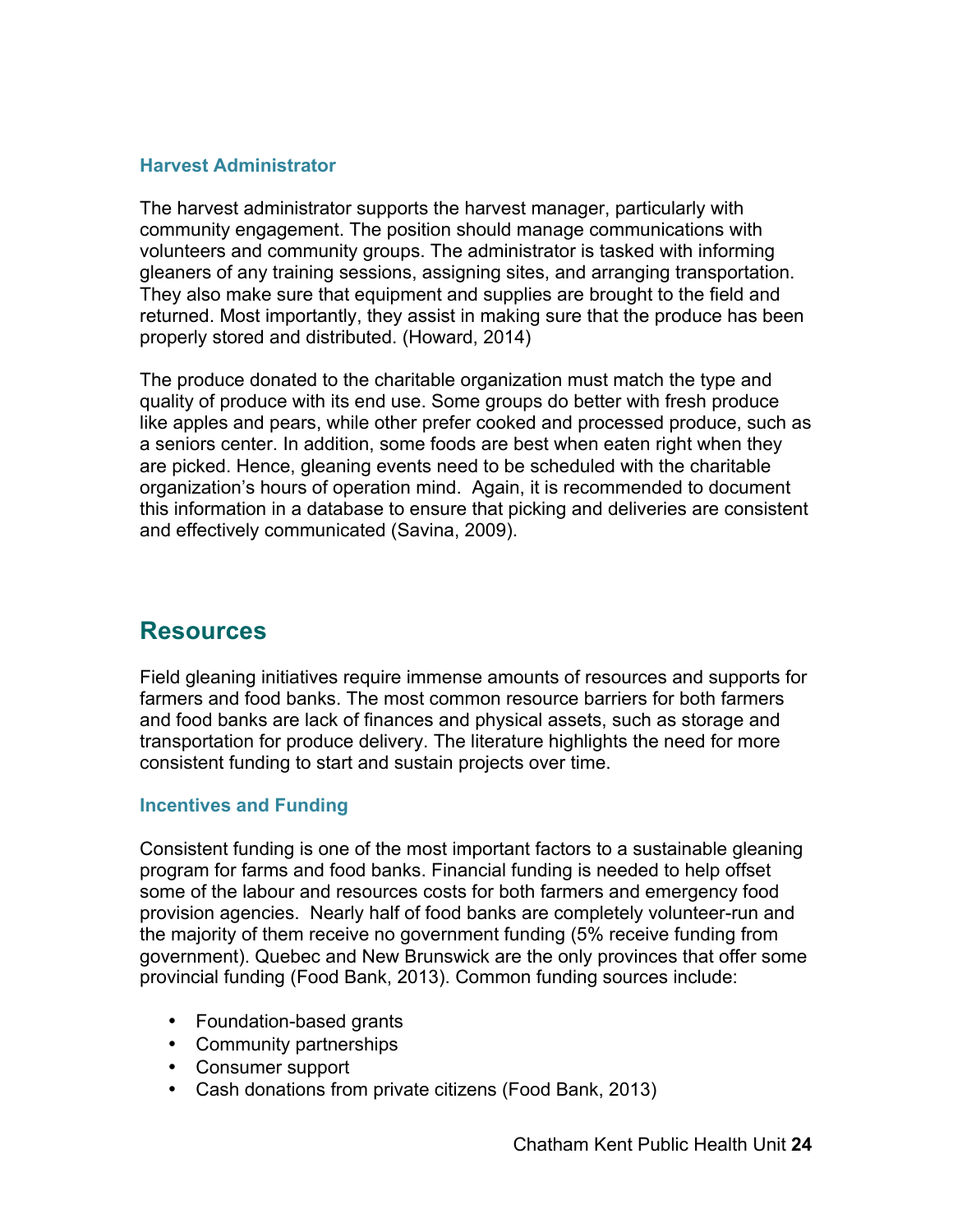One example of a farmer-food bank initiative is the Community Harvest program, for which the Ontario Association of Food Banks (OAFB) received financial support from the Ontario Trillium Foundation and a group of provincial organizations (Chiu and CoDyre, 2012). Heifer International is another foundation that has shown interest in supporting farmer-food bank programs (Chiu and CoDyre, 2012). Private citizens, including farmers, have also been funding sources to facilitate farmer-food bank linkages. For example, Cedar Down farms fundraises through the sale of Community Supported Agriculture (CSAs). They use the CSA shares to provide weekly salad greens to the Hanover Salvation Army. Cedar Down farms also dedicates a specific amount of fresh produce for a weekly donation to Chalmers Community Services in Guelph.

The Research Shop report (Chiu and CoDyre, 2012) also suggests that longterm maintenance of farmer-food bank links should include financial incentives for farmers. In Ontario, there is one piece of legislation that encourages the agricultural sector to increase in-kind donations to food banks. In 2013, through the suggestion of the OAFB and the support of the Canadian Federation of Agriculture, the provincial government began providing farmers that donate a portion of their produce with a Fresh Food Tax Credit. It was an amendment to the Taxation Act 2007 included in the final draft of Bill 35, *Ontario Local Food Act*. The tax credit is a non-refundable 25% of the total sum of the fair market value of each donation. The tax credit is only eligible for agriculture products produced in Ontario that are donated to community food programs registered as charities. The donated produce must be provided to recipients without charge. For the federal government, every Canadian dollar invested in this tax credit can generate more than seven dollars worth of food for food banks. As Ontario accounts for 35% of food bank use in Canada, Food Banks Canada advocates this to be an attractive incentive for food producers. (OMAFRA Bill 35; *Local Food Act* 2013; Food Banks Canada, 2013). Similar tax incentives and programs have been implemented in several U.S. States including Oregon, Iowa, Ohio, Colorado, Pennsylvania and more (Food Banks Canada, 2013). In addition to financial incentives, there can be incentives directed for training, business growth and resources.

#### Case Study: Food to Bank on Program, Washington, DC

A co-op program funded through the Washington Co-op Farm Fund trains new farmers and offers mentorship by veteran farmers and connects them to food banks that serve as their guaranteed market. The following are the program's eligibility criteria:

- A commitment to a future and livelihood in agriculture
- A commitment to sustainable farming practices
- A viable farm/business plan that targets a new market or one with sufficient room to grow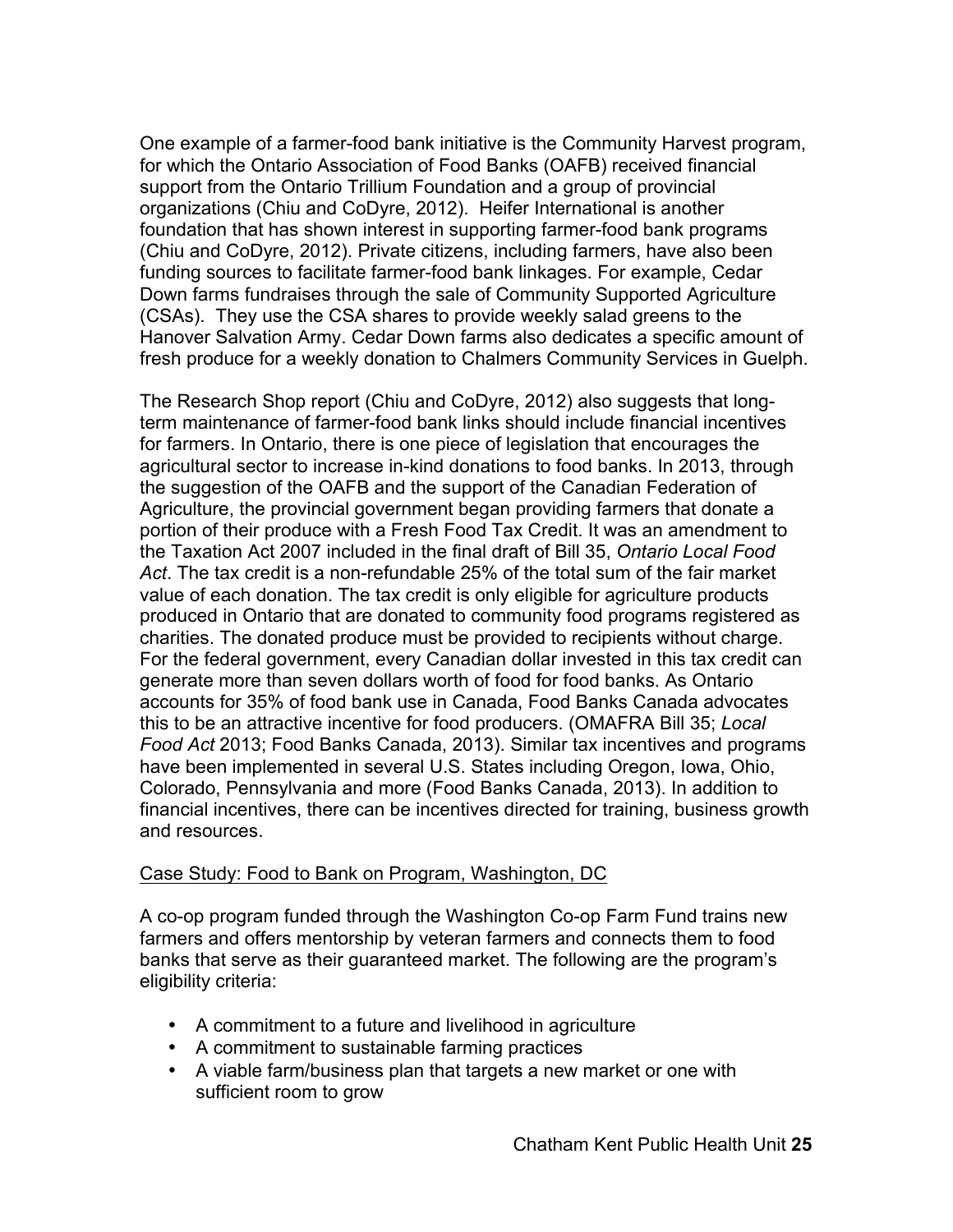- A willingness to obtain a business license
- A minimum of one to three years of agricultural experience
- Less than three years of owner/operator experience
- Farm must be in Whatcom or Skagit Counties of Washington (Touch the Soil, n.d.)

The program is managed by a community organization, Sustainable Connections. The farmer instructors and prospective farmers have contracts with food banks to provide them with particular crops in certain quantities and quality. All aspects of the program are coordinated by Sustainable Connections and according to the harvest season. The main objective for this program is to bring fresh produce to food banks, add new farmers to the region, and keep the farming community alive. Participating farmers receive benefits, such as public exposure through Sustainable Connections' "Far Map and Guide" and local wholesale producer/buyer director, and access to trade meetings. They also receive media coverage including print publications and marketing tools (Touch the Soil, n.d.).

FarmStart runs a similar program to the Sustainable Connections' program in Ontario. However, FarmStart does not encourage their farmers to support food banks or collaborate with food banks as a market place for their farmers. The OAFB would be ideal an organization to consider providing attractive grants and making connections between food banks to FarmStart farmers. The OAFB could also bring in veteran farmers for workshops and encourage growth in the agriculture sector.

Non-profit organizations taking on the responsibility of coordinating gleaning activities and, possibly, food transportation also need consistent funding. Generally, organizations working on food security report spending considerable energy and time on securing resources, as well as limited ability to respond to criticisms of their work or commit to structural change. (Wakefield et. al, 2012)

## **Equipment**

The following list is of equipment commonly needed for field-gleaning harvest (Savina, 2009; LifeCycles Project Society, 2010; Howard, 2014):

- Scale
- Ladder
- Harvest containers
- Commercial picking bags
- Food-grade storage containers
- Sharp Knives
- Fruit picking tools, with extensions
- First Aid kit
- Rake for clean up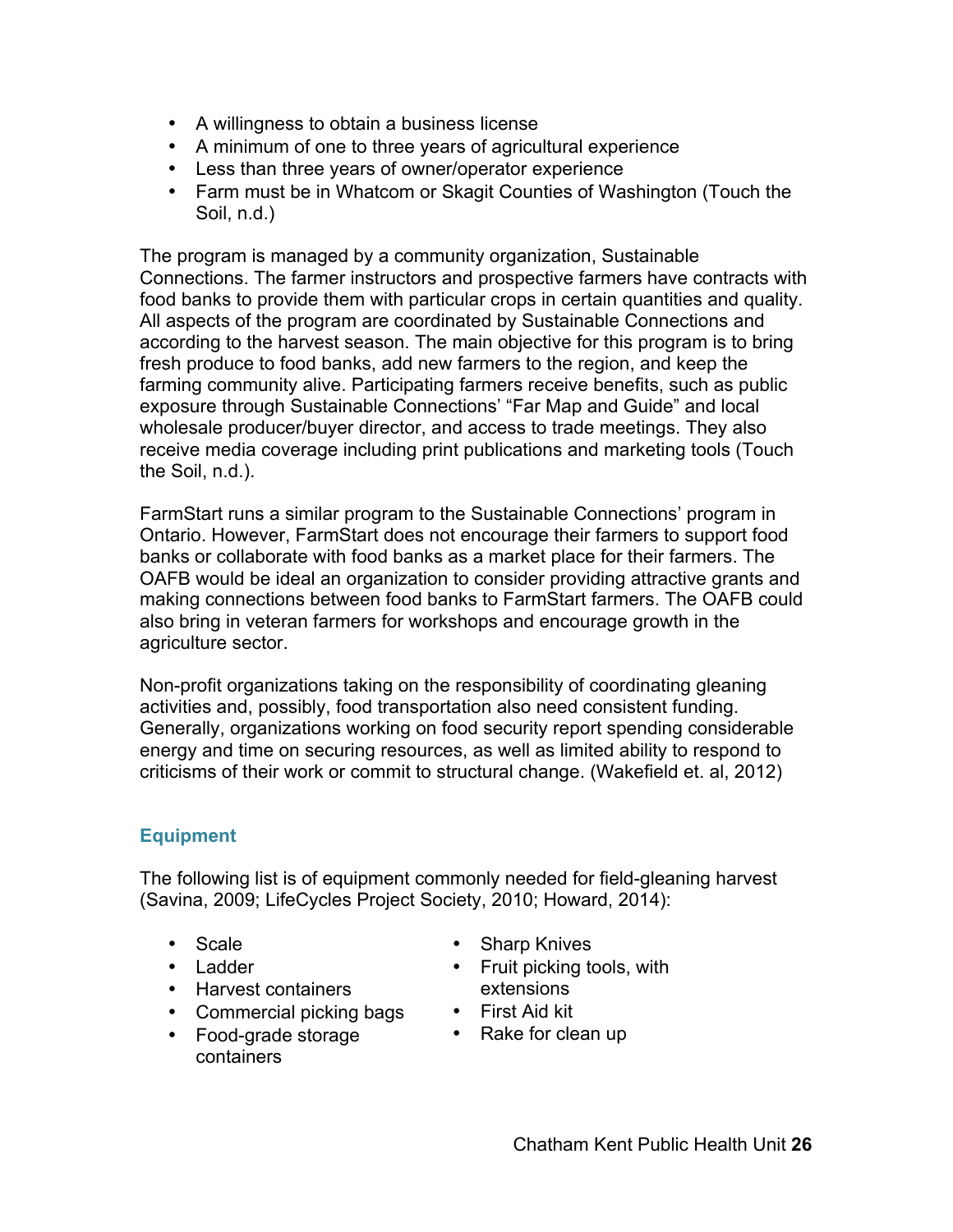When gleaning from an orchard farm, it is helpful to have ladders that range from six to twenty feet tall. Fruit picking tools are useful because of their cage-like head that are best for harder fruits, like pears and apples (Savina, 2009). Plastic bags should be avoided as any form of storage, as they prevent circulation and water condensates can damage produce. Storage containers should ideally be shallow, as deep containers can increase the likelihood of produce on the bottom being damaged. Equipment can be bought at wholesale prices from hardware stores. (Savina, 2009)

### **Storage and Transportation**

Once produce is harvested, it needs to be delivered to the food bank. Handling gleaned produce requires intensive planning and coordination. This includes distribution, transportation, and storage. Challenges with transportation and storage are often compounded by the irregular availability of produce for emergency food use (Chiu and CoDyre, 2012). Depending on the partnerships and existing physical assets, storage is a persistent barrier. Most food banks are "make-shift" facilities and have little space to store perishable and non-perishable items (Tarasuk and Eakin, 2005; Chiu and CoDyre 2012). Some storage requirements include on-site cold storage that can handle various amounts and types of produce. Orders may not always be the same depending on the harvest.

When is ready to be transported, they must be in a container to avoid contamination while simultaneously keep the food at the proper temperature. Large batches of foods may need to be separated into several smaller containers. Foods that are not shelf-stable or have a short sell date must be immediately refrigerated, which requires a refrigerated truck. Record keeping for food safety helps track and establish accountability (Food Recovery Committee, 2007).

Food transportation to a food bank or pantry is often the farmer's responsibility. The OAFB created one solution by introducing the Community Harvest program to provide transportation, and have designated receiving warehouses/hubs paid for by the OAFB and a portion of the food banks budget. Another suggestion is for farmers to take on responsibility for bringing food to the local food bank while the OAFB provides province-wide transportation of produce to food banks whose location may be difficult to be serviced by local farmers. (Chiu and CoDyre, 2012)

A non-profit or charitable organization taking on the responsibility of produce transportation and delivery can verify policies on health-department-certified drivers. Resource sharing, like refrigerated trucks, is a useful way to lessen overhead costs. A more creative example is Maple Leaf Harvest. The organization is a non-profit food rescue organization that uses a "just-in-time" delivery model that takes advantage of technology. They use a mobile app that allows food donors to post foods they have on hand and potential recipients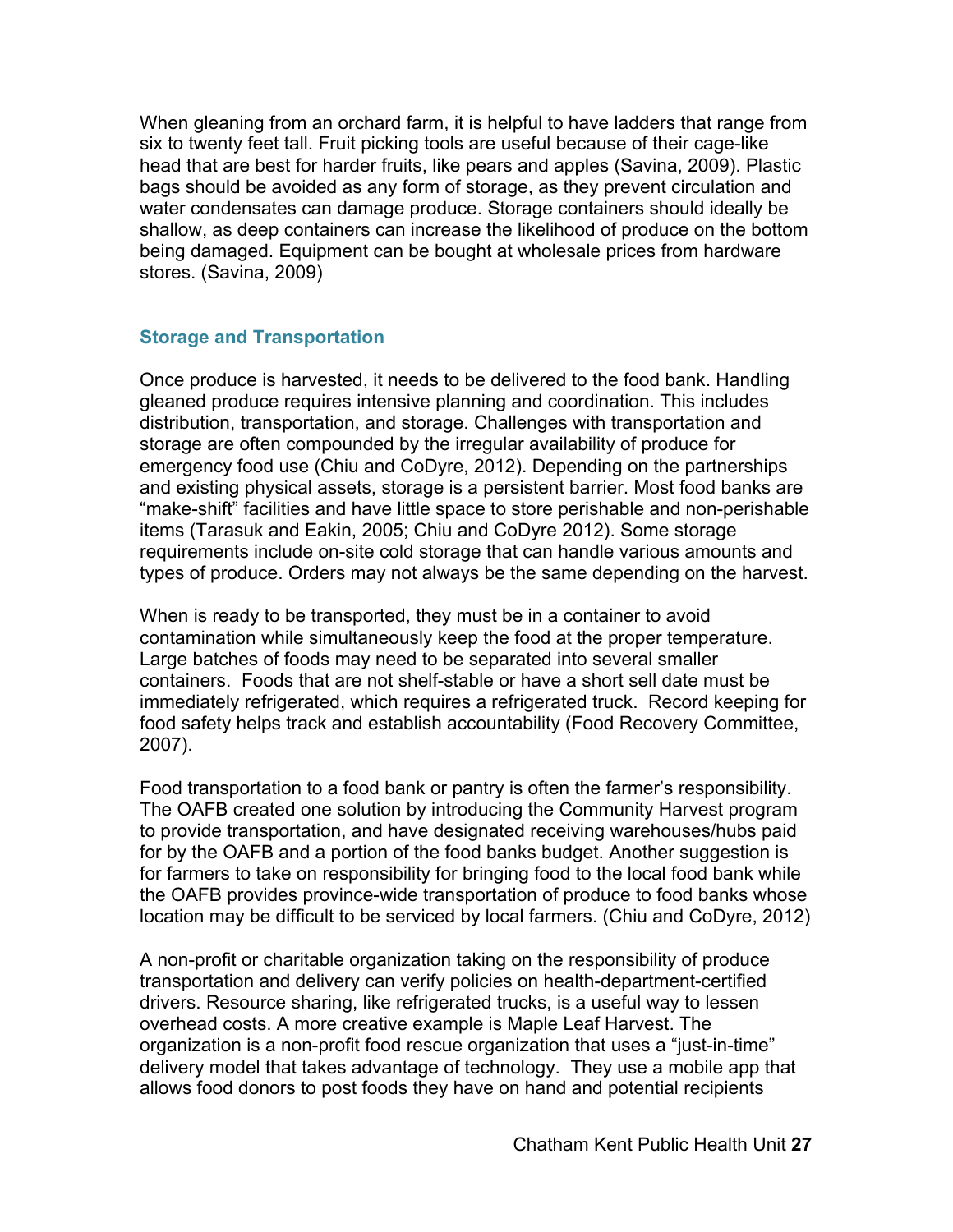communicate their specific food needs. Maple Leaf Harvest drivers quickly pick up the food items and deliver them to the intended social agency. The organization is able to keep flexible hours of operations by being available 24/7 and do not store any food in warehouses. (Maple Leaf Harvest, 2015)

# **Recommendations**

## **Municipal Consideration**

• Develop a municipal understanding of gleaning as a food waste management solution that can be integrated into a food redistribution strategy that targets food access challenges.

## **Governance and Partnerships**

- Involve a diverse group of stakeholders from private and public sectors to establish clear and strong partnerships.
- Mediate discussions and promote transparency to strengthen the relationship between farmers and food banks.
- Municipalities can lead in developing relationships between farmers and industry associations and networks.

## **Practical Considerations**

- Form a volunteer steering committee to determine the objectives and scope of the gleaning program.
- Hire an experienced harvest manager to serve as a farmer's point-ofcontact and to collaboratively work with the steering committee.
- Incorporate skills-based workshops and/or a social enterprise to help form a sustainable program with value-added services benefiting community stakeholders.
- Develop a program based on the needs of the end-user or consumer.
- Record and track harvest data, and farmers and volunteers participating in gleaning program each season for future grant writing and to refine processes and procedures.

## **Resources**

- Determine collaborative ways to pool together funding and resources between common stakeholders.
- Approach different public and private funding sources.
- Develop strategy to share assets and equipment between social agencies, farmers, and farm associations (storage space and delivery trucks).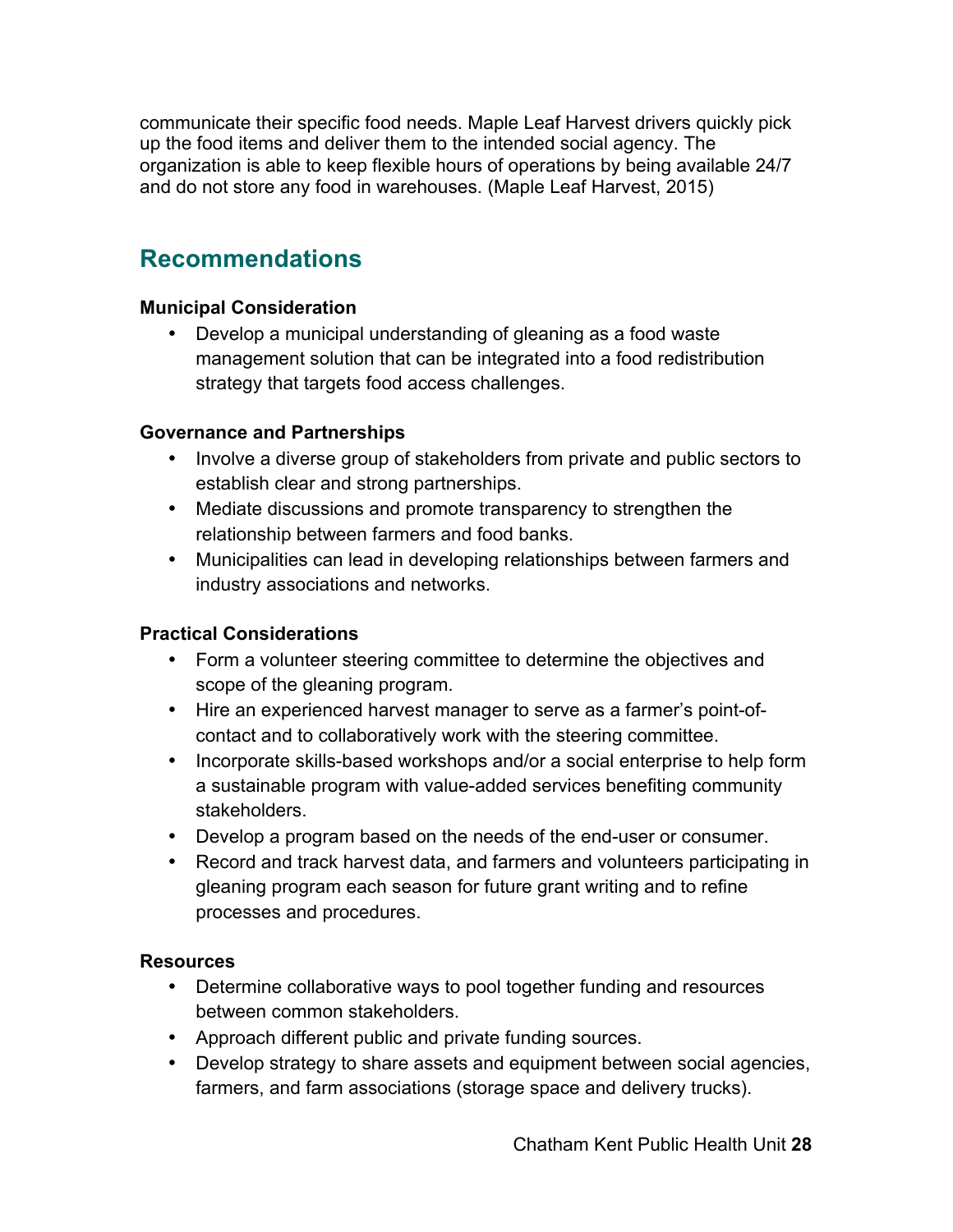# PART 2:

# EDIBLE GARDENS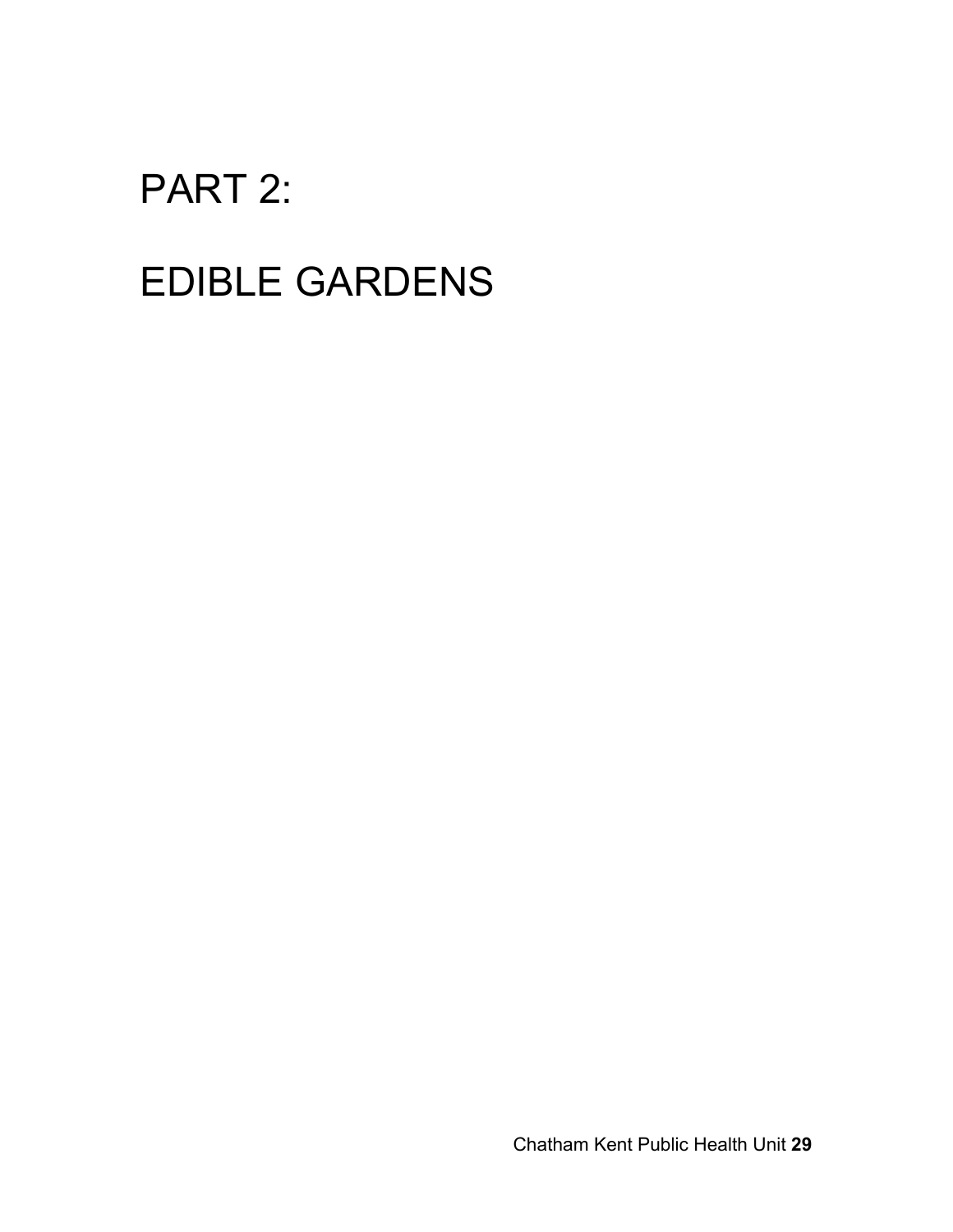Edible gardens or edible landscapes are widely understood as interventions that can increase food security by addressing some of the challenges emerging from contemporary food production systems. These initiatives can shift production of fruits and vegetables away from profit-making activities to address food access issues. They use food-producing plants in the constructed landscape and combine fruit and nut trees, berry bushes, vegetables, herbs, edible flowers and ornamental plants into aesthetically pleasing designs. These designs can be incorporated into any garden style and can include anywhere from 1-100% edible species. Edible landscaping creates a multi-functional landscape that provides returns to the community (e.g. fruits, vegetables) on investment of water, fertilizer, and time (Davidson, personal communication, December, 2015).

The literature identifies a variety of opportunities for edible gardens that have been developed and implemented by municipalities and communities. While increased access to high quality food from local sources is the primary reason for creating edible gardens, such initiatives also have a range of secondary outcomes and benefits (Sacramento Hunger Commission, n.d.; True Consulting Group, 2007; Lovell, 2010; Kamloops Food Policy Council, 2013; Urban Agriculture Working Group, 2013; Edible Landscapes Committee, 2014; Alas and Bootan, personal communication, January 14, 2015). Health, socialization, relaxation, recreation, community inclusiveness, skill development, and community beautification can all be enhanced by edible gardens. Ecological and environmental benefits have also been identified $3$  (GrowTO, 2012; Kamloops Food Policy Council, 2013; Edible Landscapes Committee, 2014; Alas and Bootan, personal communication, January 14, 2015).

The following is a review of best practices around the planning and implementation of edible garden projects that are municipally driven and community-led. Best practices were collected and categorized into municipal planning; governance and partnerships; resources; participatory planning and community engagement; practical considerations; and edible garden sites. The report on edible gardens encompasses relevant literature that referred to the subject as *public produce4* , *urban agriculture<sup>5</sup>* , and *edible landscapes*.

 $3$  Growing food locally reduces the embodied energy of the food because of lower transportation distance and less packaging and processing. As a result, locally grown food reduces greenhouse gas emissions and global warming impacts. It also conserves energy by reusing urban waste products, including biodegradable wastes for compost and waste-water for irrigation, and contributes to biodiversity conservation, particularly when native species are incorporated.  $4$  Public produce is defined as publically grown and freely accessible edible plants (Kamloops Food Policy Council, 2013).

<sup>5</sup> Urban agriculture refers to the "production and harvesting of fruits and vegetables, and the raising of animals or cultivation of fish for local consumption in and around cities" (Deloitte, 2013).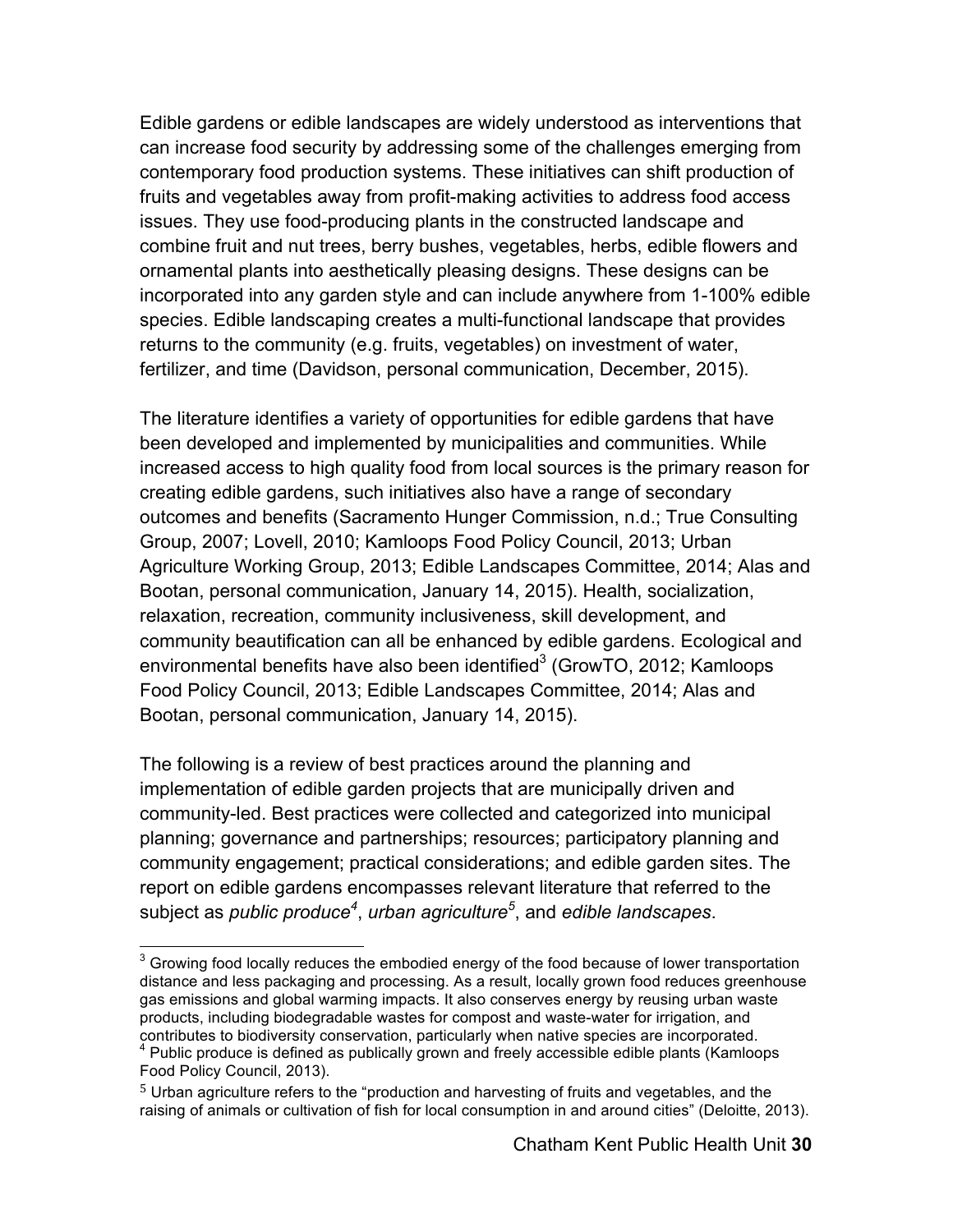# **Municipal Planning**

Edible gardens involve growing fruits and vegetables on public land to increase food access, and as a result the literature often highlights municipal planning as a highly important factor in food systems change (Deloitte, 2013; True Consulting Group; Higgins, personal communication, January 17, 2015; Urban Agriculture Working Group; Richmond Food Security Society). However, prior to engaging in municipal planning, it can be useful to examine current understandings around the terms "edible" and "beautiful" as they relate to edible landscapes. Conceptualizations of "edible" and "beautiful" are governed by political and social norms that have historically evolved (Iacovetta, Korinek, and Epp, 2012). Locating potential challenges deriving from the use of these terms are important to note as they influence municipal planning (Chatham-Kent municipal staff, personal communication, January 23, 2015). In addition, municipalities should consider that at the public planning level, food has traditionally been excluded due to the perspectives that: a) food producing is an agricultural activity that takes place in rural areas; b) the food system seems to be working, i.e. no change is required; and c) the built environment does not directly affect the food system (Food Matters Manitoba, n.d.). Understanding the dominant discourse around these socially, politically, and historically governed concepts that influence the current food system and municipal planning highlights opportunities for change.

## **Policy**

Policies surrounding edible gardens are pertinent to a variety of municipal departments. Pothukuch and Kaufman (1999) highlight current issues that relate to municipal policies in food systems planning, noting "the current piecemeal approach fails to recognize the linkages among food subsystems and between food systems and other community systems like housing, transportation, land use, and economic development" (Pothukuchi and Kaufman, 1999, p. 6). Municipalities can develop an integrated policy approach to deal specifically with edible gardens and reduce barriers to production and distribution in municipal regulation (Food Matters Manitoba, n.d.; Higgins, personal communication, January 17, 2015). Reports on best practices related to edible gardens identify a range of policy areas that municipalities can establish or utilize to support the planning and implementation of edible landscapes.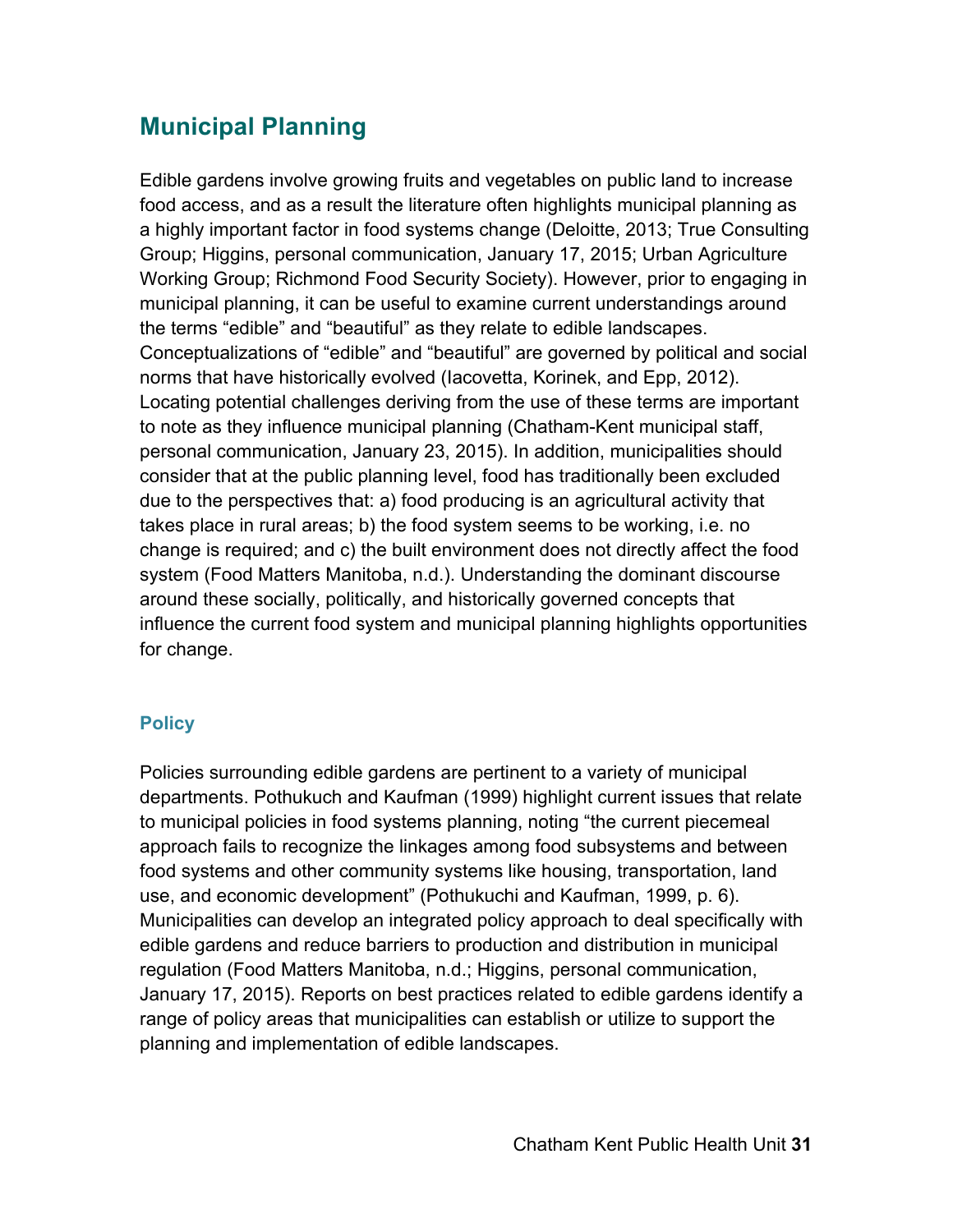| <b>Policy Area</b> | <b>Best Practice</b>                                                                                                                                                                                                                                                                                                             |
|--------------------|----------------------------------------------------------------------------------------------------------------------------------------------------------------------------------------------------------------------------------------------------------------------------------------------------------------------------------|
| Planning           | Official plans can designate areas and strategies for urban<br>agriculture or develop "flexible approaches" to producing food in<br>open space zones <sup>6</sup> (Deloitte, 2013; True Consulting Group,<br>2007).                                                                                                              |
|                    | Official plans can recognize edible landscapes/urban agriculture<br>to provide strategic direction for future bylaws. Best practice:<br>Guelph. (Urban Agriculture Working Group, 2013)                                                                                                                                          |
|                    | Secondary neighbourhood plans can prioritize food and gets<br>resident input into the process (Higgins, personal communication,<br>2015).                                                                                                                                                                                        |
|                    | Create food policy councils (sanctioned by local governments and<br>are usually comprised of representatives from different areas of<br>the food system community) that can support comprehensive food<br>systems planning (Pothukuchi and Kaufman, 1999).                                                                       |
|                    | City planning departments can work in collaboration with the food<br>policy council (or create a department of food) to develop<br>comprehensive food systems plans (Pothukuchi and Kaufman,<br>1999)                                                                                                                            |
| <b>Bylaws</b>      | Bylaws can be created or amended to support edible gardens,<br>such as soil, water, compost, pesticides, sewers and drains,<br>building permits, fences, site alterations, property standards, trees<br>and parks (Urban Agriculture Working Group, 2013).                                                                       |
|                    | Edible gardens can be defined within zoning bylaws as a distinct<br>form of use that is permitted in all zones. Alternatively:<br>Include edible gardens as a permitted land use<br>$\bullet$<br>Include edible gardens as a zoning category<br>$\bullet$<br>Create an urban agriculture/edible landscape zoning<br>٠<br>overlay |
|                    | Even though climate and contextual differences are apparent,<br>these practices apply across geographies. Best practices: Seattle,                                                                                                                                                                                               |

 $^6$  Open spaces can include public parks, squares, etc. where people live, work, and visit. Source: https://www.designcouncil.org.uk/sites/default/files/asset/document/open-space-strategies.pdf.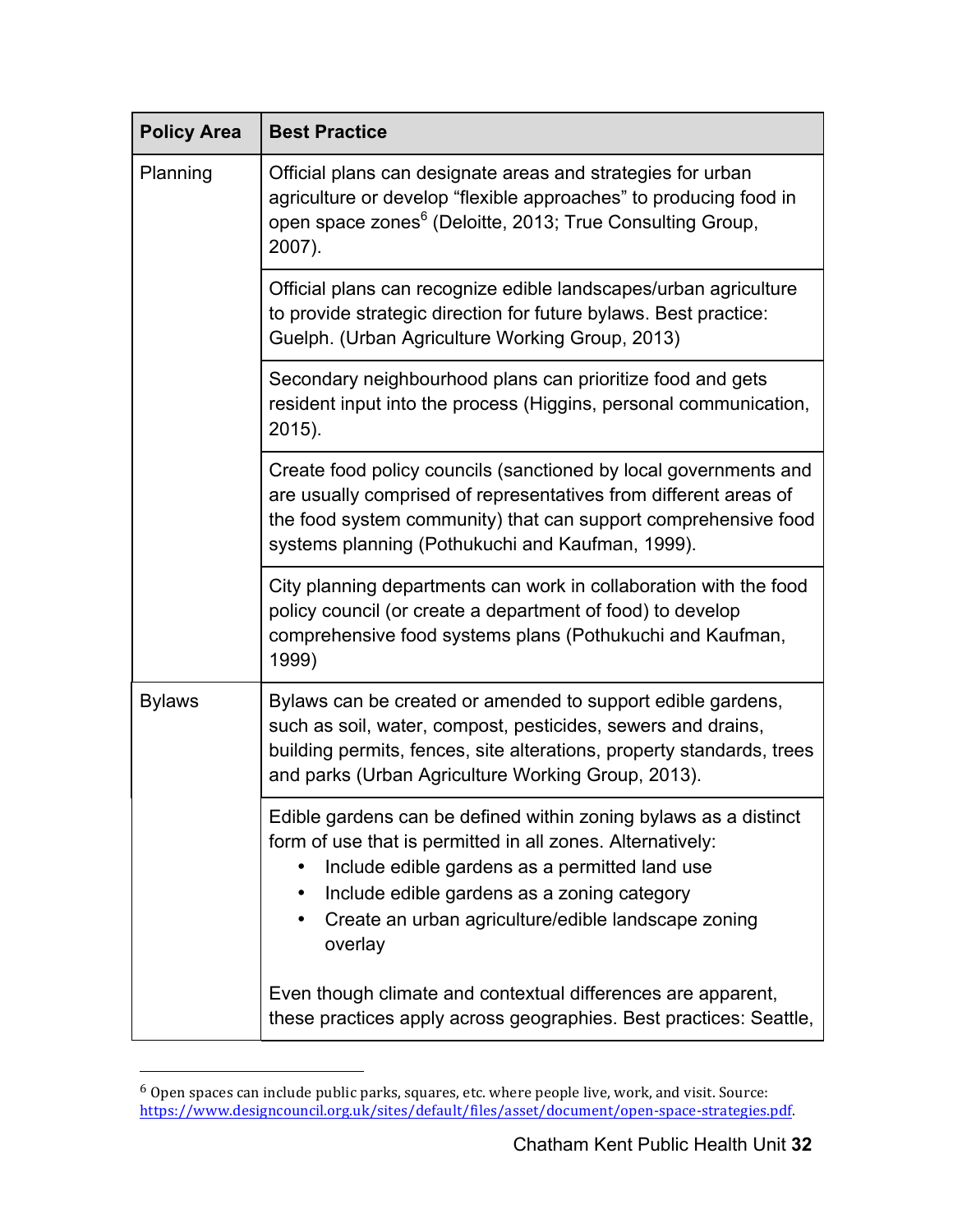|                                         | Chicago, Detroit, San Francisco, Ottawa, Philadelphia, and<br>Toronto. (True Consulting Group, 2007)                                                                                                                                                                                                                                                                                                                                                                                                                                                                                                                                                                                                        |
|-----------------------------------------|-------------------------------------------------------------------------------------------------------------------------------------------------------------------------------------------------------------------------------------------------------------------------------------------------------------------------------------------------------------------------------------------------------------------------------------------------------------------------------------------------------------------------------------------------------------------------------------------------------------------------------------------------------------------------------------------------------------|
|                                         | Zoning bylaws can be used as a tool to scale projects' size and<br>scope (Urban Agriculture Working Group, 2013).                                                                                                                                                                                                                                                                                                                                                                                                                                                                                                                                                                                           |
|                                         | New green roof standards can be incorporated into bylaws and<br>building codes (True Consulting Group, 2007).                                                                                                                                                                                                                                                                                                                                                                                                                                                                                                                                                                                               |
|                                         | Periurban <sup>7</sup> agricultural zones can be designated in municipal<br>development plans as parts of "green belts" or "green corridors"<br>(True Consulting Group, 2007).                                                                                                                                                                                                                                                                                                                                                                                                                                                                                                                              |
| <b>Taxation</b>                         | Taxation mechanisms can be provided as financial incentives.<br>They can generate funds to acquire land or buildings, or fund<br>programs and services. These types of exemptions have been<br>used to acquire land, enable land sharing or leasing, promote<br>edible gardens among home owners, and bring farmland into<br>production. Best practices: Permissive Tax Exemption that<br>provides tax relief for lands and buildings that offer community<br>benefit (Richmond Food Security Society) and the City and<br>County of San Francisco's Urban Agriculture Incentive Zones that<br>were implemented by the Public Health Unit (San Francisco,<br>2012; City and County of San Francisco, 2014). |
|                                         | Tax credits can be provided for edible garden properties. Best<br>practice: State of Maryland's legislation stating authorities give tax<br>relief to urban agriculture land. (Deloitte, 2013)                                                                                                                                                                                                                                                                                                                                                                                                                                                                                                              |
| Food and<br>Agriculture<br><b>Plans</b> | Municipal edible garden or urban agriculture plans can be<br>created. Best practice: Toronto's urban agriculture plan. (Higgins,<br>personal communication, January 17, 2015; GrowTO, 2012)                                                                                                                                                                                                                                                                                                                                                                                                                                                                                                                 |
|                                         | Food strategies can be developed and include edible gardens to<br>provide a high-level plan expressing the municipality's dedication<br>to improve all elements of the region's food system. These<br>documents help guide future decision making and recommends<br>specific courses of action. Best practices: Toronto, Edmonton,<br>and Vancouver. (Urban Agriculture Working Group)                                                                                                                                                                                                                                                                                                                      |

  $7$  Periurban refers to dichotomous environments that have experienced urban growth and become with mixed urban and rural characteristics (Iaquinta and Dresher, 2000).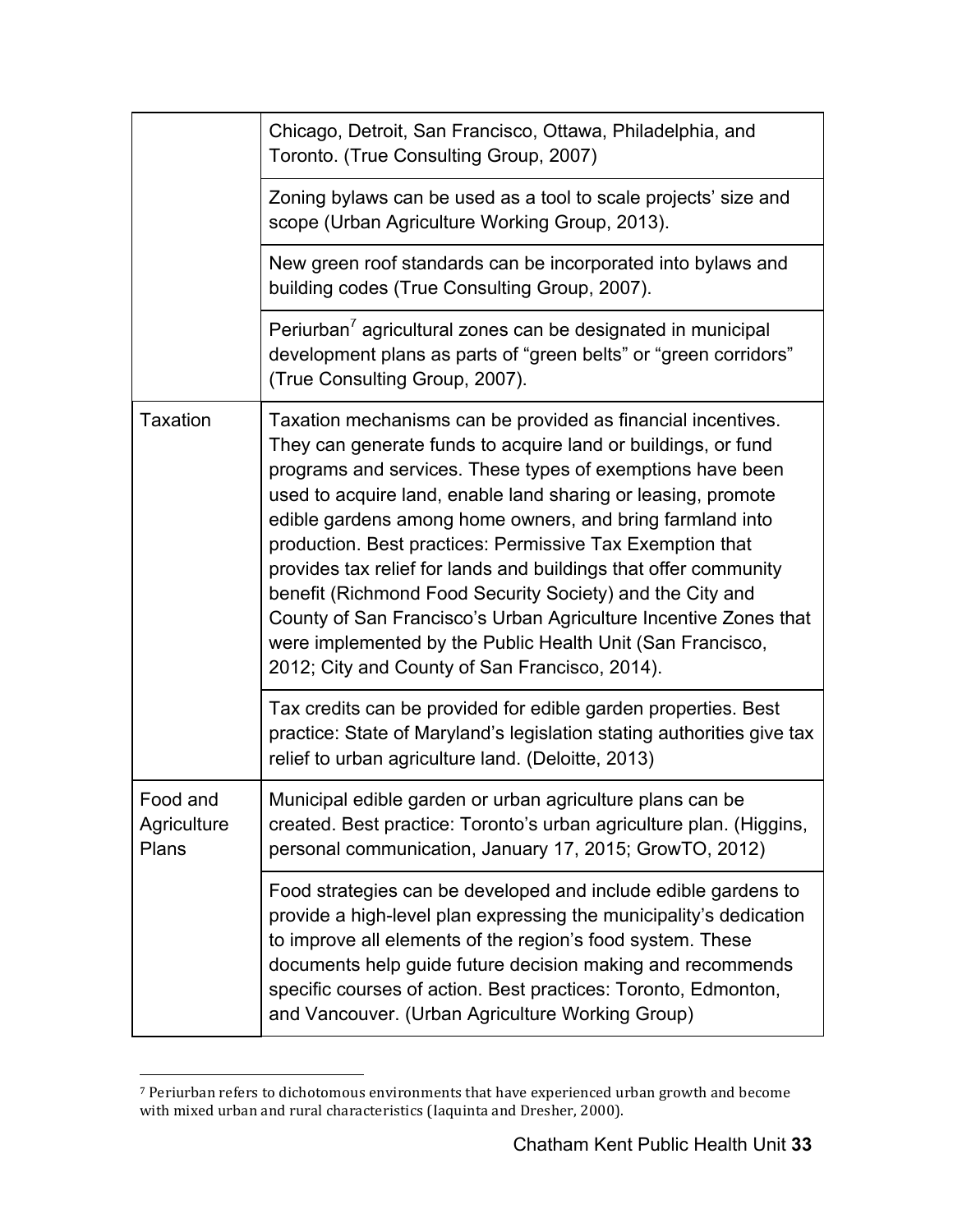| Development | Edible gardens can be built into landscapes through new land<br>development:<br>Land for edible gardens can be included in environmental<br>impact review criteria for new developments and<br>businesses.<br>• Edible gardens can be incorporated into new<br>developments, and tax credits can be provided to<br>developers who incorporate edible landscapes into their<br>designs.         |
|-------------|------------------------------------------------------------------------------------------------------------------------------------------------------------------------------------------------------------------------------------------------------------------------------------------------------------------------------------------------------------------------------------------------|
|             | Developers can build community gardens or edible<br>$\bullet$<br>landscapes into multifamily developments.<br>Multi-use site development can support the use of building<br>$\bullet$<br>spaces, residential gardens, back yards, etc., for edible<br>landscapes. (True Consulting Group, 2007; Richmond<br>Food Security Society, 2013; Higgins, personal<br>communication, January 17, 2015) |

## **Land Inventories and Land Use**

Research shows that one of the biggest issues arising around producing food in communities or public areas is limited access to suitable land (Lovell, 2010; Moreland Food and Garden Network). However, locating ideal land for edible gardens can be a challenge for municipal planners because of the necessary infrastructure required for projects, such as water access. Health risks are also a concern due to historical and unsafe land use practices, such as use of pesticides. These factors highlight the importance of site analysis for edible landscapes to ensure that the risks are identified and mitigated accordingly. For this reason, municipalities often create land use plans and conduct land inventories to enable interested stakeholders to easily identify land available for edible garden projects. See Appendix E for steps to conducting a land inventory for municipalities. (True Consulting Group, 2007; Lovell, 2010)

Municipalities and communities can consider land use opportunities to incorporate edible garden initiatives in various ways. Innovative land use opportunities include:

● Municipalities support the use of public lands for edible gardens, such as along railways, under power lines, in parks, military bases, schools, golf course fairways, or airport-approach areas. (True Consulting Group, 2007)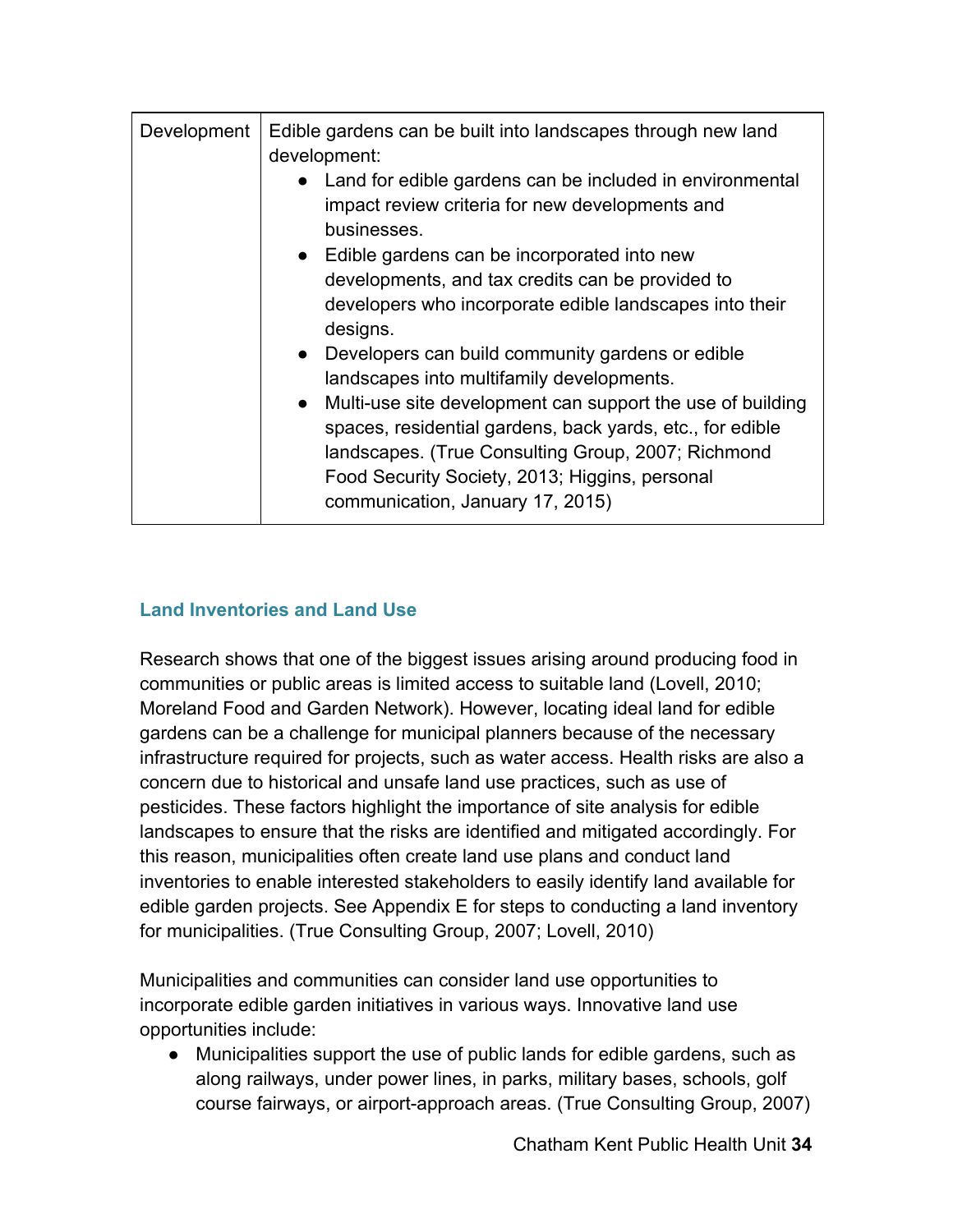- Municipalities can consider options for edible gardens in the planning and redesign of institutions and municipal facilities. (True Consulting Group, 2007)
- Municipalities make "permanent protection of agriculture status" for particular sites, such as Montreal's Permanent Agricultural Zone. (Deloitte, 2013)
- Municipalities include edible gardens in their managed open space strategy. (True Consulting Group, 2007)
- Municipalities utilize buffering techniques, such as edge planning, vegetated or constructed barriers, natural corridor edges, building setbacks, adjacent land use compatibility, and reduced densities near productive agricultural areas to plan and reduce urban/agricultural conflicts. (True Consulting Group, 2007)

The following case studies demonstrate how municipalities can support the engagement of residents and stakeholders to create solutions through working together on the development and implementation of edible gardens.

## Case Study: Vancouver, BC

The City of Vancouver indicated its commitment to food security in 2003 when it approved a motion supporting the development of a "just and sustainable food system". Specific examples of innovative edible landscape practices include the City's policy statement for the development of an area to pursue opportunities for edible landscaping on both public and private land, the Park Board passing a motion to assess opportunities for planting fruit trees in public spaces with potential strategies including a trial period for selected fruit trees, a community orchard operated by a stewardship group, and an educational workshop on fruit production. The municipality also hosted a fruit tree giveaway, partnered with residents to maintain edible landscapes by allowing residents to plant and maintain traffic circles, boulevards, and neighbourhood greenways, and installed green roofs on their conference centre and public library. (True Consulting Group, 2007)

## Case Study: Richmond, BC

As one of the biggest challenges to edible landscapes is competition for suitable land (Lovell, 2010; Moreland Food and Garden Network, 2012), many communities are conducting land inventories to identify useable land for growing. In 2012, the Richmond Food Security Society conducted a food land inventory to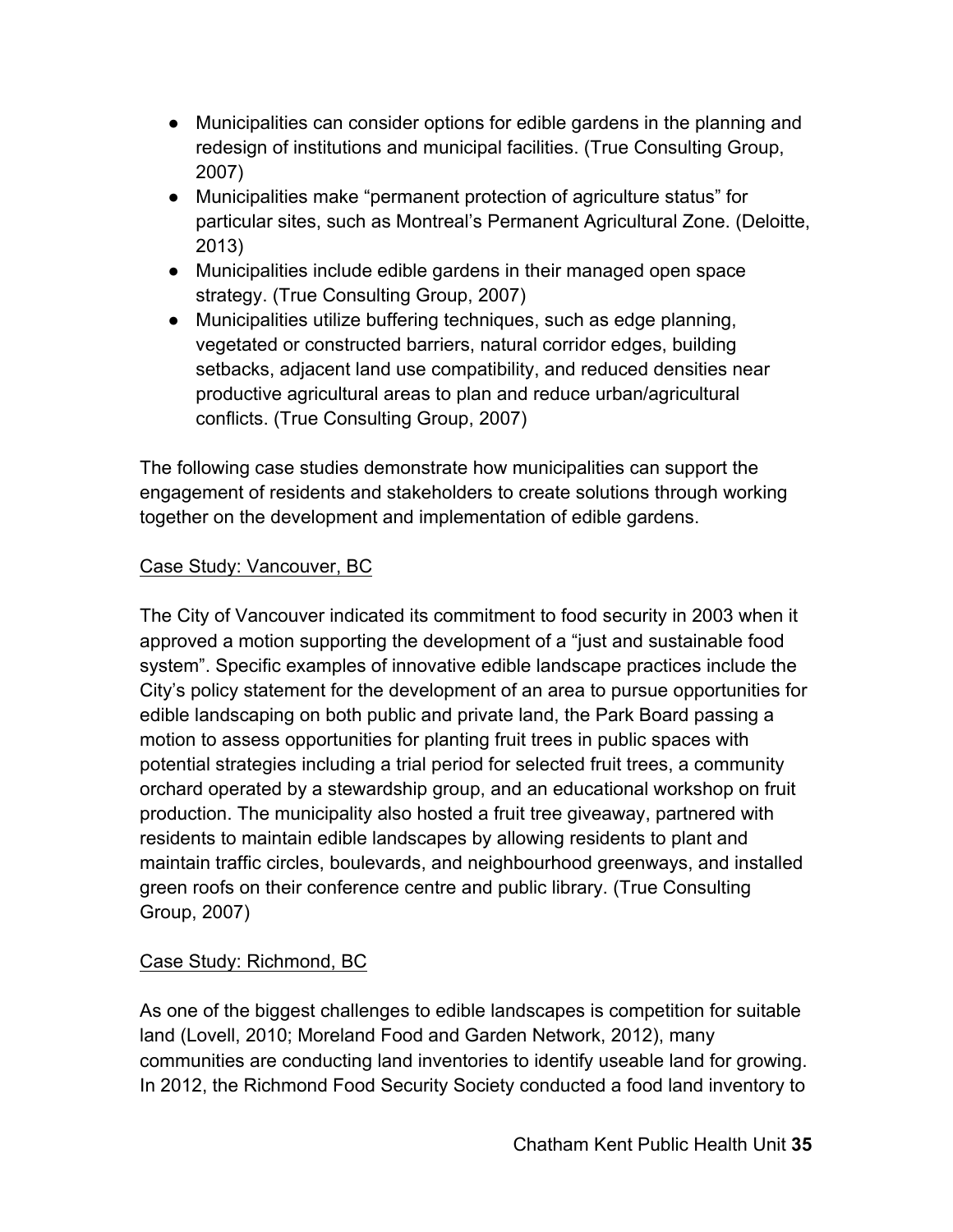locate and assess the food growing potential of vacant, under-utilized, and government owned parcels of land in the municipality. The process was guided by best practice criteria used in other cities, including Vancouver, Portland, Seattle, Oakland, and Victoria. A municipal role was providing guidance to a working group comprised of City staff, British Columbia Ministry of Agriculture and Lands (BCMAL) staff, and a Kwantlen Polytechnic University. GIS information was provided by the City and BCMAL. They utilized a number of evaluative criteria to prioritize sites for physical visits. Key informant interviews were conducted with experts in relevant fields and a literature review furthered their understanding of the challenges and opportunities to growing in Richmond. Following the land inventory report, the city planned to host open house forums for stakeholders to discuss the recommendations that were developed. Based on the recommendations and forum discussions, an Action Plan was going to be created to assist the stakeholders with mobilizing around land use, food security, and agriculture. (Richmond Food Security Society, 2013)

## **Governance and Partnerships**

The literature highlights that edible gardens require a coordinated and integrated approach, as there are varying levels of intervention required. Key stakeholders for edible garden initiatives identified by experts and the literature include municipal staff, councillors, non-profits, non-governmental organizations (NGOs), architects and architect landscapers, businesses, developers, residents and communities, advocates, and consultants (Higgins, personal communication, January 17, 2015; Alas and Bootan, personal communication, January 17, 2015). Each stakeholder has a unique role to play in the development and implementation of edible garden projects.

Below are five governance models for food security initiatives that can be applied to edible gardens:

- 1. Municipal departments take the lead. This can also mean linking edible landscapes to other municipal responsibilities, such as recreation, water storage, and nature conservation.
- 2. Partnerships to allow for cooperation between municipalities and the community. Deloitte (2013) noted that this model is most useful when the municipality does not have a strong program delivery model in place, and the partner can take on the role of expert.
- 3. Multi-stakeholder partnerships to bring together participants from different areas, including politics, municipal departments, non-profits or NGOs, and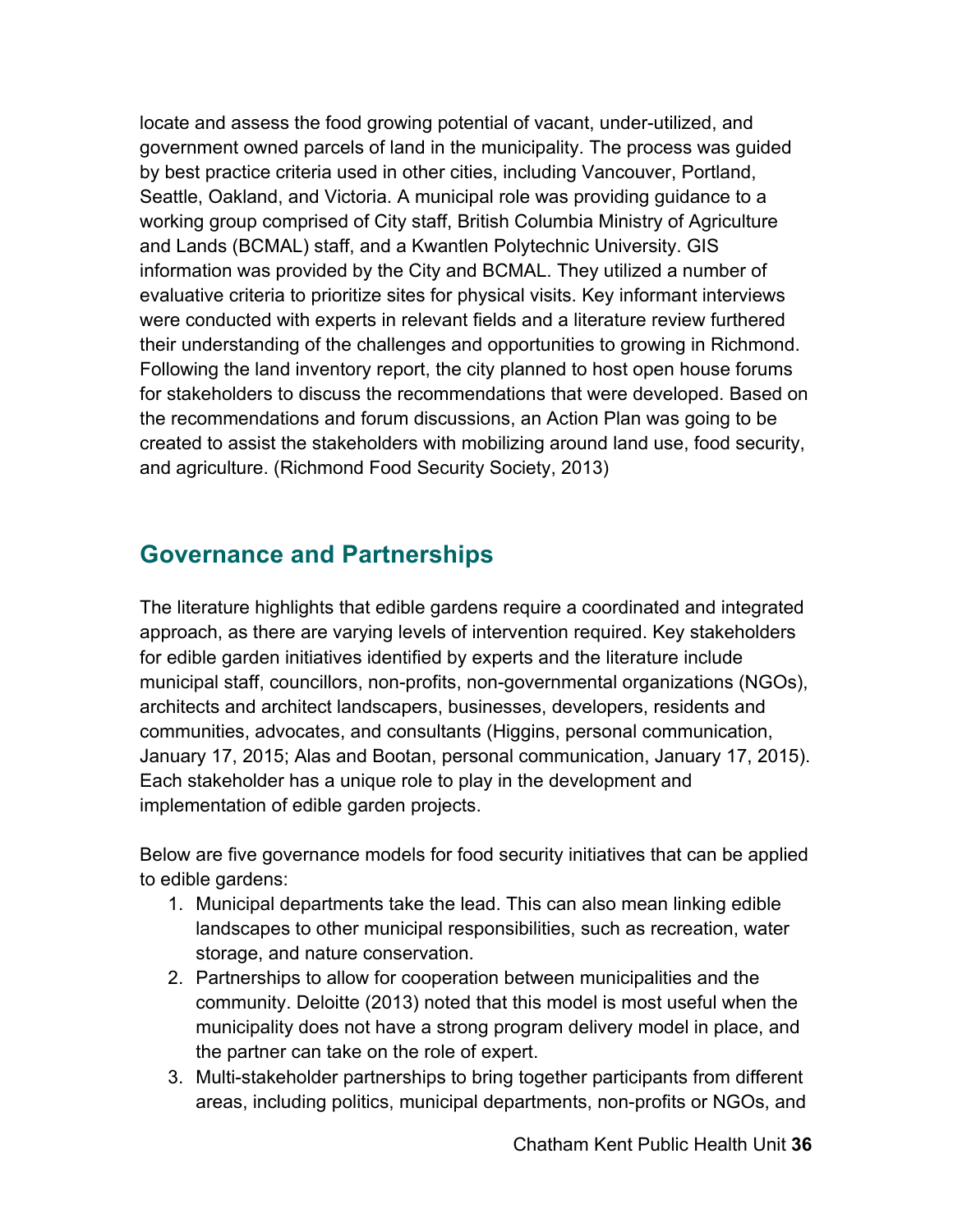industries. This model is more commonly used for larger-scale initiatives, policies, and programs.

- 4. Regional partnerships between municipalities to organize regional initiatives. These are most often used to achieve economies of scale and prevent duplication of work.
- 5. Public-private partnerships refer to partnerships between a municipality and private sector businesses. This approach is best suited for initiatives that require the on-the-ground expertise from players in the private sector. (Deloitte, 2013; True Consulting Group, 2007)

However, an area that is often missing in governance and partnerships is postplanning. Vanessa Ling Yu, Founding Director or FoodSpokes states, "Postedible or community garden planning, residents often disappear and gardens struggle without paid staff support. Only in the rarest cases does a community group organically take the lead for all upkeep involved with a garden. And even then, supports such as in-kind space for meetings, conflict resolution, and inclusion supports may be needed for more equitable access" (personal communication, February 18, 2015). See Community Engagement for information for participatory planning and sustainable community involvement in edible gardens.

## **Resources**

As edible gardens are an attempt to shift production and distribution away from private and profit-making activities to public processes that increase food access, the literature and expert interviews reveal that projects require a significant amount of resources. Resources are required both to start and sustain projects over time (Alas and Bootan, personal communication, January 14, 2015). A range of resources and the stakeholder groups that can support the process of acquiring them include:

- Tools, Sheds, and Fencing: Municipalities or community groups can create travelling tool libraries and/or encourage connectivity among growers to organize tool sharing agreements; and municipalities can provide sheds and fencing around relevant edible garden sites (Deloitte, 2013).
- Staffing: As a significant challenge for edible gardens is project management (Barlett, 2012), it is recommended by experts and in the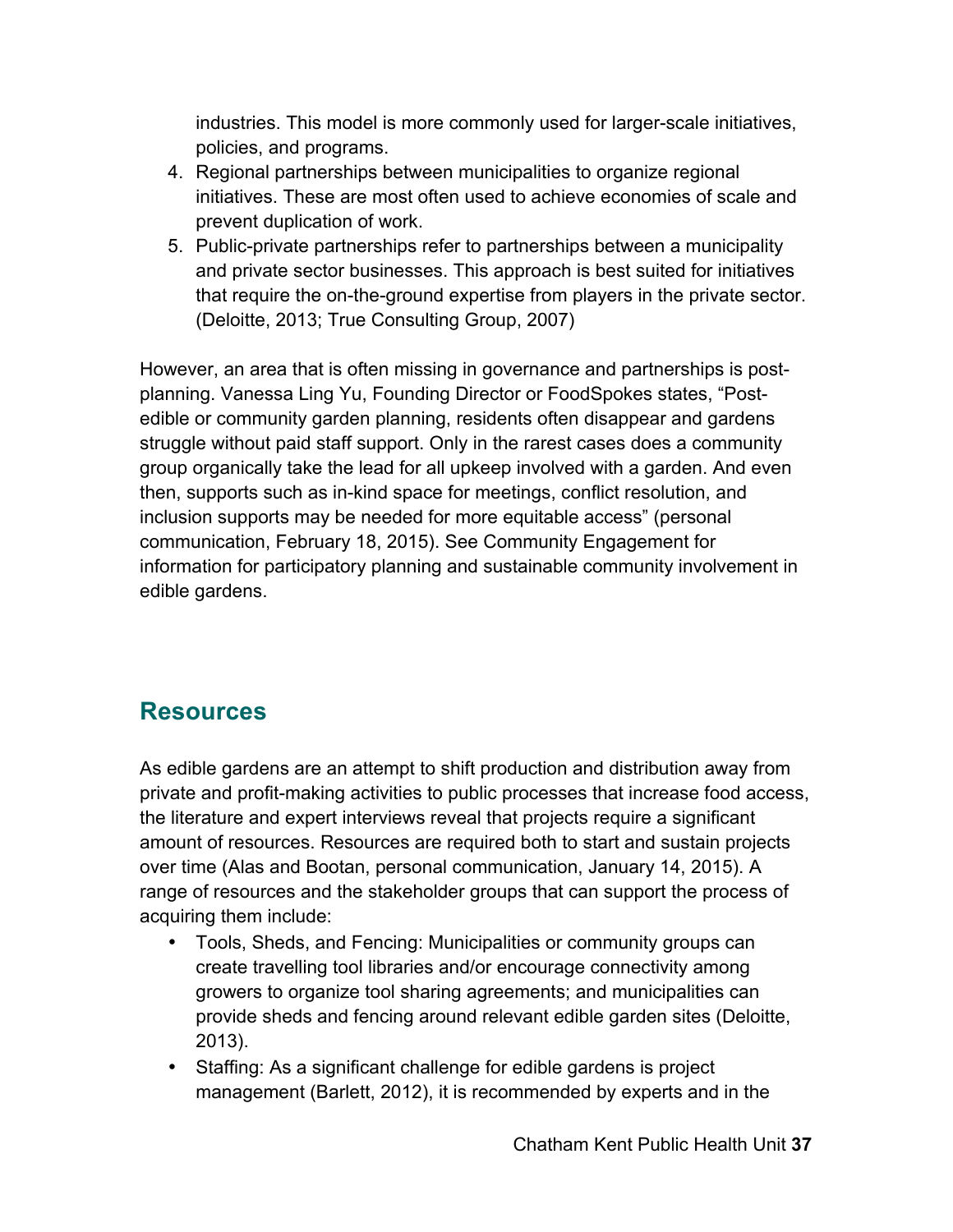literature to appoint a municipal staff and/or community worker to oversee local edible garden projects. Best practices: City of Toronto hired a community garden staff allowing individuals to apply for gardens and get support to start the process, and San Francisco's Administrative Code states that at least one full-time municipal staff will be hired to coordinate urban agriculture initiatives (San Francisco, 2012; Deloitte, 2013; Higgins, personal communication, January 17, 2015). With limited funds, the community can outreach and engage community members - the more people involved, the more sustainable the project will be (Sacramento Hunger Commission, n.d.).

- Funding: Insecure funding impacts the long-term success of communityled edible garden projects (Alas and Bootan, personal communication, January 14, 2015; Chatham-Kent Salvation Army, personal communication, January 23, 2015). Municipalities can convert funds from development or Section 37 (Ontario-wide Planning Act) into money that can be used for community benefit (Higgins, personal communication, January 17, 2015). Alternative measures to ensure sustainable funding/resource provision include partnerships with local garden stores or nurseries, working edible landscapes into a property's existing landscaping budget, and developing permanent intern positions from local university or college students. For example, Lotherton Village's Fruit Orchard received donations from a church group who gave tools and equipment, and a tree service company that donated about 120 cubic yards of wood chips used for mulching around trees and in their garden. (Sacramento Hunger Commission, n.d.; Alas and Bootan, personal communication, January 14, 2015)
- Water: Municipalities can connect edible gardens to city water sources or recycled water; alternatively, municipalities and communities invest in rainwater collection, storage systems, and small-scale water saving irrigation systems (True Consulting Group, 2007; Urban Agriculture Working Group, 2013; Deloitte, 2013). Municipalities can also provide incentives to the community, such as a utility service fee discount for green infrastructure reflecting savings to the municipality in the form of reducing the municipality's storm water sewer management costs (Deloitte, 2013).
- Compost: Municipalities can connect compost programs to edible gardens and establish low-cost facilities for "close to the source" collection and sorting of organic wastes (True Consulting Group, 2007; Deloitte, 2013).
- Information: Municipalities can publish information on edible gardens, including policies and success stories, through websites, print mediums,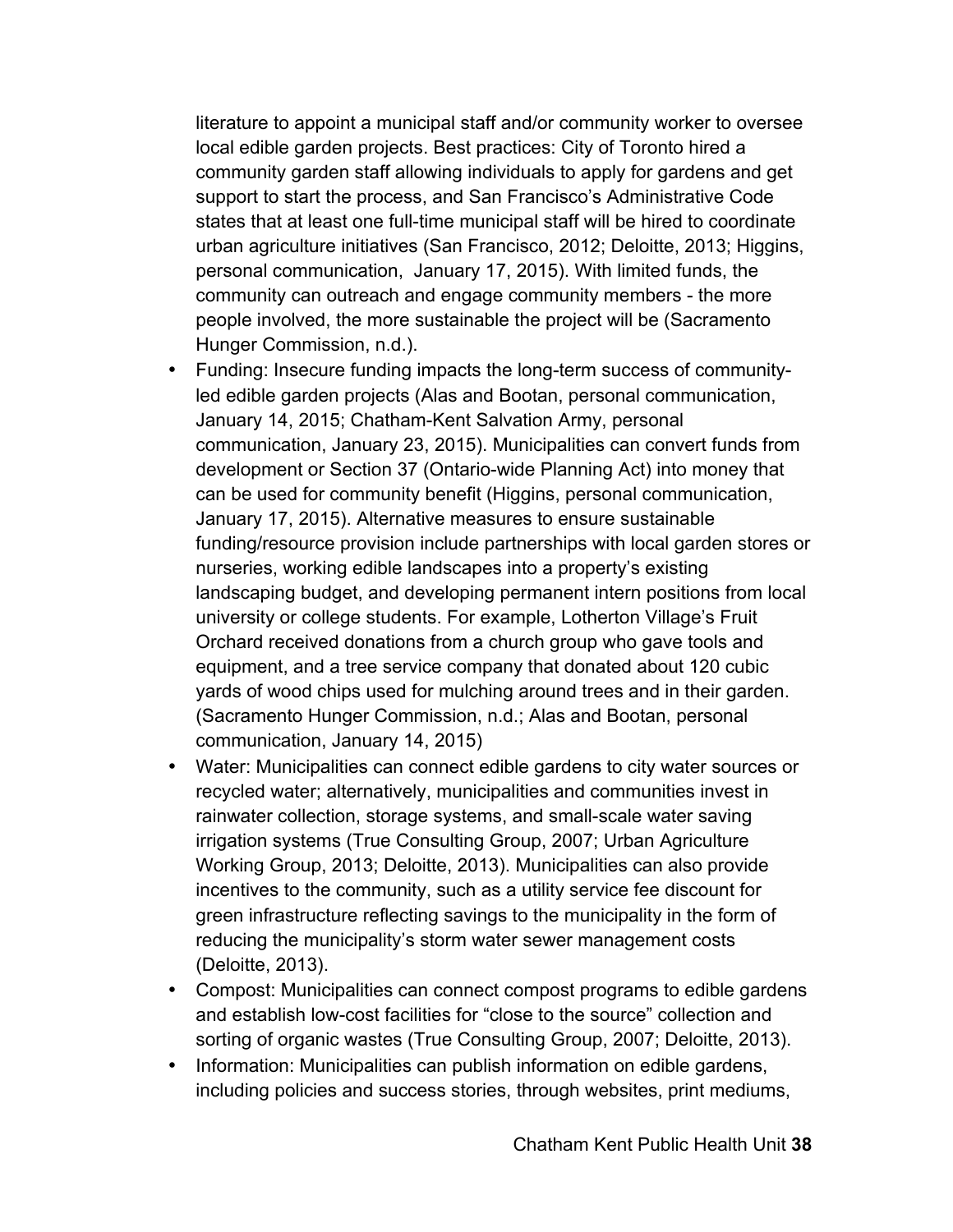etc. to increase community awareness (Deloitte, 2013). Communities can access information relating to edible landscaping from books and articles, and/or consult with local experts (Sacramento Hunger Commission, n.d.; Alas and Bootan, personal communication, January 14, 2015).

#### Case Study: San Francisco

In 2011, San Francisco amended its Administrative Code to create an Urban Agriculture Program that oversees and coordinates all relevant activities. The holistic code provides a range of supports, including resource provision. Section 53.4 (6) states that one goal is to "provide garden resource locations in neighborhoods across the City, at existing sites where possible either that provide residents with resources such as compost, seeds, and tools, with at least 5 completed by January 1, 2014" ( San Francisco, 2012). The city is working to address the most significant barriers to urban agriculture, specifically land and water access, by providing \$100,000 to ensure areas zoned for growing have access to water, and to develop incentives for landowners, particularly those with vacant properties awaiting development, to allow temporary urban agriculture projects (Deloitte, 2013).

# **Community Engagement**

Higgins, Founding Director of Food Forward, states that community involvement in bureaucratic systems and municipal processes can be a challenge, and municipalities can have difficulty finding real ways for community members to get their voice heard in food systems change (personal communication, January 17, 2015). When planning edible garden projects, diverse stakeholder engagement, including community members, is a crucial component throughout project's design, planning, and implementation phases (Food Matters Manitoba, n.d.; Dubbeling et al., 2009; Dubbeling, 2010; Sacramento Hunger Commission, n.d.; Alas and Bootan, personal communication, January 14, 2015).

Participatory planning is a best practice that can be useful in the community engagement process. This approach aims to build a more participatory government, create public-private partnerships, overcome distrust, link community members to government, and ensure that municipal policies and programs adequately meet community needs. It can improve the assessment of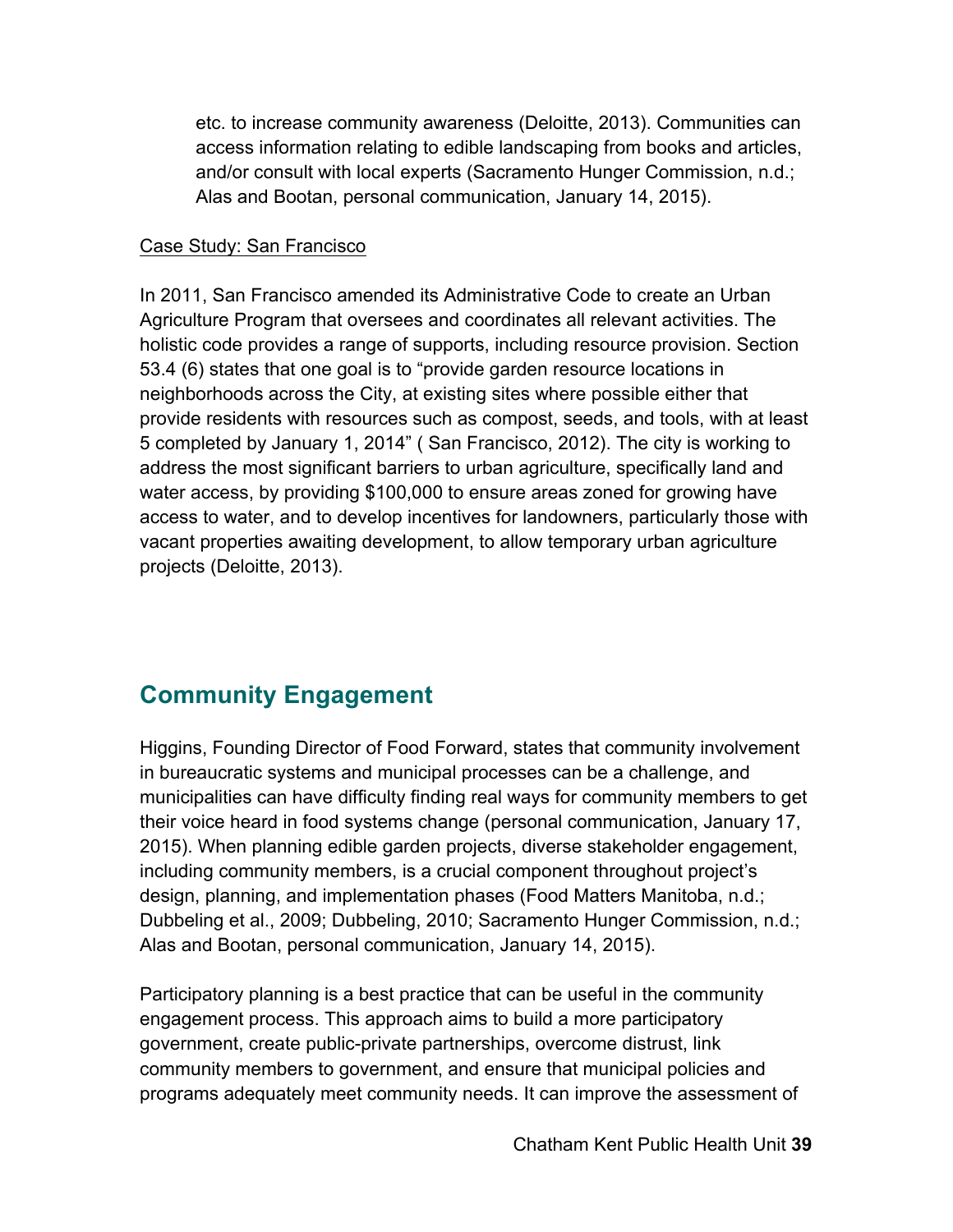situations through the inclusion of diverse perspectives, and enhance the likelihood of success, sustainability, and ownership during the implementation phase. Participatory planning also empowers communities that are often marginalized. (Dubbeling et al., 2010; Dubbeling et al., 2009; Sacramento Hunger Commission, n.d.)

Following participatory planning, a variety of community engagement activities can be used to ensure that projects improve food production, distribution, and subsequently consumption to support those experiencing lack of food security (Sacramento Hunger Commission, n.d.; San Francisco, 2012; Deloitte, 2013; Alas and Bootan, personal communication, January 14, 2015). Below are examples of community engagement initiatives that have been successful:

- Communication plans to share information about short term and one-off events, and support long term public awareness (Kamloops Food Policy Council, 2015). Maps, online tools, media coverage, and other communication tools can be utilized (Barlett, 2012; Kamloops Food Policy Council, 2013).
- Community events (Sacramento Hunger Commission, n.d.; Alas and Bootan, personal communication, January 14, 2015)
- Workshops to teach residents how to maintain and care for edible landscapes (Sacramento Hunger Commission, n.d.; Alas and Bootan, personal communication, January 14, 2015)
- Training programs (Sacramento Hunger Commission, n.d.)
- "One-stop shops" for information, programming, and technical assistance (San Francisco, 2012)
- Physical hubs for creating and sharing knowledge. MetroAg and FoodShare are two organizations developing such a learning centre in Toronto that can support researchers, practitioners, advocates, and other (Nasr, J., MacRae, R., and Kuhns, J., 2010).

Challenges for community engagement frequently experienced by municipalities include: time consumption; potential for conflict, as a greater number of diverse perspectives are involved; directional shifts until the groundwork for collaboration is laid; less focused efforts and compromise on the part of organizers; and high expectations put on municipal officials (Sustainable Cities Institute, 2015). Challenges for community engagement in the community include: long-term commitment of individuals, as edible gardens can take a significant amount of time to be successful leading community members to become disappointed, frustrated, and ultimately disengaged (Alas and Bootan, personal communication, 2015; Sacramento Hunger Commission, n.d.); and resident turn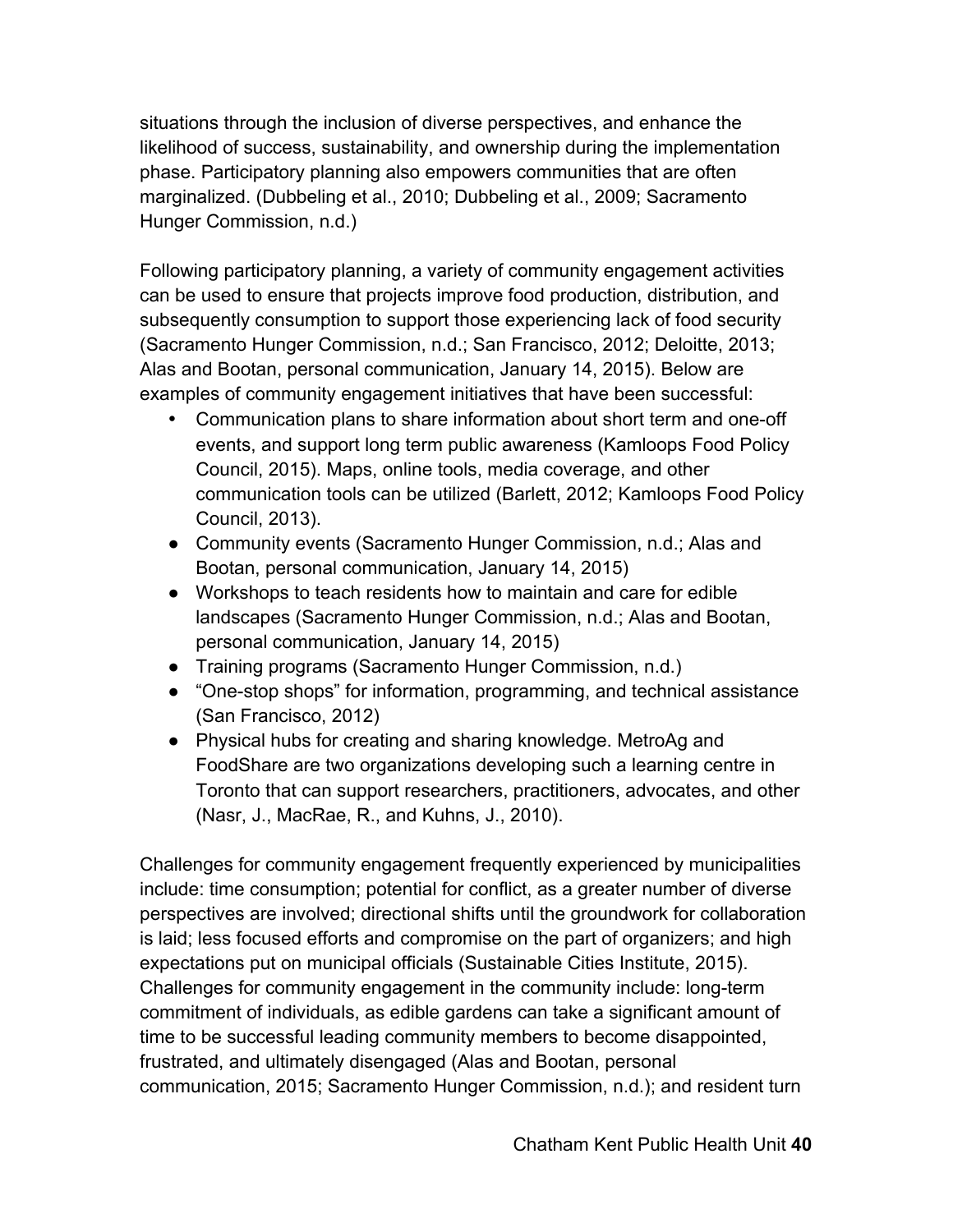over (particularly in low-income communities), however project staff can design a method for engaging new residents to edible landscaping and determine ways for longer-term residents to share their related knowledge and skills (Sacramento Hunger Commission, n.d.).

#### Case Study: Lima, Peru

In Lima Peru, the city engaged in a successful multi-stakeholder participatory planning process for policy formulation and action planning around urban agriculture. The process was broken into three stages:

Stage 1 - Strengthen local capacities to enhance stakeholders' understanding of urban agriculture and its impacts, and reinforce commitment or buy-in to the planning process.

Stage 2 – Conduct a situation analysis to analyze urban agriculture and better understand the approaches, locations, stakeholder roles, current policy/by-law context, and potential issues or challenges.

Stage 3 – Engage in action planning to collectively bridge the gap between stakeholders and institutional actors, exchange information and knowledge, coordinate planning, implement and monitor projects, determine the institutionalization of certain projects, and develop a strategic plan for urban agriculture.

This collaborative process resulted in urban agriculture establishing legitimacy and then integration into the city's economic development and land use plans, with an annual budget. Institutionalizing urban agriculture allowed for the initiatives to be incorporated into the normative municipal frameworks and strategic development and land use plans, and supported the development of specific policies that facilitate and regulate its practice. (Dubbeling et al., 2010)

## **Practical Considerations**

Practical considerations for edible garden projects are primarily found within the grey literature. As edible landscape projects have the potential to be untidy and attract pests if not properly planned and coordinated (Barlett, 2012), a number of logistical considerations for municipalities and communities have been identified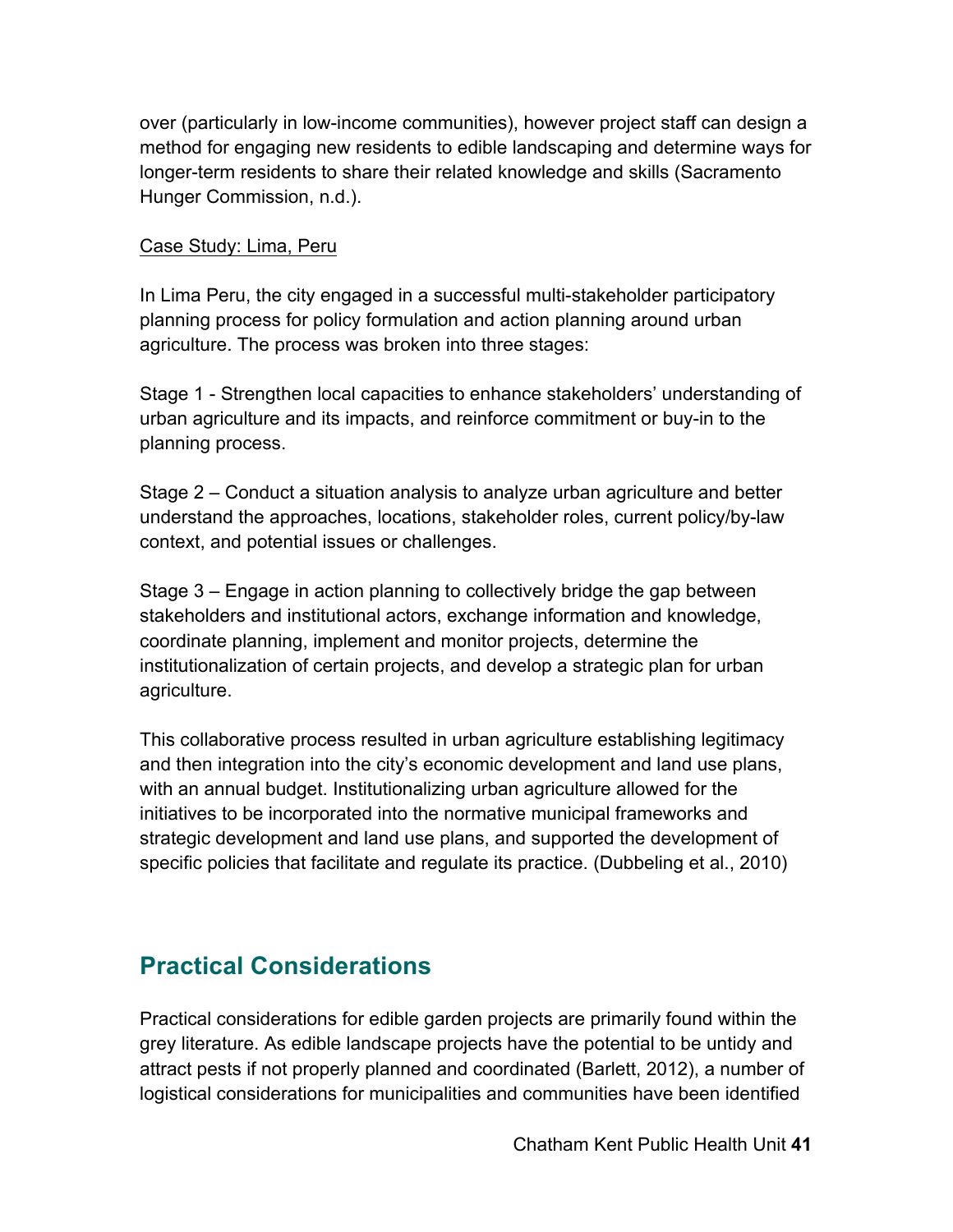to ensure smooth project implementation. The following are a set of recommendations that can be applied to the various edible landscape sites.

## **Compost:**

- Edible gardens provide more yard waste than typical sites; compost onsite or municipalities can provide additional municipal pick-ups or designated areas for composting organic waste.
- Challenge: Some gardens cannot accept donated organic materials without a municipal permit. Opportunities to address this include providing compost through the municipality or sourcing compost through cooperative organizations. (Urban Agriculture Working Group, 2013)

## **Risk Management/Liability:**

- Develop risk management requirements, such as liability insurance and liability waivers, for implementing controversial programs. (LifeCycles Project Society, 2010; Deloitte, 2013)
- Consider scale of edible landscape projects. Scale can present challenges that lead to worries regarding potential nuisances and impacts on surrounding land uses. (Urban Agriculture Working Group, 2013)
- Consider soil safety as it relates to in-ground edible garden initiatives. Although, many of the perceived risks of edible gardens are often effectively precluded by existing environmental protection and public health regulatory frameworks. (Urban Agriculture Working Group, 2013)
- Safety issues will vary depending on the project. For example, untended fruit trees can be a hazard if an individual is hit by a falling fruit or slips on a fallen fruit on the sidewalk. In this case, some municipalities have removed fruit trees, such as Scarborough, North Yorkshire (Daily Mail, 2010, as cited in Barlett, 2012), while others have found ways to address the issue, such as in Seattle where the City suggested growing vegetables or berries in a "planting strip" (a small unpaved area between the sidewalk and street) (Seattle Public Utilities, n.d., as cited in Barlett, 2012).
- Safety orientations can be organized to identity relevant concerns for volunteers. (LifeCycles Project Society, 2010)
- Food handling safety presents itself at each stage of food production and distribution, from ensuring seeds are sown in safe soil to safety preparing vegetables for consumption. Community groups or municipal public health units can organize education activities around reducing risks of food borne illness to mitigate risks, and take care around soil safety, storing and applying manure, tracking soil between sites, and handling produce. (Urban Agriculture Working Group, 2013)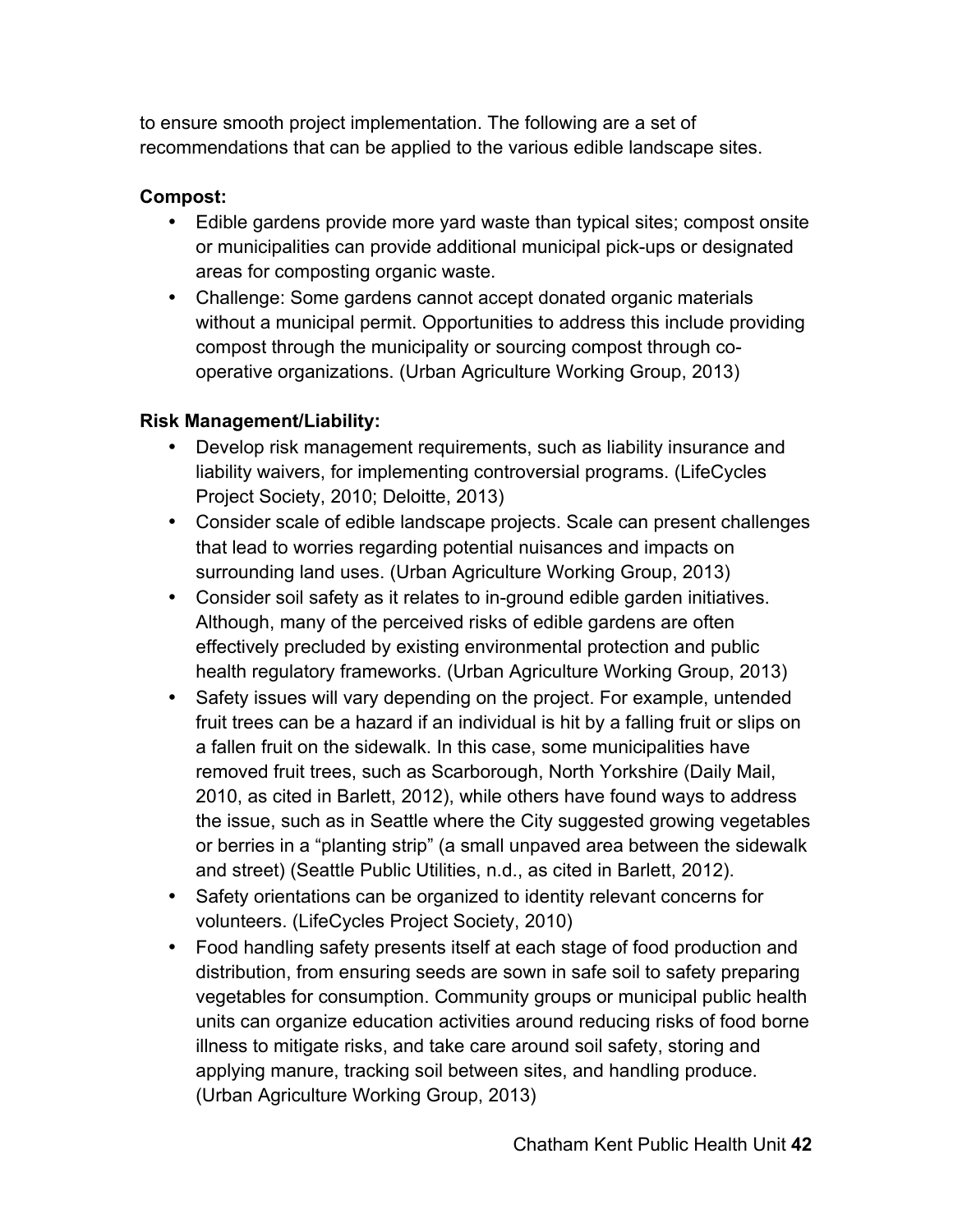### **Distribution:**

- Not all community members will be physically able to access produce grown in edible gardens, especially in a timely manner. For this reason, coordinated projects can ensure produce is appropriately distributed to those lacking food security. (Barlett, 2012)
- Determine an approach for distribution based on local needs and project objectives. Common models of distribution include:
	- $\circ$  Free range Produce is free to everyone. This should be well communicated and residents might need encouragement to pick the fruits and vegetables. Some groups, such as youth, might also need education around how and when to pick the produce. (Sacramento Hunger Commission, n.d.)
	- $\circ$  Allotment/Adoption Trees or other plants/plots are adopted by individuals, families, or groups in an allotment-style (Alas and Bootan, personal communication, January 14, 2015)
	- $\circ$  Donation Groups decide on a distribution formula. The Victoria Fruit Tree Project divides its harvest into thirds (one third to each homeowners or volunteers, community groups or organizations that can use the fresh produce, and the remainder is kept to generate funds for the project through fruit and/or juice sales. (LifeCycles Project Society, 2010)

#### **Storage:**

- Poor storage and rotting produce can lead to pests, messes, further fruit rotting, etc.
- Fruit is kept better if it is unbruised with the unbroken skin and the stem attached.
- Rodents can be a concern, especially if the produce is stored outside. Store produce off the ground to prevent contamination and out of the sun in as cool of a location as possible. The Storage for Fruit Tree Project stores produce in backyards, sheds, and office spaces.
- Produce should be monitored daily to ensure that none of it is rotting. (LifeCycles Project Society, 2010)

#### **Maintenance:**

• Clearly designate responsibilities and ensure that these are understood by community members, staff, project staff, maintenance staff, and funders. Project organizers can persuade youth and adults, maintenance staff, landscapers, and property managers to each help with watering, pruning,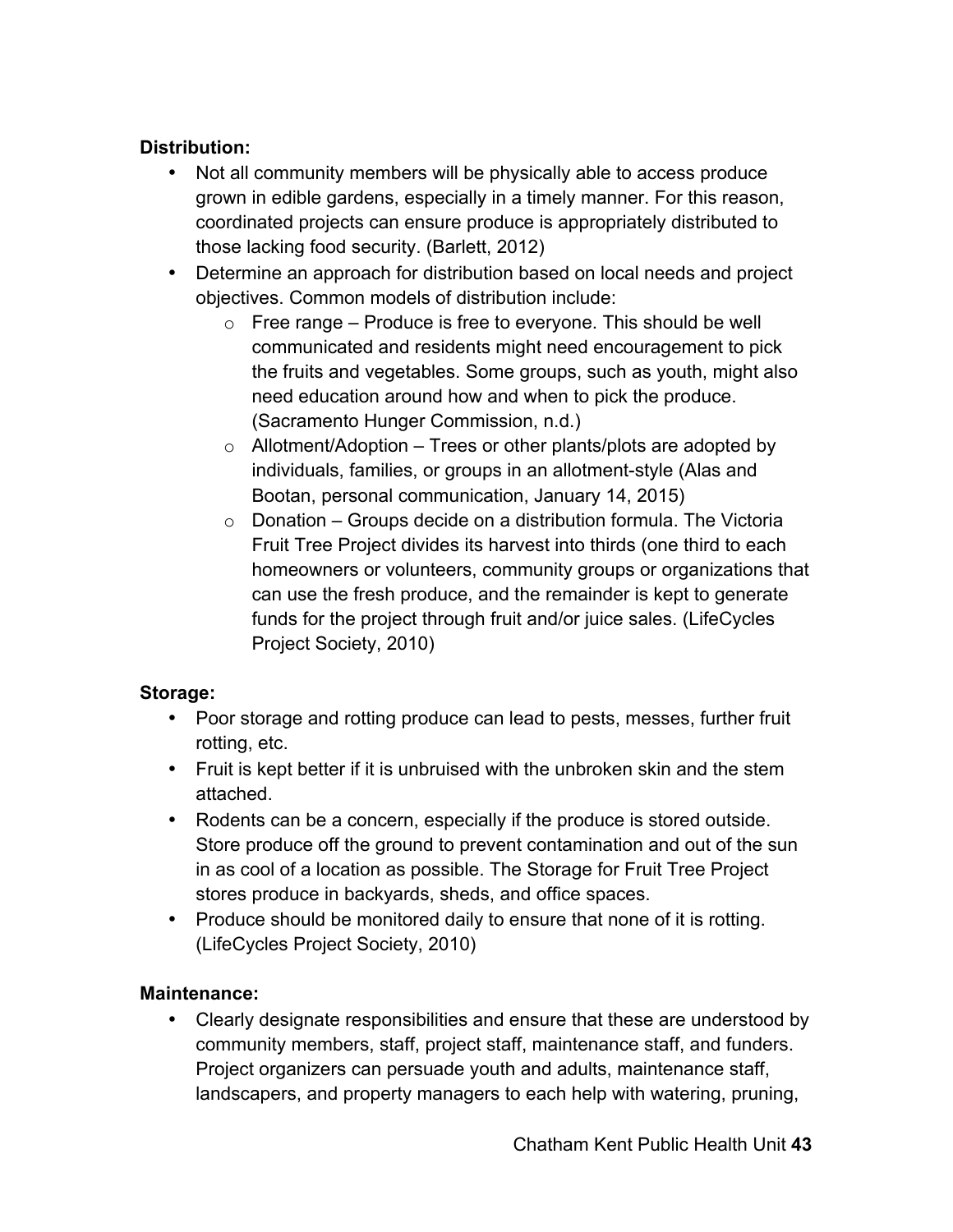harvesting, etc. Sharing the tasks can lead to no one person feeling fully responsible for the edible garden. (Kamloops Food Policy Council, 2013)

- Community coordinators or lead staff can arrange workdays with volunteers (including corporate groups, youth programs, etc.), partners, and others from the community. This helps keep volunteers engaged, and work parties bring people together for a common purpose (Kamloops Food Policy Council, 2013; Alas and Bootan, personal communication, January 14, 2015).
- When community groups encourage residents to 'adopt' a tree, the adoptee becomes responsible for maintaining and caring for the tree. (Alas and Bootan, personal communication, January 14, 2015; Sacramento Hunger Commission, n.d.)
- Coordinators or lead staff can keep lists of all major improvements or tasks that need to be worked on by larger work groups. (Kamloops Food Policy Council, 2013)
- Regular maintenance schedules are developed and ideally include consistent and regular monitoring of the edible garden initiative. The project team can set-up a small maintenance committee with members who are knowledgeable of natural insects, weeds, and disease control. If it is practical and the project is using municipal or school property, they can arrange for one of their horticulture staff to provide support. (Kamloops Food Policy Council)
- Dedicated community staff, partners, or professional landscapers/gardeners take the lead on providing or organizing training for more technical maintenance, such as pruning (Alas and Bootan, 2015; Sacramento Hunger Commission, n.d.).

#### **Pest Management:**

- As noted, fruit trees and other edible gardens can attract pests, including rodents, insects, and other animals. However, there are a variety of targeted and localized approaches to address these issues. (Barlett, 2012; Alas and Bootan, personal communication, January 14, 2015)
- Practice Integrated Pest Management (IPM), "a knowledge intensive, ecologically based decision making process that uses a variety of management tools and methodologies to suppress pest populations to acceptable levels but relies primarily on natural mortality factors" (Evergreen, 2012).
- Learn about the different pests and how to recognize them, and monitor the garden on a regular basis, including pests and beneficial species, to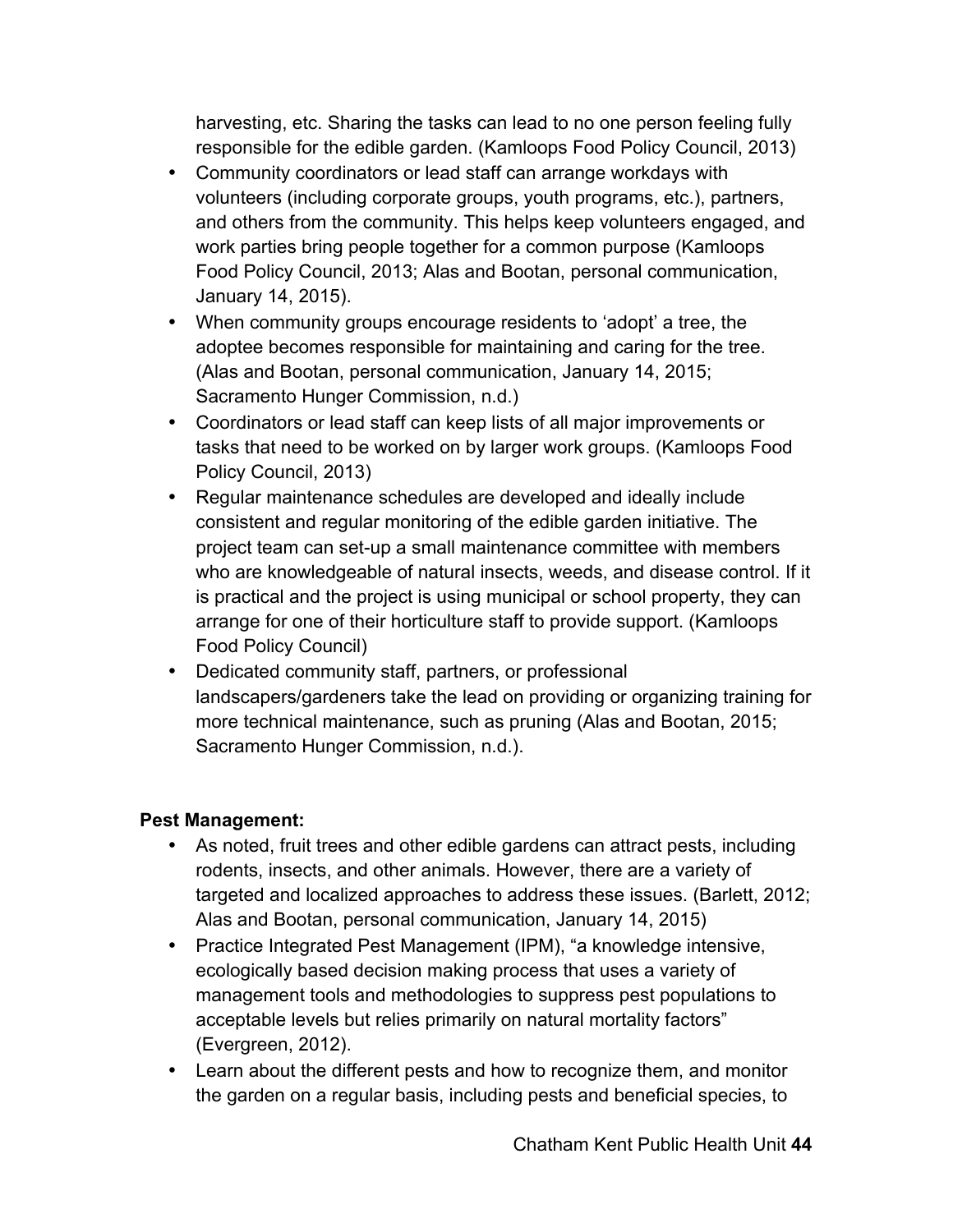identify any problems that might occur (Evergreen, 2012; Kamloops Food Policy Council, 2013).

- Track the effects of weather and environmental conditions, set a threshold for tolerance, and take meticulous notes on the effectiveness of treatments. (Evergreen, 2012; Kamloops Food Policy Council, 2013)
- Plant refuge areas for natural enemies to encourage natural predators to be biological controls, such as ladybugs. Other examples include bringing in predator insects, using microorganisms, and inciting beneficial animals. (Evergreen, 2012; Kamloops Food Policy Council, 2013)
- Practice preventative approaches, such as using of clean tools, choosing disease resistant or tolerant plants, planting in the right place, starting with healthy transplants, timing planting, planting trap plants, fertilizing less, incorporating organic amendments, top-dressing permanent installations with organic mulch, allowing good air circulation by pruning with care, rotating annual plants, providing appropriate water quantities, and watering in the morning. (Evergreen, 2012; Kamloops Food Policy Council, 2013)
- Use organic and inorganic materials, including chemical controls (i.e. pesticides) as needed. This can be applied using repellants, mechanical/physical removal, soaps, minerals, oils/sprays, and compost teas. (Evergreen, 2012; Kamloops Food Policy Council, 2013)
- Certain municipalities have pesticide bans. Although many edible garden projects will be organic, these bans may impact some farming practices. (Urban Agriculture Working Group, 2013)
- Explore behavioural controls by tapping into insects' natural responses to colours, odors, and light through pheromones, kairomones, and colour attractants (Evergreen, 2012; Kamloops Food Policy Council, 2013).
- Municipalities or community groups can create local pest identification charts or guidelines to help with the education process around pest management (British Columbia, 2014).
- Specific to fruit tree projects: select disease-resistant varieties for the local area, plant sacrificial trees, prune trees in dormant season or summer to open up the canopy to improve exposure of fruit to sun, air circulation and spray coverage, remove all fruit from the trees at harvest and destroying any insect-infested or disease-infected fruit.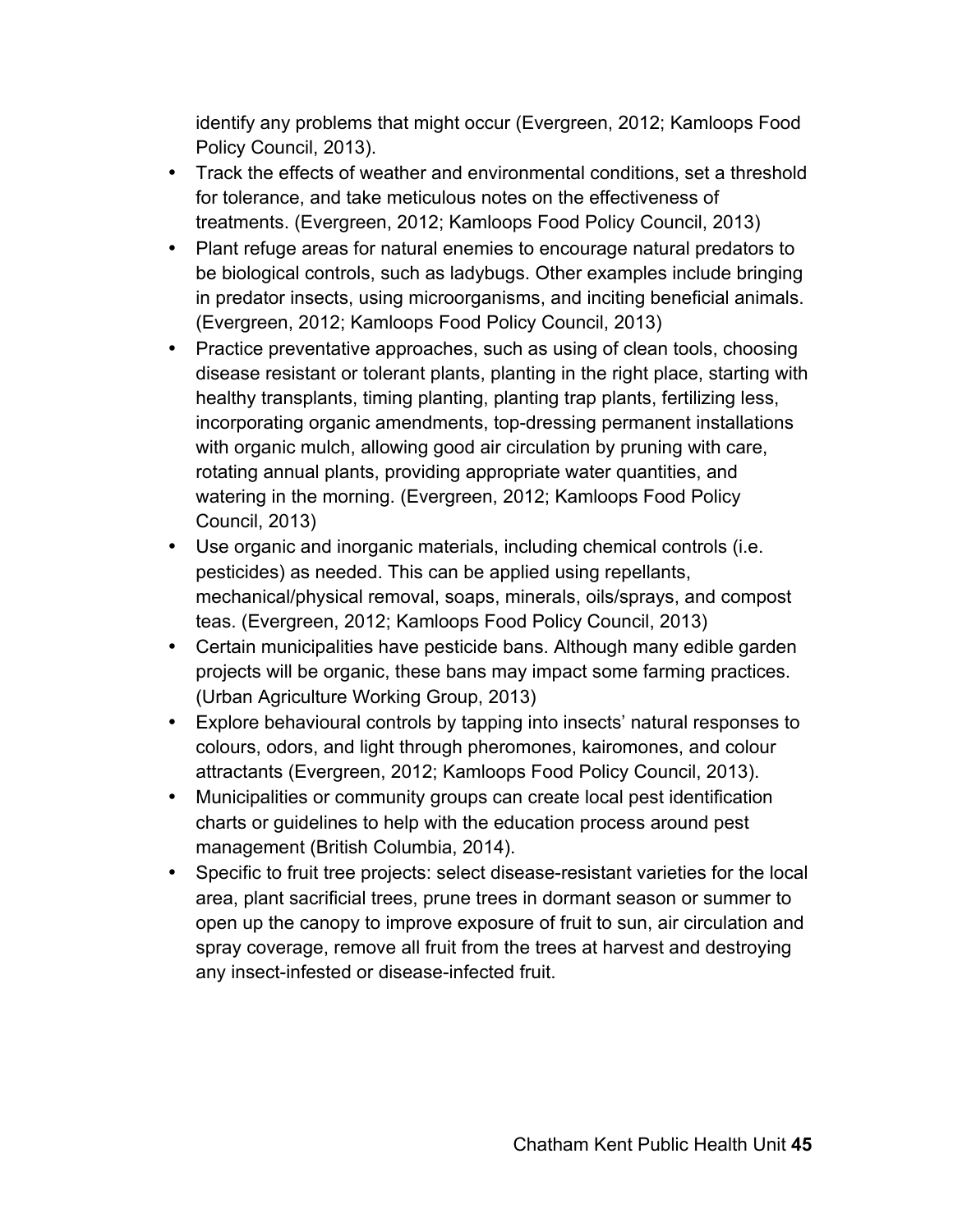#### **Harvesting:**

- Promote harvesting produce on a regular or daily basis, as fallen produce attracts pests and contributes to fungal and bacterial plant diseases and insect infestation.
- At the end of the season, ensure clean-up and the discarding of any dead plants. (Kamloops Food Policy Council, 2013)

#### **Municipal Resources:**

• Municipalities can create edible garden guidelines on a variety of relevant topics, as well as other educational tools, for landscapers, developers, and the community.

#### **Measuring and Monitoring Outcomes:**

- Maintain records of the amount harvested and distributed (by weight) and numbers of volunteers, volunteer hours, contacts, outreach events, etc. (Kamloops Food Policy Council, 2015; Alas and Bootan, personal communication, January 14, 2015)
- Conduct baseline evaluations at the beginning of projects, followed by process evaluations during or immediately after project development activities, and impact evaluations after a process or activity. As edible gardens can take years to develop, it is likely that the most striking results will come years after the start of the project. (Sacramento Hungry Commission, n.d.)
- Municipalities evaluate the community's fiscal capacity to secure reasonable funding and programmatic capacity to implement projects (San Francisco, 2012).

## **Edible Garden Sites**

There are a range of sites being used for edible gardens by municipalities and communities to improve food production and distribution, and create food systems change, at a local level. Four major sites or locations of edible gardens have been outlined with case studies to illustrate best practices. These include fruit trees/arboriculture, boulevards and underutilized land, rooftop gardens, and community gardens. Local considerations, such as policy and partnerships, will guide municipal and community decisions around the feasibility of various sites.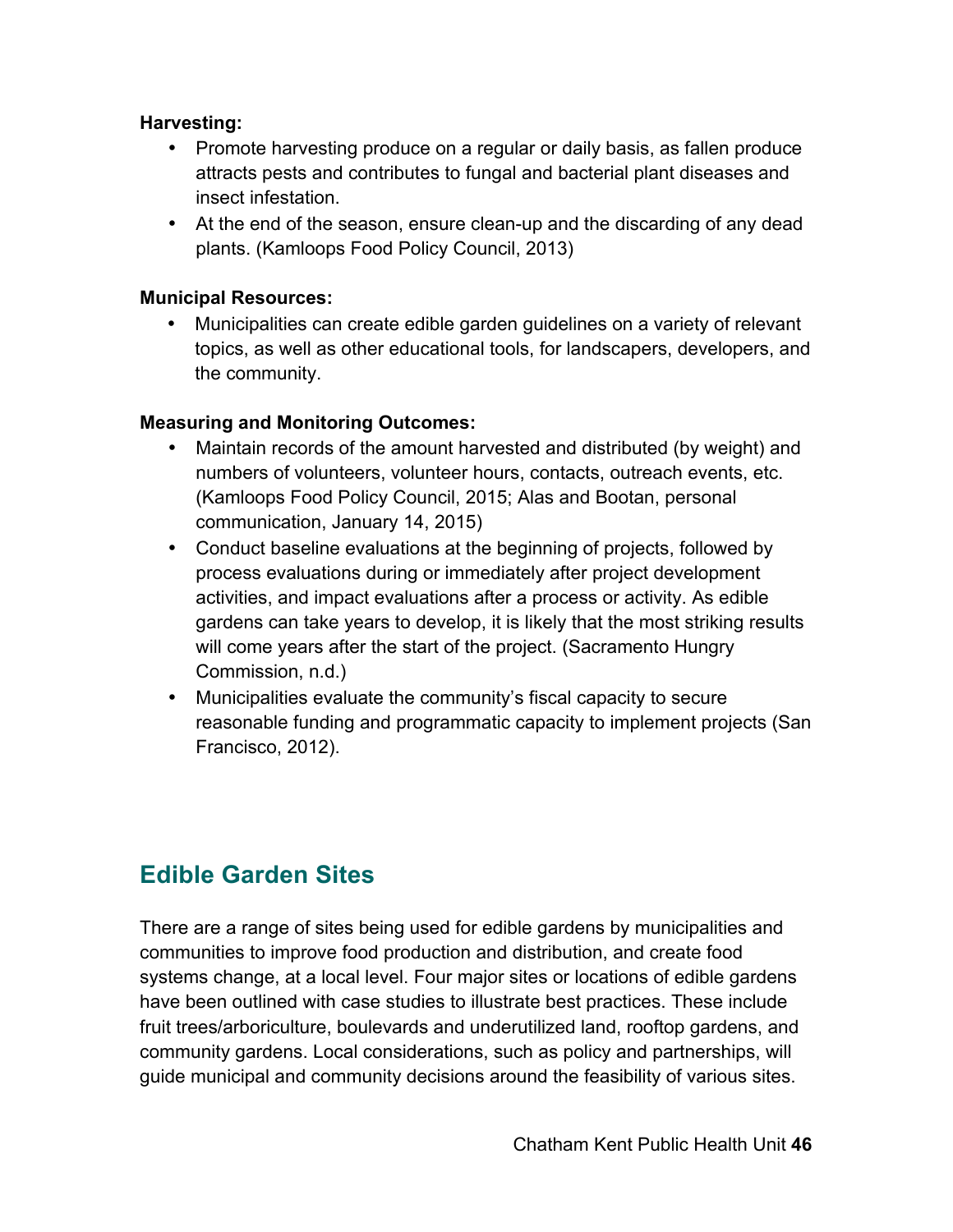See Practical Considerations for additional information on implementation practices.

### **Fruit Trees/Arboriculture**

Both academic and grey literature sources reveal that fruit trees/arboriculture is a widely practiced, sustainable, and successful edible garden initiative. Fruit and nut tree projects have been found to have a range of benefits, including increasing healthy eating, addressing obesity, building community, providing education opportunities, closing cross-generational gaps, reducing carbon footprints, providing shade, leisure space, and supporting wildlife habitats (Vickers et al., 2010; Urban Agriculture Working Group, 2013). They can be planted in backyards and parks, or planted as orchards (The City of Calgary, 2014; Alas and Bootan, personal communication, 2015).

Municipalities are planting fruit and nut trees into public beautification projects recognizing their aesthetic value, as well as using them for educational/demonstration purposes. They allocate staff to oversee the projects implementation, and often start with pilot projects to gage feasibility. Alternatively, communities can take the lead on fruit tree projects. These projects are often designed for increasing food access in particular communities the lack food security. (Urban Agriculture Working Group, 2013; Edible Landscapes Committee, 2014; The City of Calgary, 2014; Alas and Bootan, personal communication, January 14, 2015).

Challenges identified by City Studio, a community group in Vancouver that grew fruit trees on boulevards, include:

- Finding a steward, however offering a paid position through funding can addresses this issue.
- Volunteer engagement over the long-term, however providing volunteers with fresh fruit from the trees can provide incentive.
- Navigating the various levels of bureaucracy: "Many of the steps to make our orchard a reality were interdependent. This was confusing and difficult, and groups attempting to replicate our process may find this a significant deterrent. We couldn't get approval without a steward, but we couldn't get a steward without a concrete idea of the project, and that depended on approval. We needed funding to buy the specific plants we wanted, but we needed a steward, approval and community support letters to apply for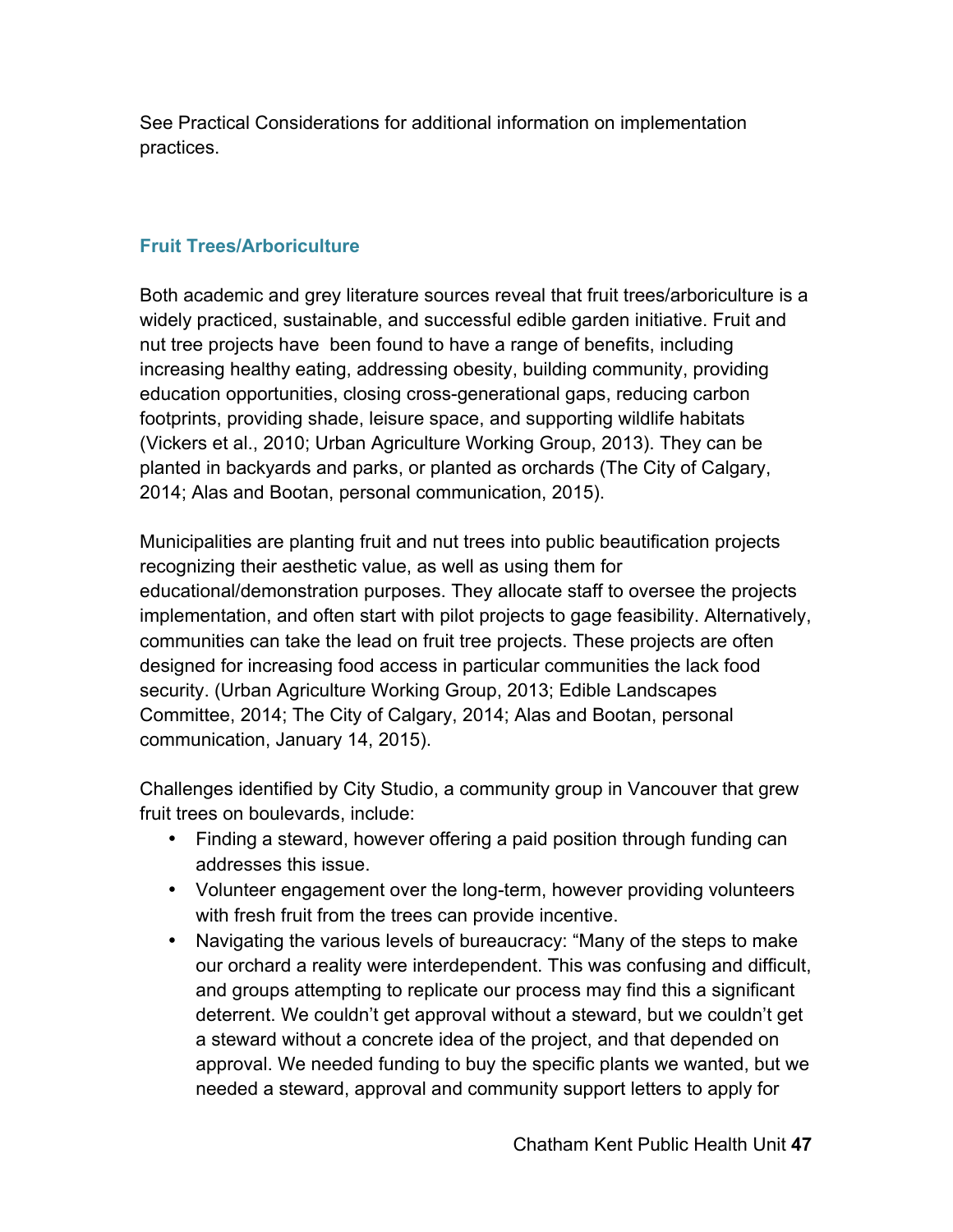funding. We had to balance the needs of the steward with the requirements of the City – for example, the City wanted the steward to visit the site every day during the fruiting season, but the steward was worried that this may not be possible – and that was difficult to achieve. Many people from the City were excited and supportive of this project, and yet to please all the interested parties, a daunting amount of acrobatics was required." (City Studio, 2012, p. 9)

#### **Boulevards and Underutilized Public Land**

Boulevards and underutilized public land are potential sites for edible landscaping. Information on this topic is somewhat limited in the literature with the majority of it available through municipal program websites. Public spaces can host community gardens, planters, hedges, and fruit trees. Some municipalities are also enabling and encouraging homeowners to plant on portions of the statutory right-of-way to grow food (City of North Vancouver, n.d.).

Feasibility of planting specific crops will depend on space, existing infrastructure, liability and safety concerns, etc. The produce usually has a pre-determined distribution system, such as half to food banks or other food assistance programs, and the remaining to the volunteers or community.

## **Rooftop Gardens**

Rooftop gardens allow food to be grown on public and private buildings. Growing mediums are built into roof's material ("green roofs") or through containers. These initiatives have been shown to reduce heating and cooling costs by up to 20%, lengthen roof lifespan, reduce precipitation going into storm water runoff, absorb carbon dioxide emissions, and increase biodiversity (Food Matters Manitoba, n.d.). Rooftop gardens can be incorporated into integrated storm water management plans and liquid water management plans (True Consulting Group, 2007).

Although rooftop gardening is somewhat new in Canada, they have been successfully installed on Canadian municipal buildings in Vancouver, Burnaby, and White Rock, and Kitchener/Waterloo who has at least six rooftop gardens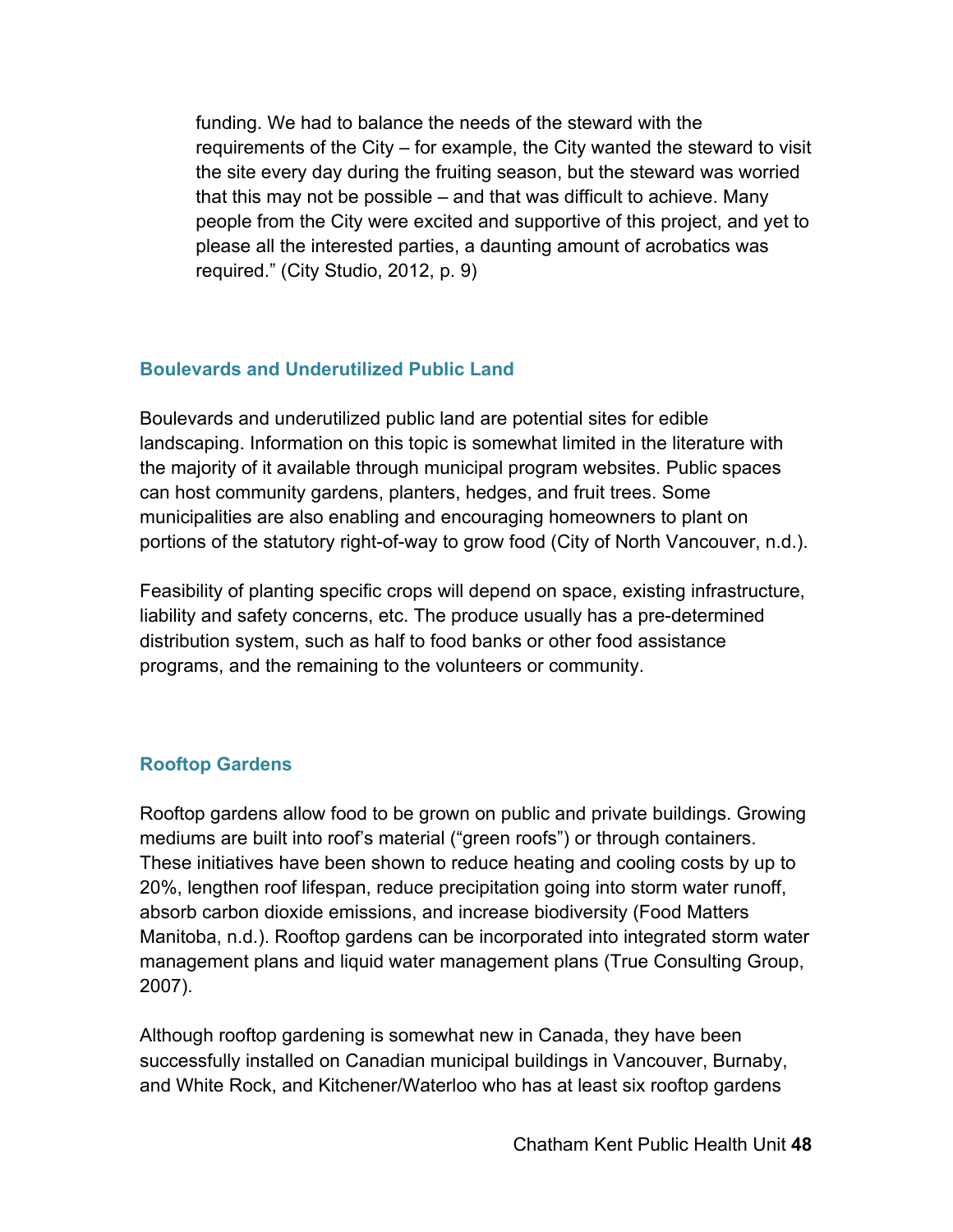(Food Matters Manitoba, n.d.), as well as on a significant number of private buildings. Internationally, in Switzerland there is a policy requiring new buildings to dedicate an area of green space on their roof equivalent to the amount lost due to construction (Food Matters Manitoba, n.d.). Municipal staff can take the lead on growing fruits and vegetables on public rooftops, and developers can partner with community groups to provide expertise and on the ground support (Higgins, personal communication, January 17, 2015).

However, rooftop gardens are not suitable for all roofs, and the high initial costs can be a deterrent (Food Matters Manitoba, n.d.). Policy considerations related to rooftop gardens include accessory structure permits and regulations, height restrictions and exceptions for rooftop gardens, and noise generated by fans (True Consulting Group, 2007).

## **Community Gardens**

Community gardens are plots of land where community members can garden and grow fresh produce for sale or direct consumption. They can be located on public or private land, and are often located in communities were lack of food security is an issue (Alas and Bootan, personal communication, 2015). They can also be allotment style, or used for public/demonstration purposes.

Community gardens often involve collaboration between municipalities and the community, where the municipal government provides the land, equipment, and infrastructure (such as access to water and fencing) and community members or groups organize to maintain the gardens. When community groups establish gardens they often receive resources through a range of sources, including through (some of what are municipal) and donations (Alas and Bootan, persona communication, January 14, 2015). Fruits and vegetables grown in allotment gardens are harvested by and for the individual grower, where as public/demonstration gardens distribute produce to volunteers, programs, etc. (Deloitte, 2013)

## Case Study: Lotherton Village, Toronto ON

Lotherton Pathway has established both community garden and fruit orchard sites to address local food security. Lotherton is a privately owned condo community comprised of a combination of high rise buildings and town houses.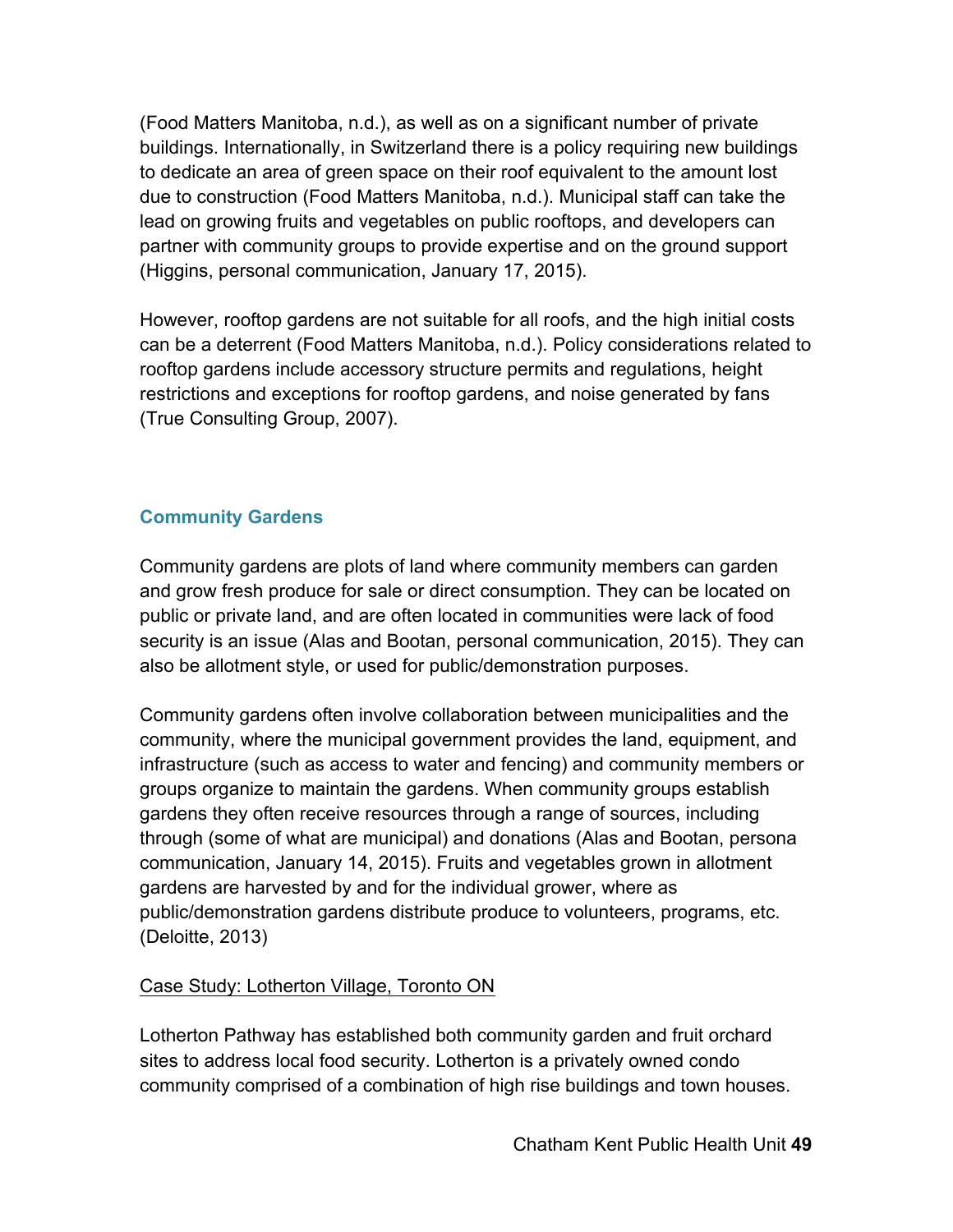Its residents are primarily low-income and newcomer/immigrant families. The local neighbourhood office, Action for Neighbourhood Change (ANC), has been actively working to produce food for local distribution and increase local food security. Residents received approval from the condo board to start a community garden in 2006, and the first planting was in 2008. It was originally a shared garden space, but moved to allotment-style in 2013. Different residents have taken the lead on the garden project. In 2009-2010, they began talking about fruit trees and received funding through the City of Toronto's Live Green Grant. ANC worked closely with a partner, Future Watch, to implement the project. They used online tools to track the carbon footprint, host workshops, and engage children through art projects. ANC staff also worked closely with residents and a local nursery to determine the types of trees to be planted. Each resident family involved with the project "adopted" a tree, which they chose based on the kind of fruit they wanted to grow. ANC organized a series of planting days with residents, including youth and kids, and provided each family with an adoption certificate and adoption pledge outlining their commitment.

The group is in the early phase of implementing the project. Major outcomes of the project so far have been community engagement, education and capacity building, beautification, sense of ownership of the community, and in the near future they will get a significant amount of fresh fruit.

ANC identified a number of issues and challenges with the project so far:

- "It's our dream to have compost" says Alas. The City of Toronto's garbage collection contract is external, meaning there are no City resources for composting.
- Better water access is needed. Having the orchard in a private housing complex means that the condo board must approve major actions. In this case, the group wants a tap in the garden, but the board is not letting them install irrigation from the City's water.
- The group cannot typically access City funding due to being located on private land. They are often working to secure resources and rely mostly on donations.
- Theft of produce from the garden's allotment plots is frequent by humans and animals. This is an anticipated issue for the fruit orchard once trees start producing more fruit.
- A city-wide disease called pear rust has been attacking their pear trees. The City has restrictions on pesticide use meaning the group has been unable to get rid of the air-borne disease. (Alas and Bootan, personal communication, January 14, 2015)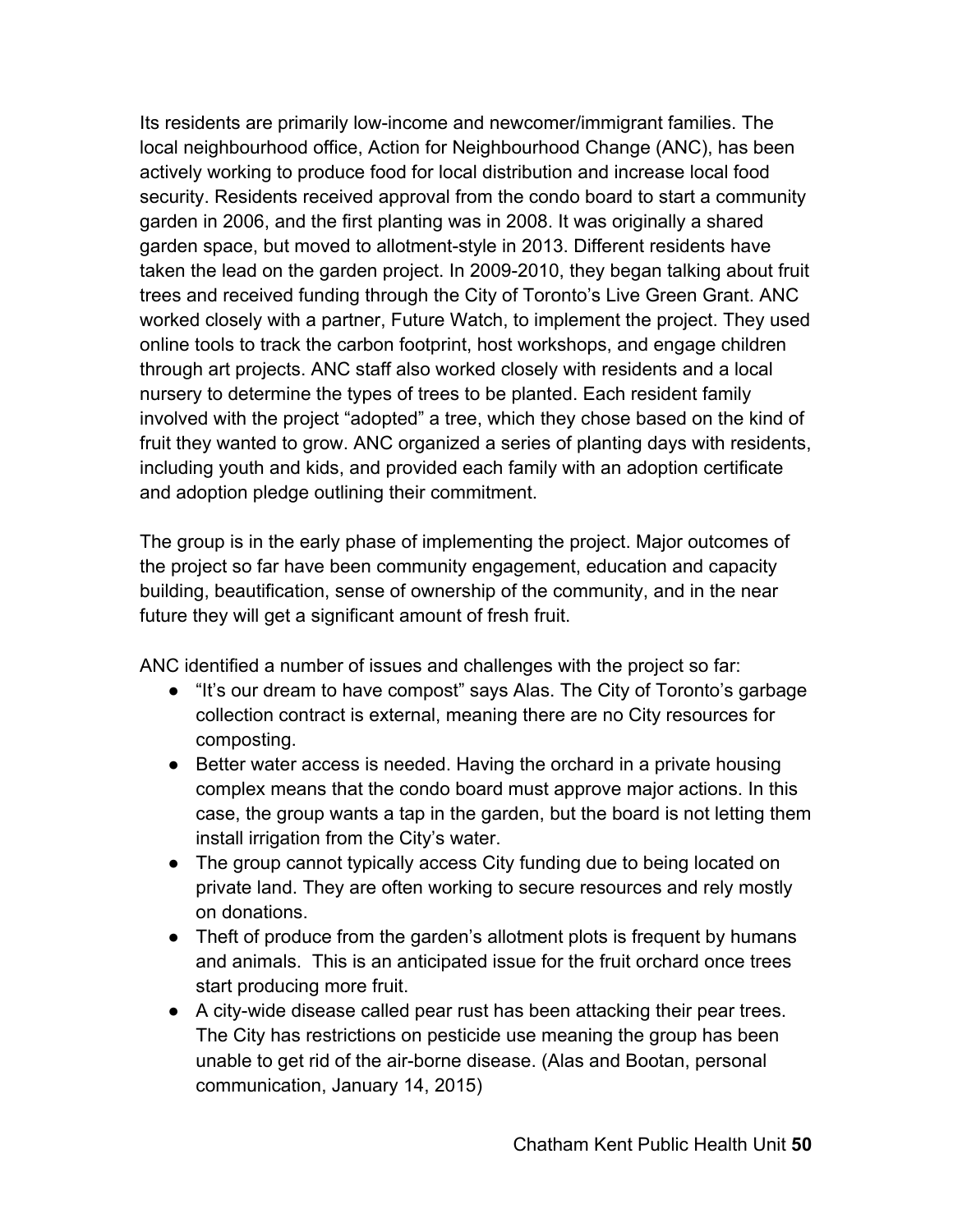## Case Study: Calgary, AB

The City of Calgary is in the process of implementing a five-year fruit orchard pilot project. A total of four fruit tree orchards have been planted. Some orchards are being managed by the City and others are being managed by community groups. The orchards have been established in both existing public parks and on a community organization's property. Different approaches have been used for each of the four sites. In Baker Park, the City planted hundreds of fruit trees. The trees will be used for demonstration and education purposes. Alternatively, at Ralph Klein Park, pear trees were planted into the built landscape around the parking lot.

Pollinators are required for fruit trees; however, the City has found that native bee populations have decreased in recent years. This has led them to introduce mason bees at orchard sites. Mason bee houses are designed to increase the colonization of the orchards' mason bees. Boxes will be removed each fall and stored over the winter to protect bees from predators, then replaced each spring. (The City of Calgary, 2014)

All four planting models will be evaluated over the course of the pilot project. Orchards will be evaluated based on tree survival, fruit production or yield, vandalism, disease and pest management, cost, orchard steward satisfaction, and community capacity to manage the orchards. There are a variety of other case studies and implementation guides on fruit tree projects online and in the grey literature<sup>8</sup>.

#### Case Study: City of Yarra, Australia

The City of Yarra has been working to create edible gardens at the Burnley Backyard – a run-down community house. It is a partnership between the Richmond Community Learning Centre, the Richmond Community Garden Group, and community members. The site includes garden plots, a kitchen garden, creative work spaces, flexible venues for mixed activities, and a central courtyard. The City of Yarra's budget included a significant amount of funds (\$200,000 Australian Dollars) for the project. The space aims to be transformed into a thriving community hub.

 $8$  For example, see LifeCycles Project Society (2010) for a "how to" guide for starting a fruit orchard in the community: http://lifecyclesproject.ca/resources/harvesting\_abundance.php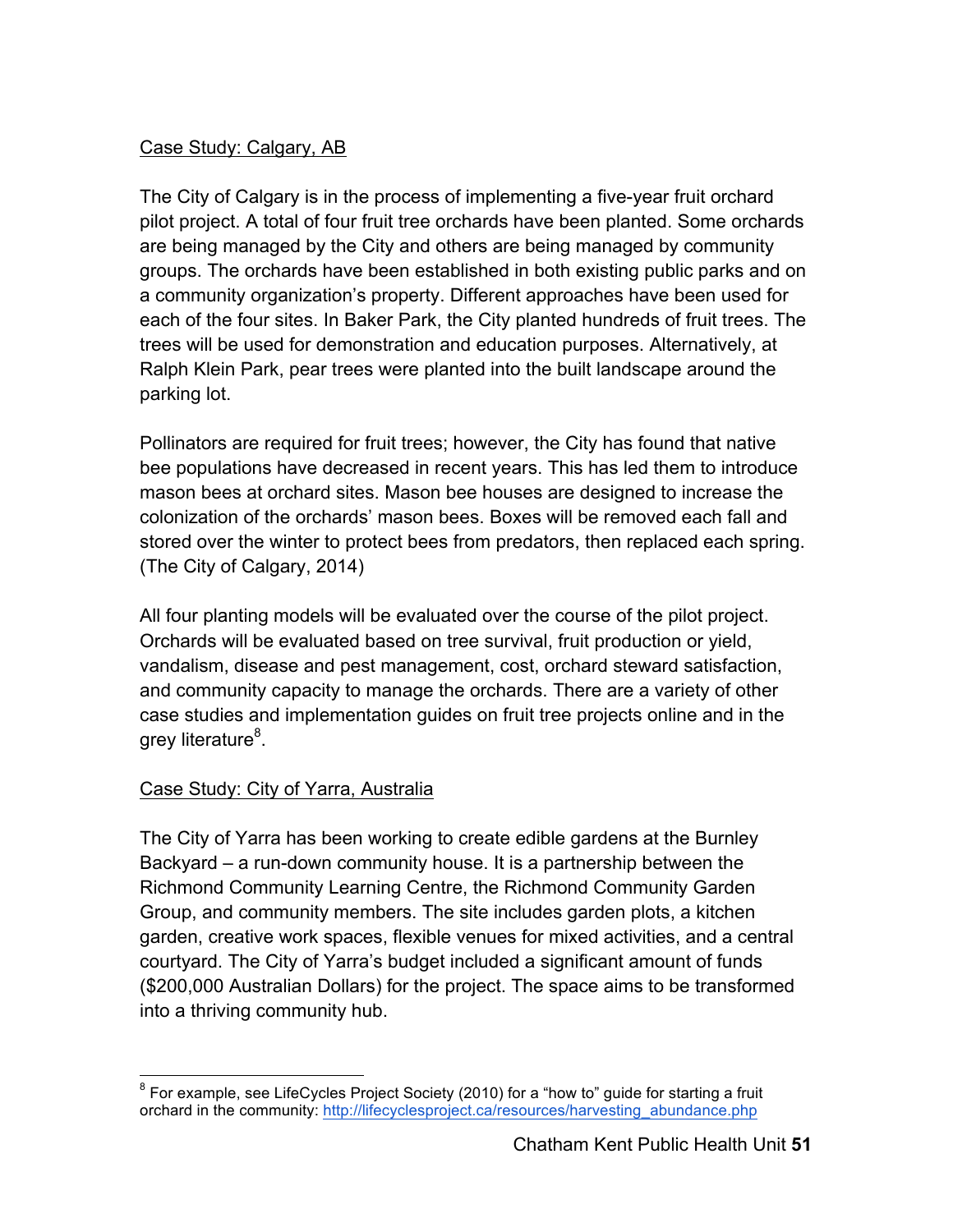The City also created the Popup Patch at Federation Square. Vegetable plots are made from recycled crates located on the top of a commercial car garage. The space also hosts a range of workshops for the community. (Eagle, n.d.)

#### Case Study: Montreal, QC

LUFA Farms is a series of eight hydroponic greenhouses on the rooftop of a twostory office building in Montreal. The growing technology developed by LUFA is recognized globally as a state of the art cultivation system. Throughout the different micro-climates of the greenhouses, they are able to grow a variety of crops, including kale, peppers, lettuce, eggplants, cucumbers, etc. without the use of pesticides. In addition to producing 120 metric tons of produce each year, the facility conserves water through recirculation of irrigation water and rain water capturing, controls pests, saves energy, and produces compost on site. (Urban Agriculture Working Group, 2013; Lufa Farms Inc., 2015)

# **Recommendations**

### **Municipal Planning**

- Locate dominant discourse around the concepts of "edible" and "beautiful" as they relate to edible landscapes, as well as assumptions around the role of edible gardens in public planning. These socially, politically, and historically governed concepts influence the current food system, thus highlighting opportunities for change at the municipal planning level.
- Ensure policies are compatible with, and encouraging of, edible garden initiatives, and determine whether additional plans could support the development of edible landscaping, especially in priority areas.
- Conduct a land inventory to determine safe and available land for edible gardens, and identify opportunities for edible landscaping on municipal land and through development.

#### **Governance and Partnerships**

• Involve a diverse group of stakeholders and build partnerships with stakeholders not currently at the table to fill gaps, including private businesses.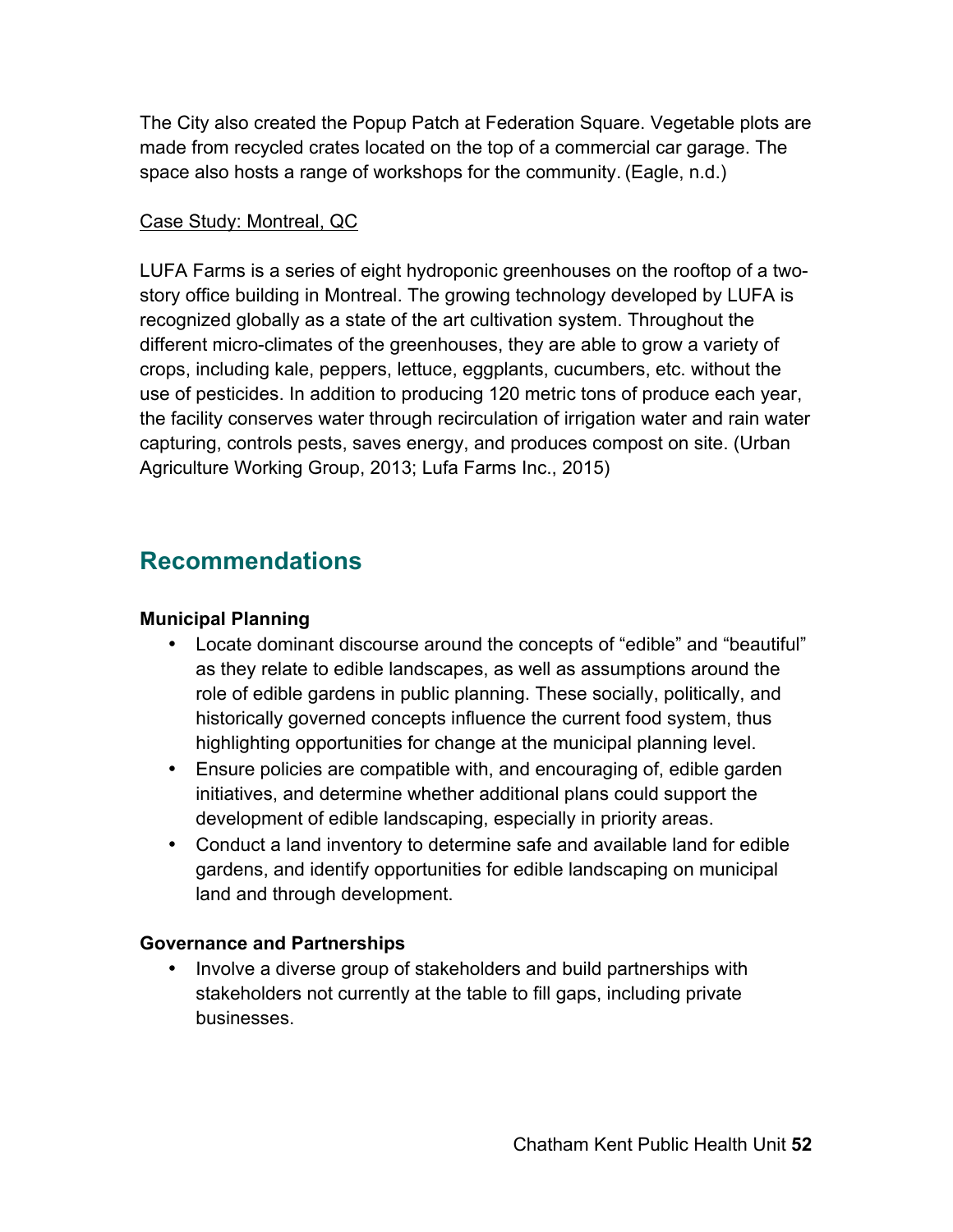#### **Resources**

- Provide adequate municipal staffing for projects and assess opportunities through staffing allotments, including summer students.
- Provide municipal funding to support projects in the community and invest in edible gardening infrastructure and other resources.
- The community can recruit volunteers, locate grant writers and funding sources, and build relationships with donors who can help provide resources.

#### **Participatory Planning and Community Engagement**

- The municipality and community can organize a participatory planning process and create guides or knowledge translation documents to build awareness and capacity.
- Both the municipality and community can develop relevant engagement activities.

#### **Practical Considerations:**

- Create clear scope and plans for implementing and evaluating projects based on the nature of the project and needs of the community. These plans should relate to the various areas of municipal concern. With pilot projects, provide clear indicators to support decisions around future expansion of edible gardens.
- The municipality can conduct evaluations on the fiscal capacity of the community to secure reasonable funds to continue implementing edible gardens, as well as the programmatic capacity of the community to carry out strategic plans.

#### **Edible Garden Models**

- Identify target communities, such as low-income areas that have a significant need for initiatives to address food access issues.
- Assess the feasibility of the various edible garden sites based on governance, partnerships, resources, etc. to determine local models.
- Determine whether the municipality and community will work in partnership or separately to implement edible landscape pilot projects.

#### **Cultural Considerations**

• Edible gardens should consider local demographic needs. In particular, as 10% of Chatham-Kent's population is considered first generation, (Chatham-Kent Local Immigrant Partnership, 2014), cultural food access could be an issue. When addressing food security in the community,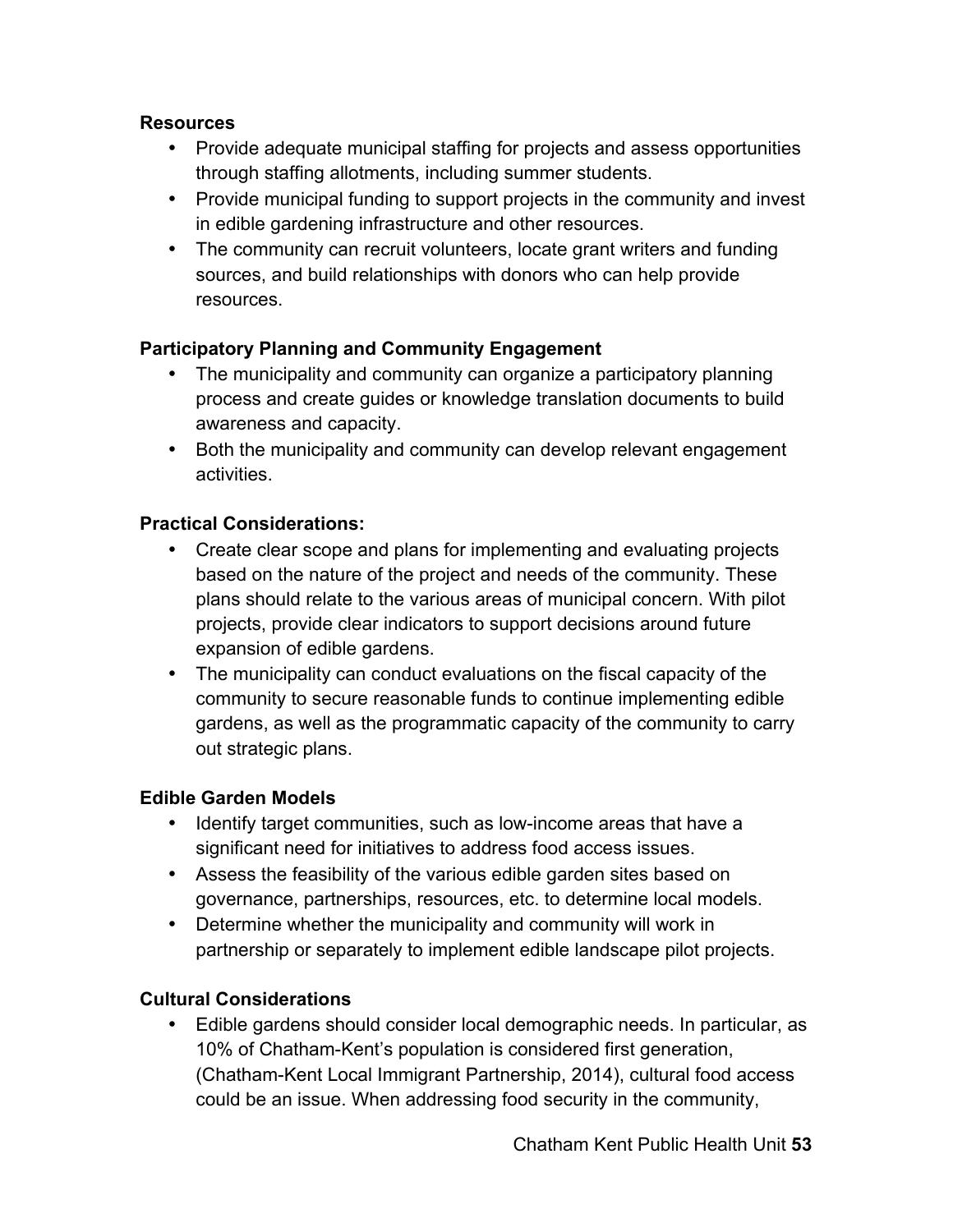culturally relevant produce should be considered as a critical component of food accessibility.

• Municipalities and community groups can support communities by enabling access of traditional foods through producing and harvesting in traditional ways. Gardens can include culturally relevant crops and offer opportunities for individuals to actively produce space and culture through their construction of place. (Baker, 2004; Riverdale Immigrant Women's Centre, 2014)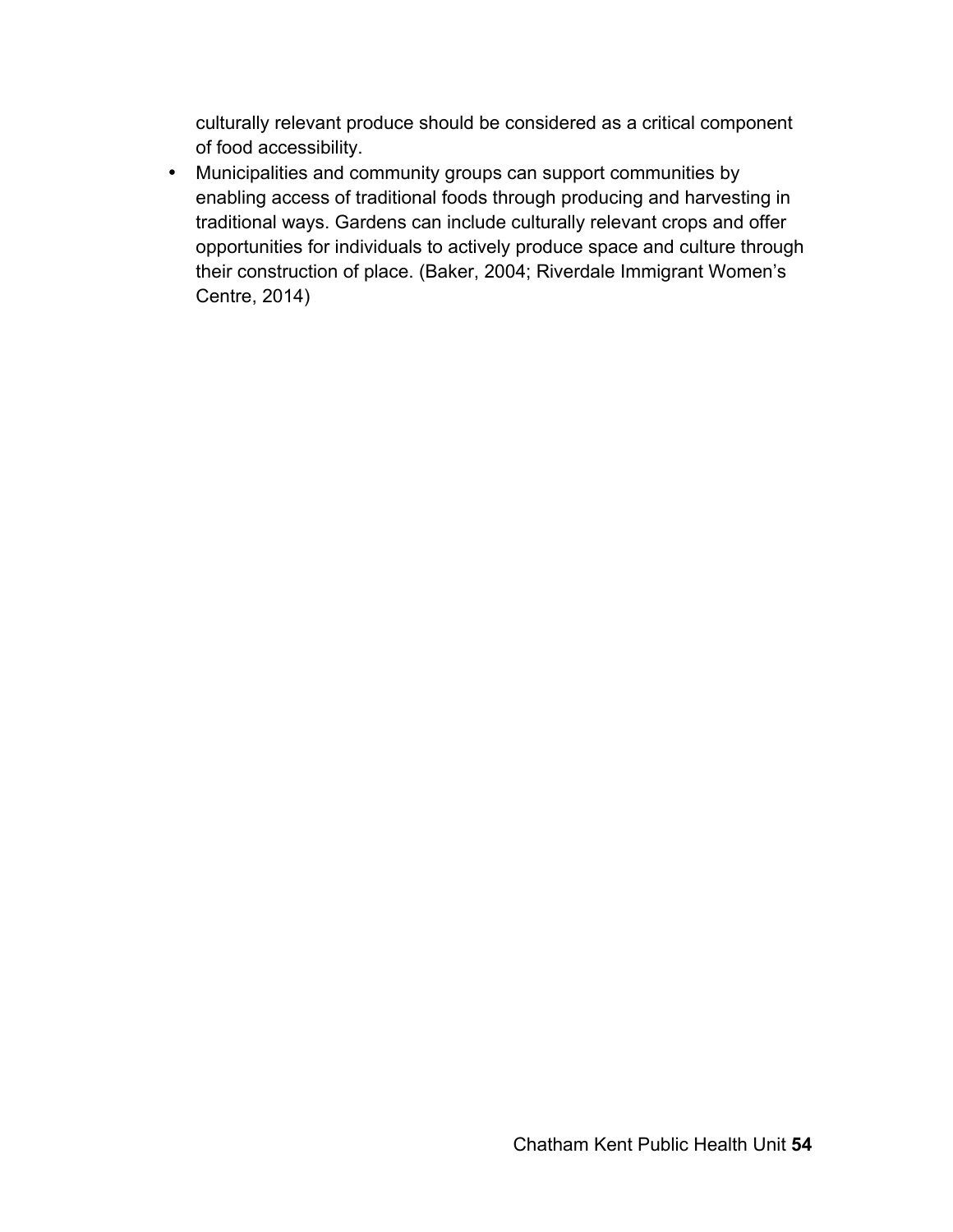# **Conclusion**

Food systems change is about creating stronger and more inclusive food access to increase food security. Ontario municipalities and communities have a vital role to play in the process through interventions around local food production, distribution, and waste management practices*.* Gleaning and edible gardens are evidenced-based initiatives to drive food systems change, primarily influencing access and consumption. Through increasing the accessibility of fruits and vegetables, population health and wellbeing can be improved.

However, key informants at the municipality of Chatham-Kent (Chatham-Kent municipal staff, personal communication, January 23, 2015) identified the need for a cultural shift towards the acceptance and support for gleaning and edible gardens, in various sectors. A gap in the literature is a lack of clear impacts and evaluation methods from a population health perspective. Another possible area for future research and consideration is the intersection of community food initiatives and technology.

Municipalities and communities can consider the potential impact of gleaning and edible gardens to address local food security. These interventions are steps in the process of creating stronger and more sustainable food systems. However, cross-sector and integrated approaches are required to ensure long-term health outcomes.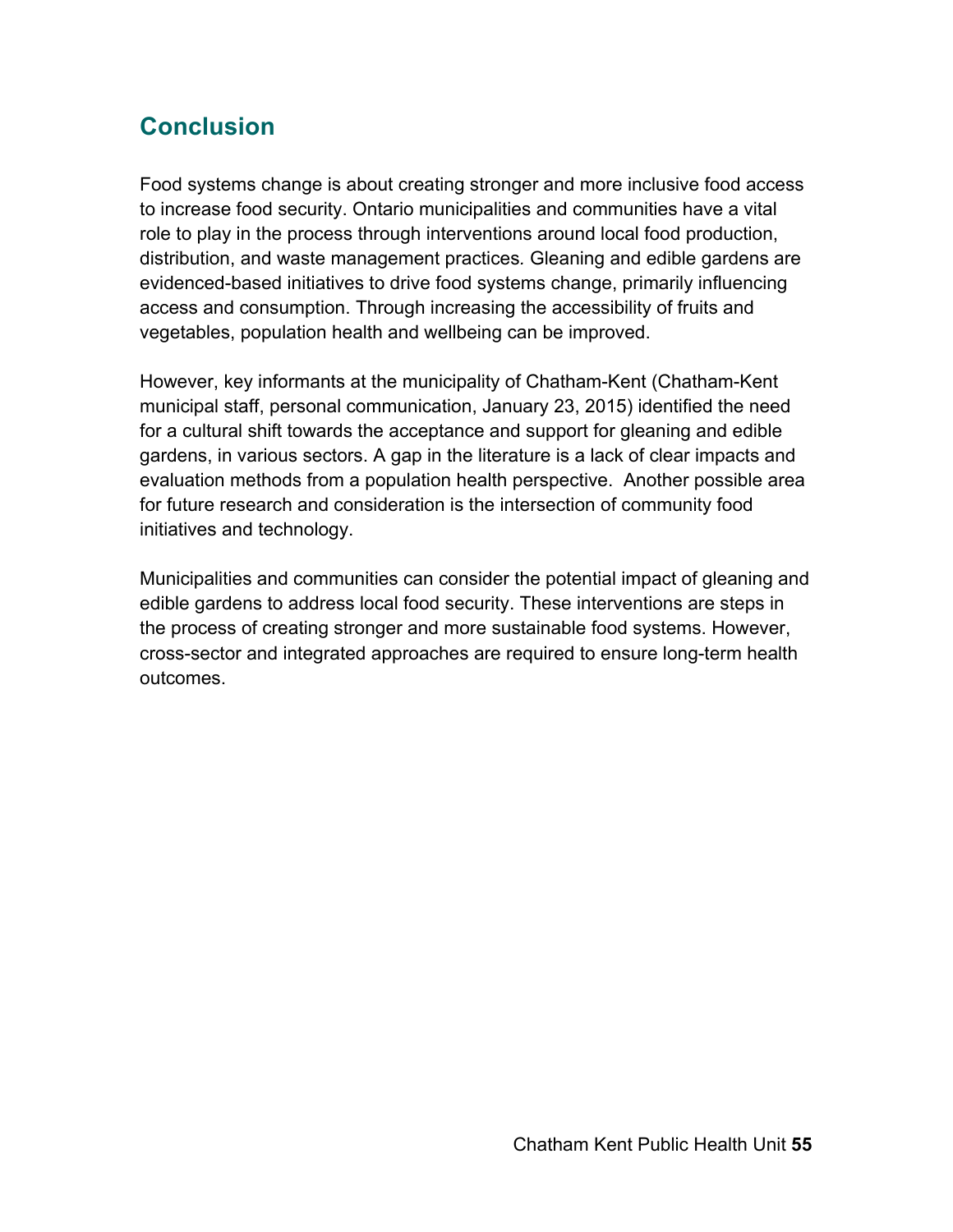## **References**

2006 Census of Agriculture and Economic Development Policy Branch, OMAFRA. Retrieved from:

http://www.nxtbook.com/nxtbooks/dawson/ckcommunityprofile/index.php?starti d=34

Agriculture Sustainability Institute. (2015). Defining Sustainable Community Food Systems. Retrieved from: http://www.sarep.ucdavis.edu/sfs/def

Badio, S. (2009). Understanding Gleaning: Historical and Cultural Contexts of the Shift from Rural to Urban Models for the Improvement of Food Security. *Technoculture Lab and Food Security Research Network.* Retrieved from: http://www.foodsecurityresearch.ca/resources/theses/BadioGleaningThesis.pd f

Baker, L. (2004). Tending Cultural Landscapes and Food Citizenship in Toronto's Community Gardens. *Geographical Review* 94 (3): 305-325. Retrieved from: http://www.jstor.org.myaccess.library.utoronto.ca/stable/30034276

Barlett, B. (2012). Revealing the Hidden Harvest: Prospects and Challenges for Urban Fruit Tree Projects. Retrieved from: https://vancouverfruittree.com/blog/wp-content/uploads/2012/06/Bartlett-RevealingHiddenHarvest-UrbanFTPs.pdf

- British Columbia. (2014). A Guide to Managing Fruit Tree Pests in the Home Garden. Retrieved from: http://www.agf.gov.bc.ca/cropprot/fruitspray.pdf
- Campbell, E., Ross, M., Webb, K. (2013). Improving the Nutritional Quality of Emergency Food – A Study of Food Bank Organizational Culture, Capacity, and Practices. *Journal of Hunger and Environmental Nutrition* 8:261-280
- Centre for Community Based Research. (n.d.) Let's Talk Food. Retrieved from: http://www.communitybasedresearch.ca/resources/641%20Healthy%20Eating /Let's%20Talk%20Food--Oct%2016.pdf

Chatham-Kent Local Immigrant Partnership. (2015). CK Immigrant Snapshot. Chiu, G., and CoDyre, M. (2012). Farmer-Food Bank Linkages. *University of Guelph Institute for Community Engaged Scholarship*. Retrieved from http://theresearchshop.ca/Resources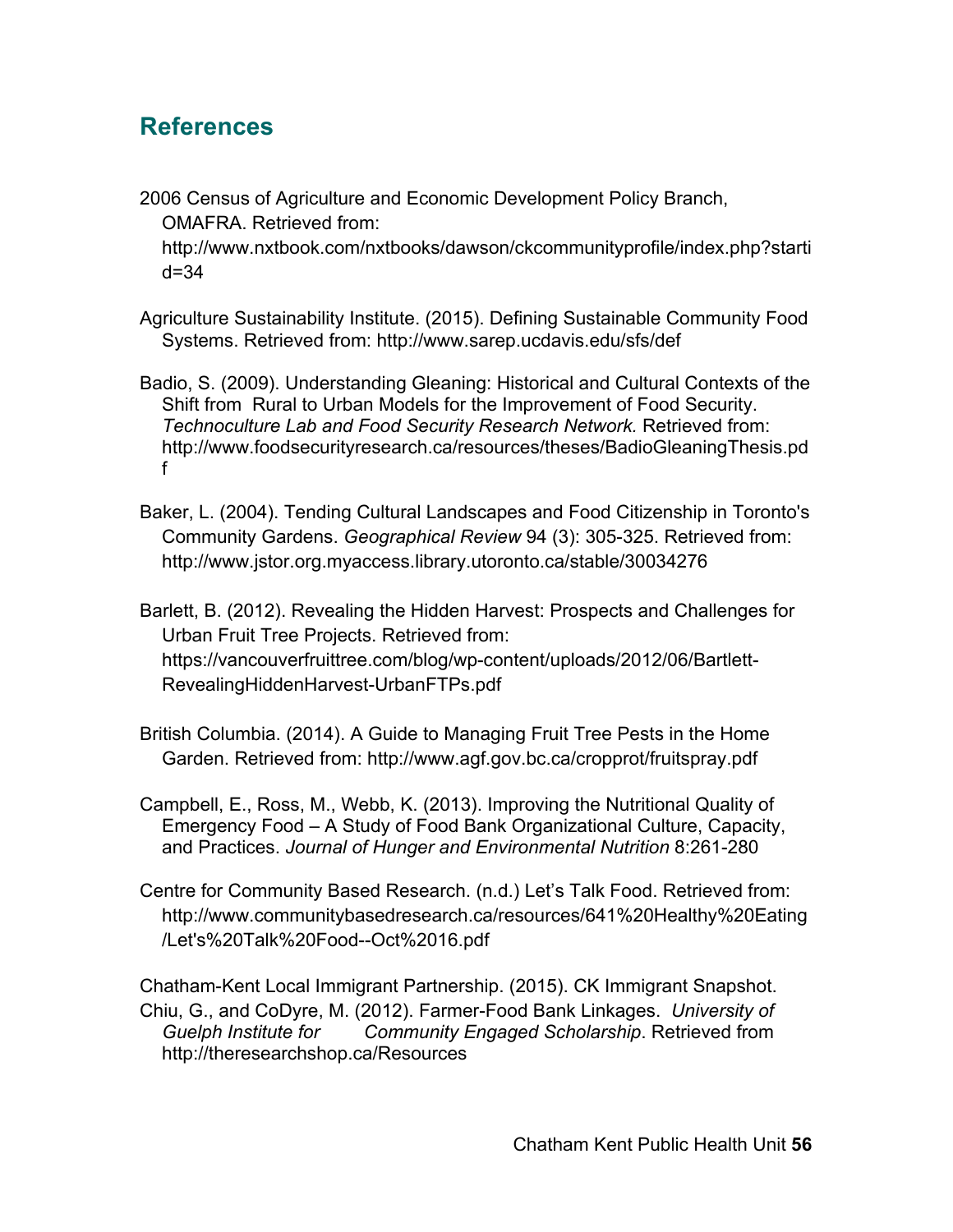City and County of San Francisco. (2014). Application Package for Urban Agriculture Incentive Zones. Retrieved from: http://www.sfplanning.org/Modules/ShowDocument.aspx?documentid=9312

City of North Vancouver. (n.d.). Food Security. Retrieved from: http://www2.cnv.org/CityShaping/papers/Discussion%20Brief%20- %20Food%20Security.pdf

City Studio. (2012). The Urban Orchard Project. Retrieved from: http://citystudiovancouver.com/wpcontent/uploads/2013/01/UrbanOrchardFinalReport.pdf

Coleman, M., and Ganong, L. (2014). The Social History of the American Family: An Encyclopedia. California: Sage Publications.

Cooper, J. (1997). Partnerships for change (Manufacturers and retailers can make a real difference in the community by forging close ties with food banks and other relief agencies). *Canadian Grocer* 111(9): 13-17.

Daly, J. et al. (2007). A Hierarchy of Evidence for Assessing Qualitative Health Research. *Journal of Clinical Epidemiology* 60: 43-49. doi: 10.1016/j.jclinepi.2006.03.014

Davidson, G. (2011). Waste Management Practices: Literature Review. Retrieved from:

https://www.dal.ca/content/dam/dalhousie/pdf/sustainability/Waste%20Manag ement%20Literature%20Review%20Final%20June%202011%20%281.49%20 MB%29.pdf

Deloitte. (2013). Best Practices in Local Food: A guide for municipalities. Retrieved from: http://www.roma.on.ca/ROMA-Docs/Reports/2013BestPracticesinLocalFoodAGuideforMunicipalitie.aspx

Dubbeling, M., Merzthal, G., Soto, N. (2010). Multistakeholder Policy Formulation and Action Planning for Urban Agriculture in Lima, Peru. Journal of Agriculture, Food Systems, and Community Development. 1(2): 145-154.

Dubbeling,M.; Bracalenti, L. and Lagorio, L. (2009). Participatory Design of Public Spaces for Urban Agriculture, Rosario, Argentina. *Open House International* 34 (2): 36-49. Retrieved from: http://www.ruaf.org/sites/default/files/Participatory%20design%20of%20public

Chatham Kent Public Health Unit **57**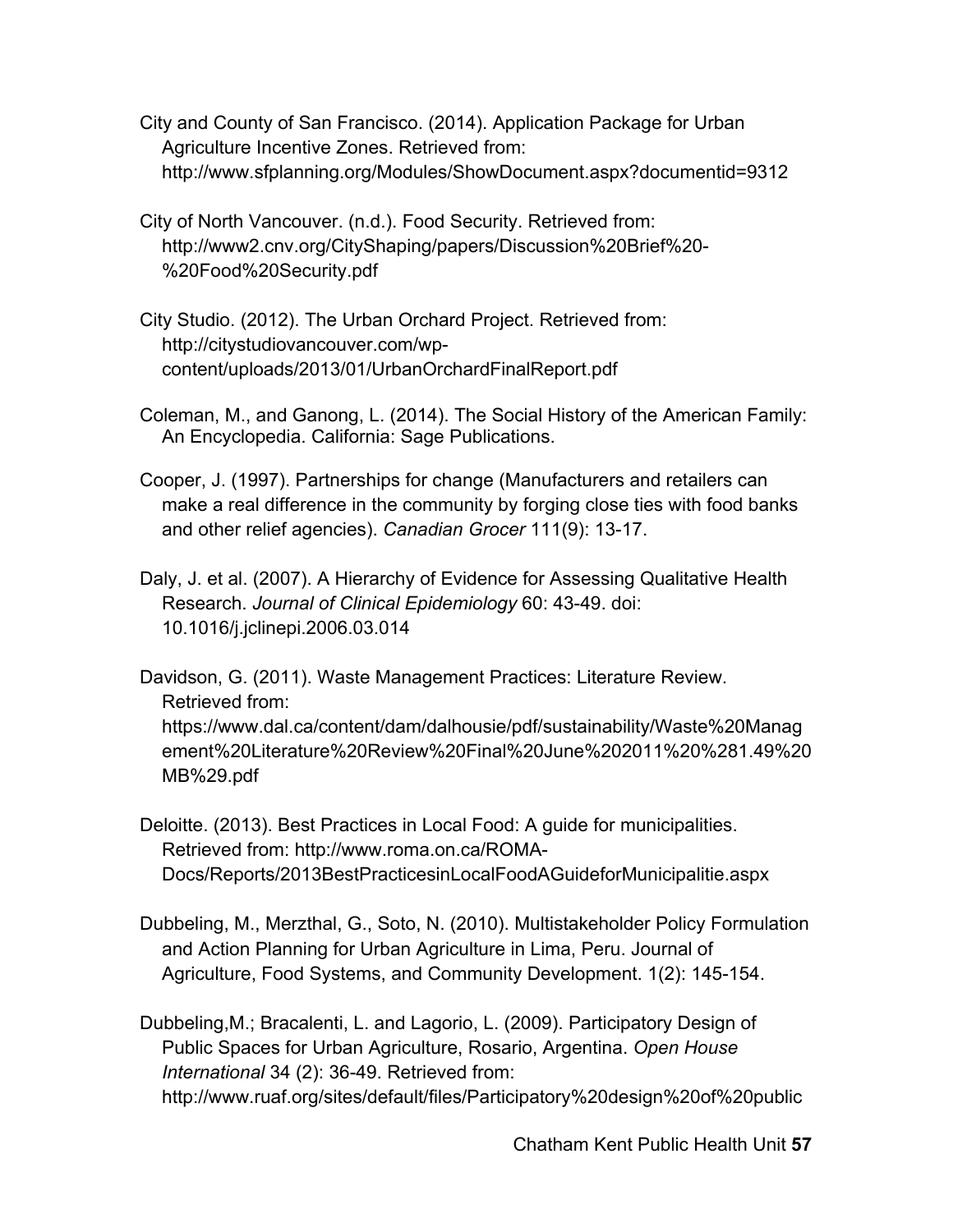%20spaces%20for%20urban%20agriculture%20in%20Rosario%2C%20Argen tina.pdf

Eagle, J (n.d.). Why Urban Farming is Changing our Future: An Introductory Guide to Urban Agriculture. Retrieved from: http://www.slidesearchengine.com/slide/melbourne-community-ediblegardens

Edible Landscapes Committee. (2014). Surf Coast Shire: Edible Landscapes Initiatives. Retrieved from: http://www.surfcoast.vic.gov.au/files/19a85a34- 10ce-412a-97d5-

a34f00f67fe7/Item\_21\_APPENDIX\_1\_Surf\_Coast\_Shire\_Edible\_Landscapes \_Initiatives.pdf

Evergreen. (2012). Integrated Pest Management: A Brief Guide to Pest Management for Fruit Trees. Retrieved from: http://www.evergreen.ca/downloads/pdfs/Fruit-Tree-Pest-Management.pdf

Food Banks Canada. (2013). Fresh Food Tax Credit – An Agriculture Tax Credit for Fresh Food Donations. Retrieved from: http://www.foodbankscanada.ca/getmedia/2deb5fc2-b130-4533-8078- 29b1cb81dd90/Fresh-Food-Tax-Credit\_Food-BanksCanada\_Oct2013.pdf.aspx?ext=.pdf

Food Matters Manitoba.(n.d.). Growing Food Security in Manitoba. Retrieved from: http://cms.tng-secure.com/file\_download.php?fFile\_id=15755

Food Recovery Committee. (2007). Comprehensive Guidelines for Food Recovery Programs. Retrieved from: www.foodprotect.org/media/guide/foodrecovery-final2007.pdf

Garrone, P., Melacini, M., & Perego, A. (2013). *Feed the Hungry: The Potential of Surplus Food Recovery.* Milan, Italy: Edizioni AngeloGuerini e Associati SpA.

Garrone, P., Melacini, M., & Perego, A. (2014). Surplus Food Recovery and Donation: The Upstream Process. *British Food Journal* 116(9): 1460-1477.

GrowTO.(2012). An Urban Agriculture Action Plan for Toronto. Retrieved from: http://tfpc.to/wordpress/wpcontent/uploads/2012/08/GrowTO\_ActionPlan\_Oct161.pdf

Hamelin, A. M., Beaudry, M., and Habicht, J. (2002). ''Characterization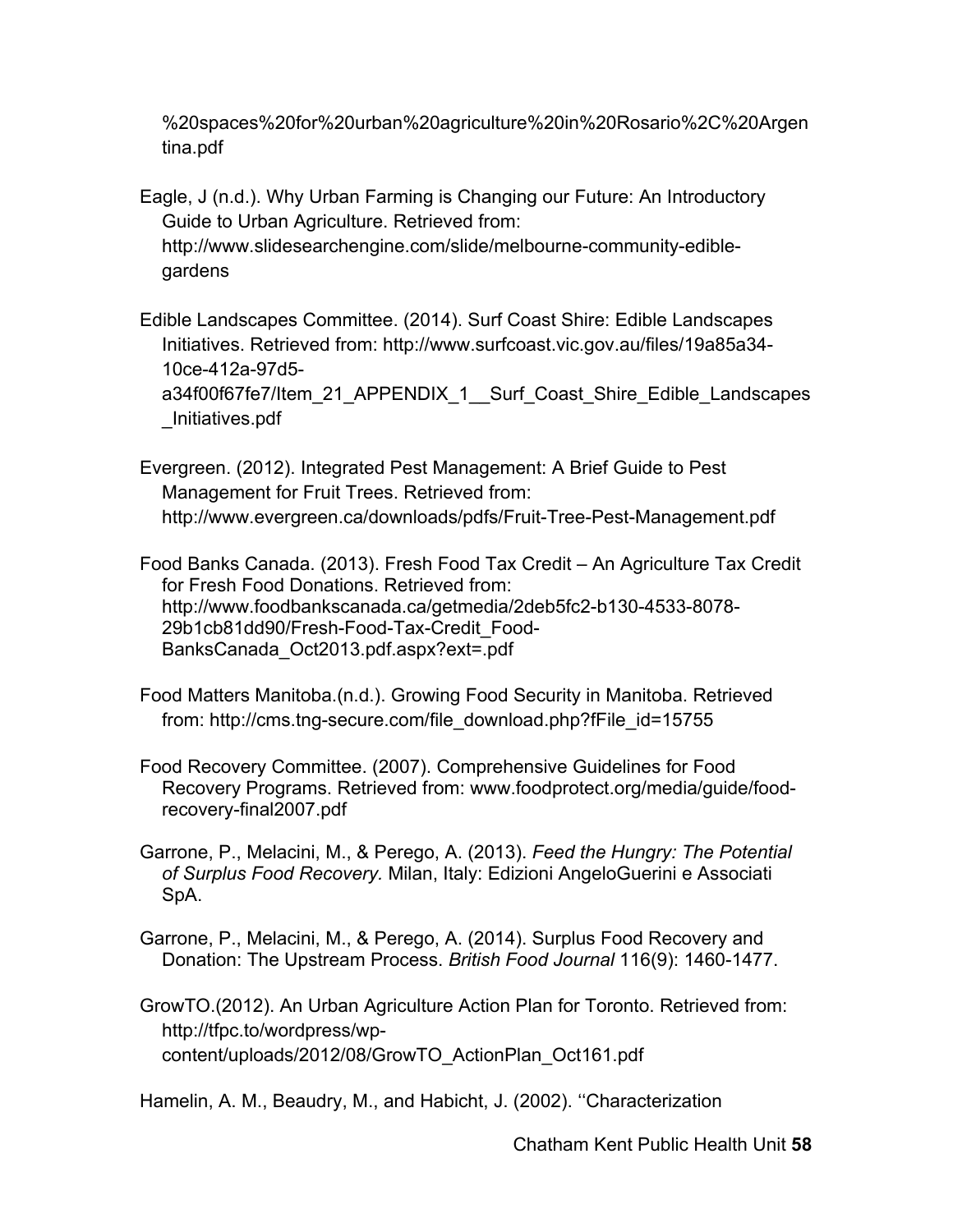- of household food insecurity in Quebec: Food and feelings.'' Social Science & Medicine 54: 119–132.
- Hassanein, Neva (2003) Practicing food democracy: a pragmatic politics of transformation, *Agriculture and Human Values*, 19, 77–86.
- Hoisington, A., Butkus, S., Garrett, S., Beerman, K., (2001) Field Gleaning as a Tool for Addressing Food Security at the Local Level: Case Study. *Journal of Nutritional Education* 33: 43-48.
- Howard, P. (2014). Gleaning Handbook. *PEI Food Exchange*. Retrieved by: http://peifoodexchange.weebly.com/uploads/2/3/0/5/23057422/gleaning\_hand book\_pah.pdf
- Husbands W (1999) 'Food Banks as Anti-Hunger Organizations', pp. 103–109 in M Koc, R MacRae, LJA Mougeot, and J Welsh (eds) *For Hunger Proof Cities: Sustainable Urban Food Systems*. Ottawa: IDRC.
- Iacovetta, F., Korinek, V., and Epp, M. (2012). Edible Histories Cultural Politics: Towards a Canadian Food History. Toronto: University of Toronto Press.
- Iaquinta, D and Dresher, A. (2000). Defining Periurban: Understanding Rural-Urban Linkages and their Connection to Institutional Contexts. Retrieved from: http://www.ruaf.org/sites/default/files/econf1\_submittedpapers\_11iaquinta.doc
- Kamloops Food Policy Council. (2013). Public Produce How to Guide: Growing Food in Public Places. Retrieved from: http://kamloopsfoodpolicycouncil.com/wp-content/uploads/2013/07/HOW-TO-GUIDE.WEB\_.mar\_.13.pdf
- Kamloops Food Policy Council. (2015). Kamloops Public Produce Program. Retrieved from: http://kamloopsfoodpolicycouncil.com/programs/kamloopspublic-produce-program/
- King, P. (1992). Legal Change, Customary Right, and Social Conflict in Late 18<sup>th</sup> Century England – The Origins of the Great Gleaning Case of 1788. *Law and History Review* 10(1): 1-31.
- Knezevic, I., Landman, K., Blay-Palmer, A. and Nelson, E. (Eds.) (2013). *Models and Best Practices for Building Sustainable Food Systems in Ontario and Beyond.* Guelph, ON: Ontario Ministry of Agriculture, Food and Rural Affairs.

Lapping, M. (2004). Toward the Recovery of the Local in the Globalizing Food

Chatham Kent Public Health Unit **59**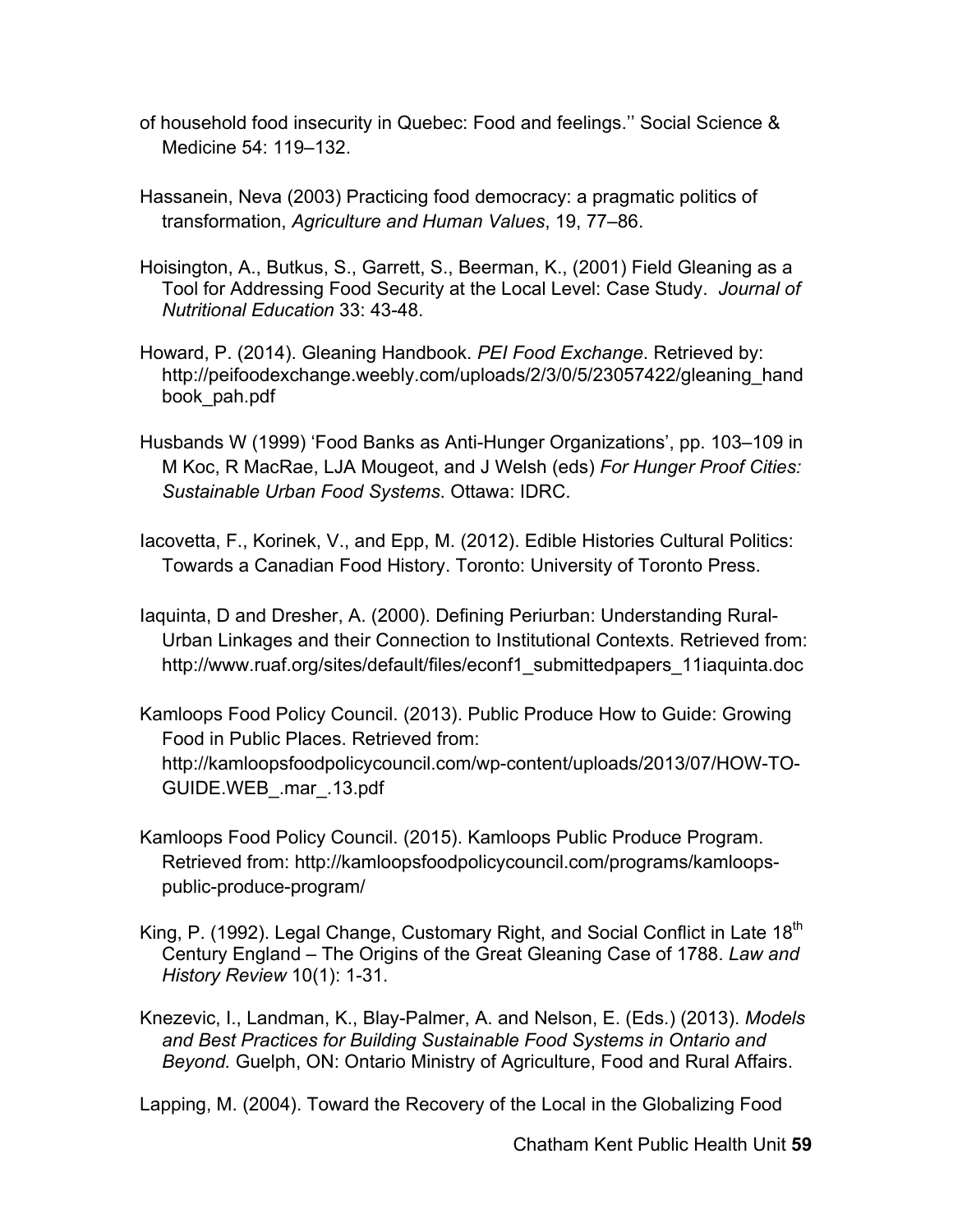System – The Role of Alternative Agricultural and Food Models in the US. *Ethics, Place and Environment* 7(3): 141-150.

- Lifecycles Project Society. (2010). Harvesting Abundance: How to Start a Fruit Tree Project. Retrieved from: http://lifecyclesproject.ca/resources/downloads/HowToStartAFruitTreeProject0 6.pdf
- Lovell, S. (2010). Multifunctional Urban Agriculture for Sustainable Land Use Planning in the United States. *Sustainability* 2 (8): 2499-2522. doi:10.3390/su2082499
- Lufa Farms Inc. (2015). Farming for a Better Future. Retrieved from: http://www.mapleleafharvest.org/index.html#abouthttp://lufa.com/en/

Maple Leaf Harvest. (2015). Who We Are. Retrieved from:

Mendes,W. Balmer, K., Kaethler, T., and Rhoads, A. (2008). Using Land Inventories to Plan for Urban Agriculture. Journal of the American Planning Association. 74(4): 435-449.

Mikkonen, J., and Raphael, D. (2010). Social Determinants of Health: The Canadian Facts. Retrieved from: http://www.thecanadianfacts.org/The\_Canadian\_Facts.pdf

Moreland Food and Garden Network. (2012). Grow Your Own: Making Australian Cities More Food-Secure. Retrieved from: http://www.morelandfoodgardensnetwork.org/2012/07/grow-your-own-makingaustralian-cities.html

- Monadnock Farm and Community Connection. (2010). Feeding the Next Generation: Stories from the Field. Retrieved from: http://www.cheshireconservation.org/sites/all/files/PDF/FEI\_Toolkit\_11\_3\_10.p df
- Montague, M. (2011). Local Government and Food Security: An Evidence Review. Retrieved from: http://sydneyfoodfairness.org.au/wpcontent/uploads/2013/04/Food-Security\_NWMR\_Local-Government\_Literature-Review-Final-2011\_10\_17.pdf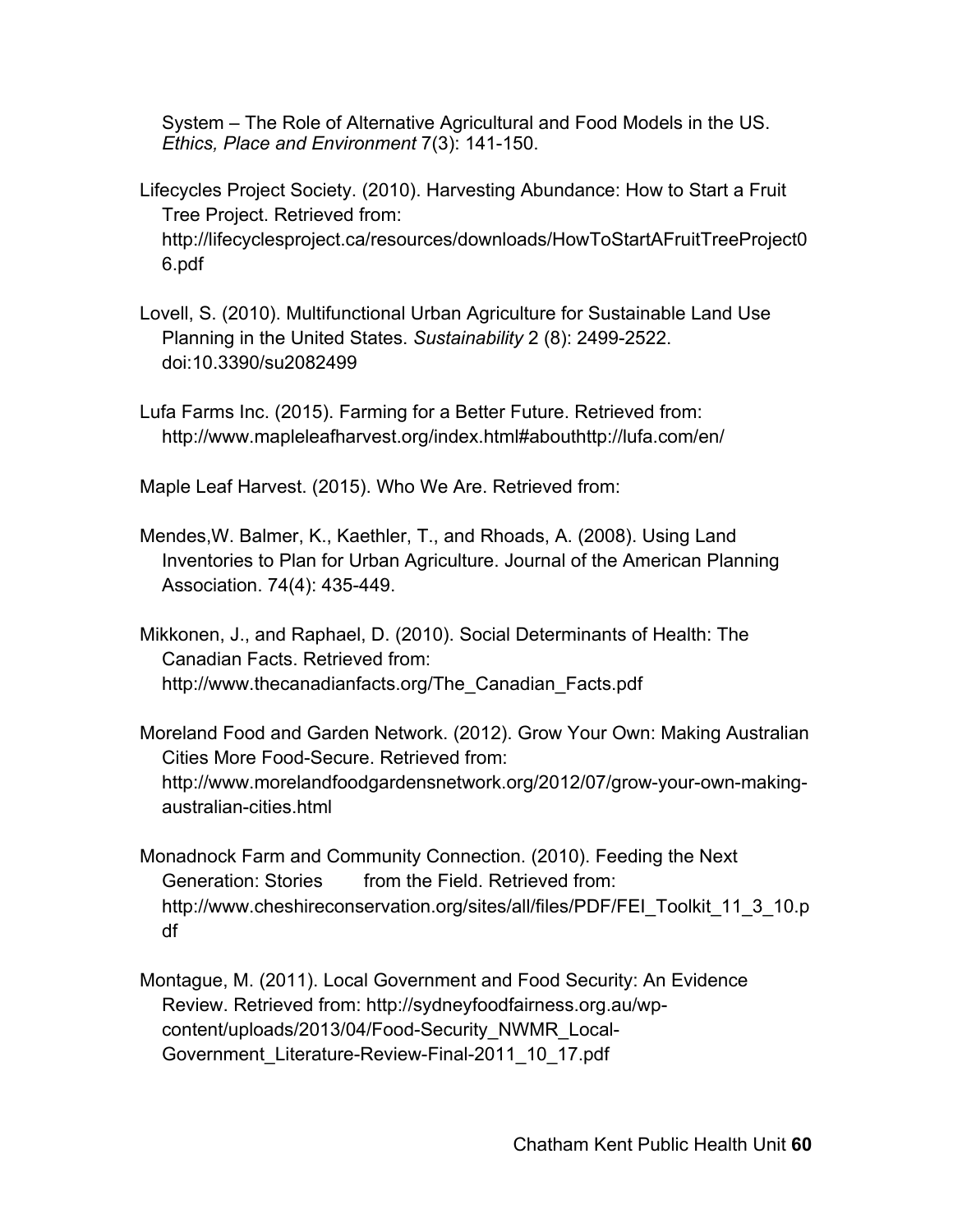- Nasr, J., MacRae, R., and Kuhns, J. (2010). Scaling Up Urban Agriculture in Toronto: Building the Infrastructure. Metcalf Food Solutions. Retrieved from: http://metcalffoundation.com/wp- content/uploads/2011/05/scaling-urbanagriculture.pdf
- Ontario Government. (2013). *Local Food Act - Fresh Food Tax Credit*. Retrieved from:

http://www.ontla.on.ca/web/bills/bills\_detail.do?locale=en&Intranet=&BillID=27 54

- Ontario Association of Food Banks. (2010). Community Harvest Backgrounder. Retrieved from: http://www.oafb.ca/assets/pdfs/CommunityHarvestBackgrounder.pdf
- Oxford Martin School. (2015). What is the Food System? Retrieved from: http://www.futureoffood.ox.ac.uk/what-food-system

Pothukuchi, K., and Kaufman, J. (1999). Placing the food system on the urban agenda: The role of municipal institutions in food systems planning. *Agriculture and Human Values* 16: 213-224. Retrieved from: http://foodsecurecanada.org/sites/default/files/foodsystemonurbanagenda.pdf

Productive Landscapes. Retrieved from: http://www.miwaterstewardship.org/Portals/0/docs/Reports-Research/The%20Edible%20Landscaping%20Guide.pdf

- PROOF. (2012). Household Food Insecurity in Canada 2012. Retrieved from: http://nutritionalsciences.lamp.utoronto.ca/resources/proof-annualreports/annual-report-2012/
- PROOF. (2015). Community Food Programs. Retrieved from: http://nutritionalsciences.lamp.utoronto.ca/resources/researchpublications/community-food-programs/
- Public Health Agency of Canada. (2012). What is the Population Health Approach? Retrieved from: http://www.phac-aspc.gc.ca/ph-sp/approachapproche/index-eng.php

Richmond Food Security Society. (2013). Richmond Foodland Asset Report. Retrieved from: http://www.richmondfoodsecurity.org/Documents/Publications/RichmondFoodl andStrategicPlan.pdf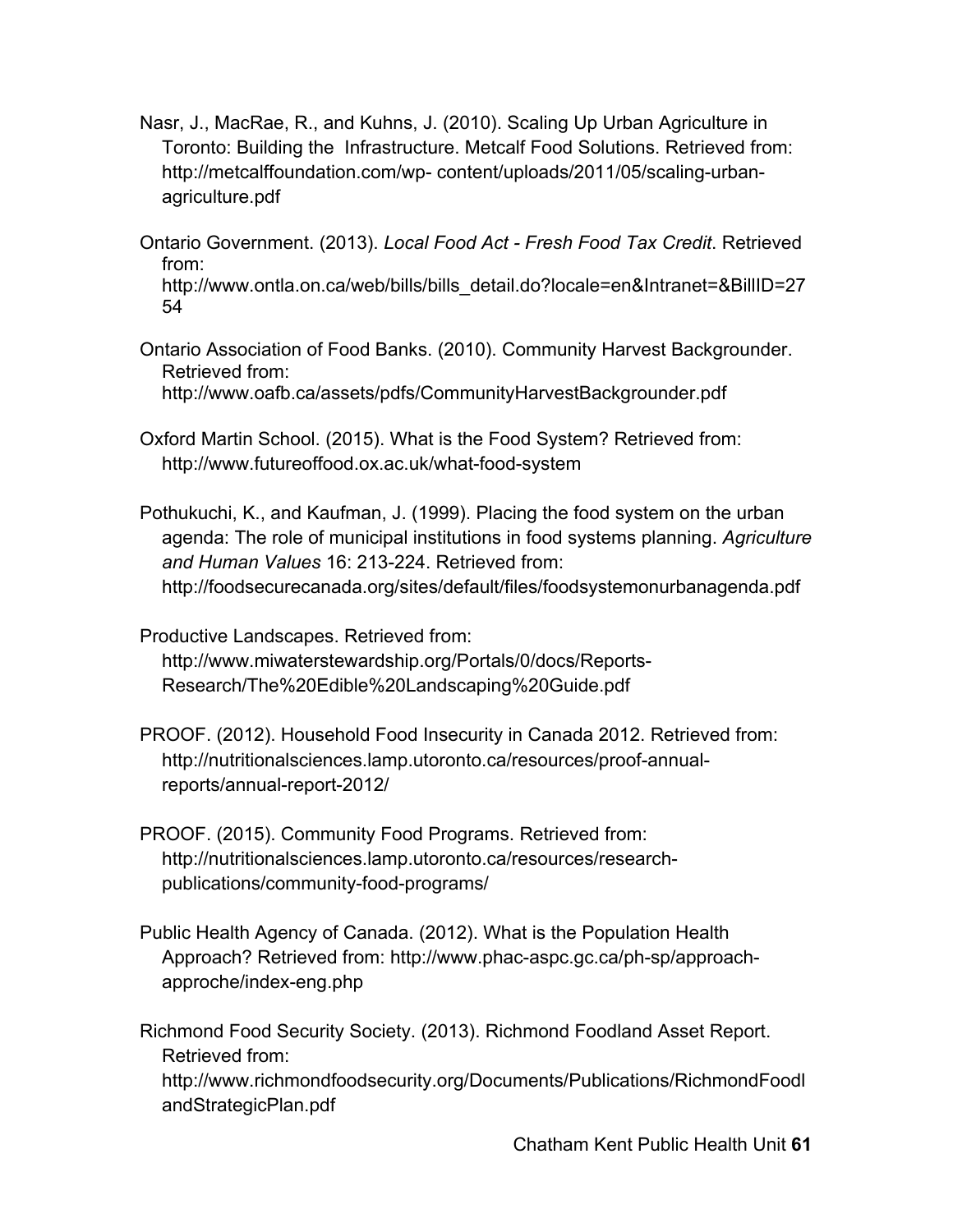Riverdale Immigrant Women's Centre. (2014). Women in the Garden: A Culturally Relevant Garden Training Toolkit.

Sacramento Hunger Commission. (n.d.). The Edible Landscaping Toolkit: An Informational Guide for Low-Income Housing Settings to Develop Healthy and

San Francisco. (2012). Chapter 53: Urban Agriculture. Retrieved from: https://law.resource.org/pub/us/code/city/ca/SanFrancisco/Administrative%20 Code/chapter53.pdf

Savina, G. (2009).Gather It! How to Organize and Urban Fruit Harvest. *Solid Ground*. Retrieved from: http://www.solidground.org/programs/nutrition/fruittree/documents/fruitharvesthandbook8-09 online.pdf

Sector Source. (2015). Other Legislation Affecting Charities. Retrieved from: http://sectorsource.ca/managing-organization/working-cra/other-legislationaffecting-charities

Sert, S., Garrone, P., Melacini, M. (2014). Keeping Food Alive – Surplus Food Management. *European Journal of Sustainable Development* 2(4): 339-346.

Sustainable Cities Institute. (2015). Community Engagement: Challenges. Retrieved from: http://www.sustainablecitiesinstitute.org/topics/equity-andengagement/community-engagement-challenges

Tarasuk, V. & Eakin, M. (2005). Food Assistance Through "Surplus" Food – Insights from an Ethnographic Study of Food Bank Work. *Agriculture and Human Values* 22: 177-186.

- Thang, H. (2009). Food Reclamation as an Approach to Hunger and Waste A conceptual Analysis of the Charitable Food Sector in Toronto, Ontario. *Esurio; Journal of Hunger and Poverty* (1) 1. Retrieved from: https://journals.mcmaster.ca/esurio/article/download/879/846
- The City of Calgary. (2014). Community Orchards. Retrieved from: http://www.calgary.ca/CSPS/Parks/Pages/Programs/Communityorchards.aspx

Touch the Soil (n.d.). Food to Bank On Program. Retrieved from: https://sustainableconnections.org/news/media/food and farming/TouchtheSo il%20FTBO.pdf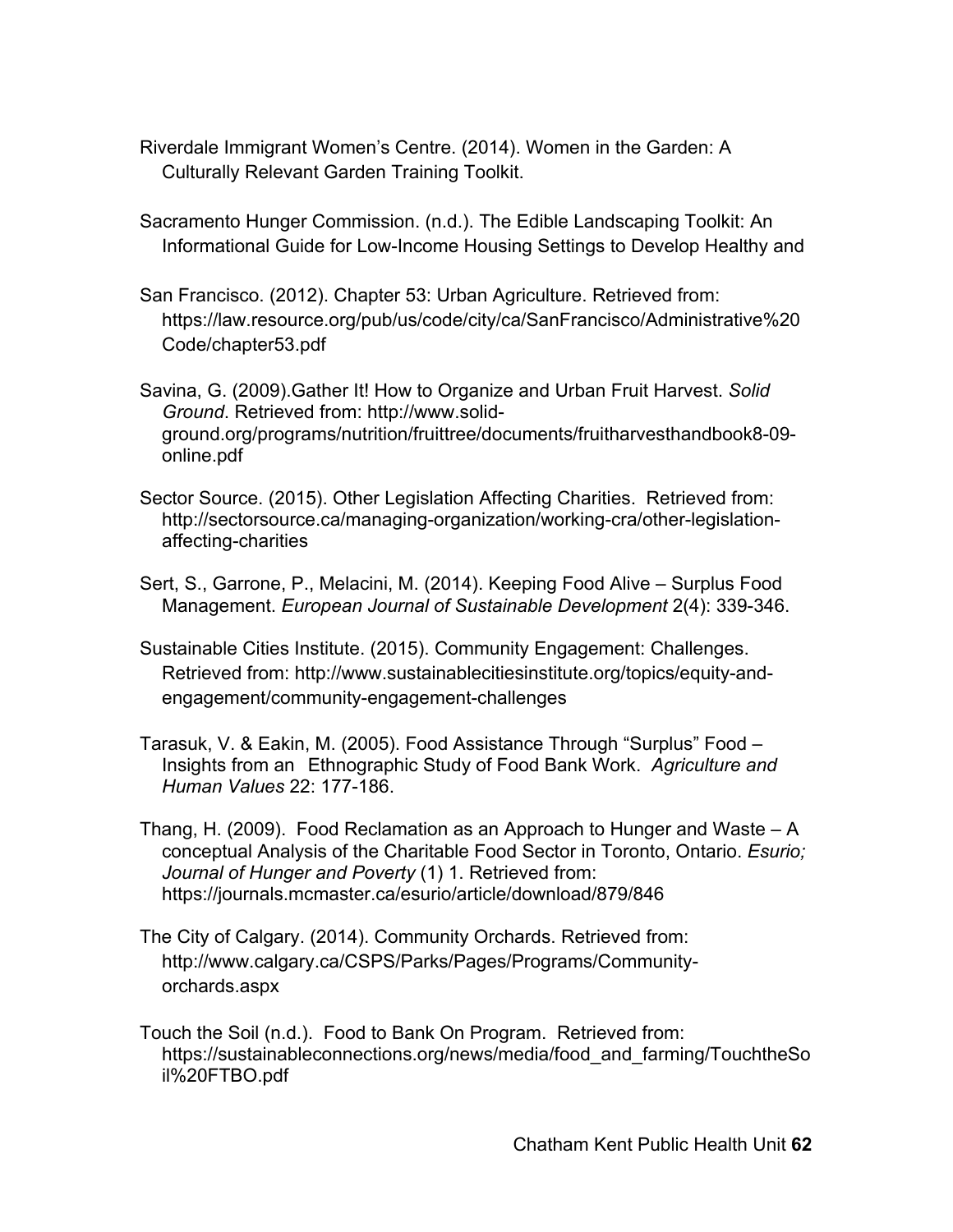True Consulting Group. (2007). Best Practices in Urban Agriculture: A Background Report Prepared for the City of Kamloops to Support the Development of an Urban Agriculture Strategy. Retrieved from: http://kamloopsfoodpolicycouncil.com/wp-content/uploads/2010/04/Best-Practices-in-Urban-Agriculture2.pdf

Urban Agriculture Working Group. (2013). Urban Agriculture Policy, Planning, and Practice: A report for the City of Hamilton, Ontario. Retrieved from: http://www.hamilton.ca/NR/rdonlyres/1B336044-94CC-41CC-A14B-05D3B9C65C94/0/UrbanAgriculturePolicyPlanningAndPractice.pdf

USDA. (2009). Insurance Fact Sheet – Gleaning Alaska, Idaho, Oregon, Washington. *United States Department of Agriculture*. Retrieved from: http://www.rfhresourceguide.org/Content/cmsDocuments/USDA\_RMA\_Gleani ngFactSheet.pdf

USDA. Let's Glean – United We Serve Toolkit. Retrieved from: http://www.hungerfreecommunities.org/wpcontent/uploads/2011/05/letsglean.pdf

Uzea, N., Gooch, M., Sparling, D. (2014). Developing an Industry Led Approach to Addressing Food Waste in Canada. *Provision Coalition supported by Growing Forward 2.* Retrieved from: http://provisioncoalition.com/Assets/website/PDFs/Provision-Addressing-Food-Waste-In-Canada-EN.pdf

Vancouver Island Community Research Alliance. (2011). Cultivating Food Security: Creating a Land Inventory and Urban Food Landscape on Vancouver Island. Retrieved from:

http://www.uvic.ca/research/centres/cue/assets/docs/Urban%20Agriculture%2 0Final%20Report.pdf

- Vardi, L. (1993). Construing the Harvest, Farmers and Officials in Early Modern France. *The American History Review* 98(5): 1424 – 1447.
- Vickers, K., et al. (2010). Harvesting the Edible Landscape: A report in urban fruit trees in Peterborough, Ontario. Retrieved from: http://trentcentre.ca/documents/public/4158FinalReport.pdf

World Health Organization (WHO). (2015). Food Security. Retrieved from: http://www.who.int/trade/glossary/story028/en/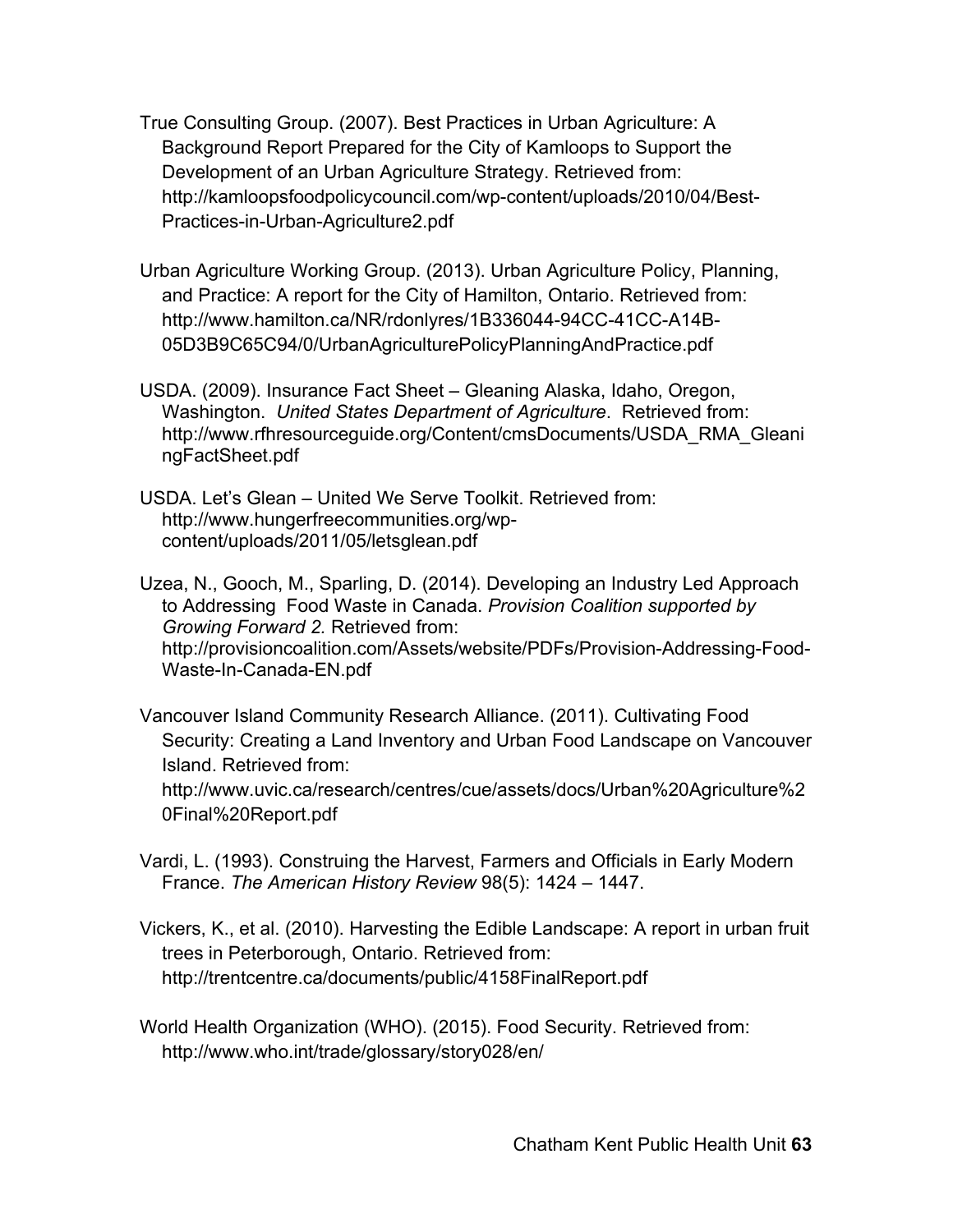York Region Food Network. (2015). Fresh Food Partners, Gleaning Program. Retrieved from: http://yrfn.ca/programs/fresh-food-partners-gleaning-program/

Zettler, L. & Maaten, S. (2011). Chatham\_Kent 2010 Health Status Report. Chatham-Kent Public Health Unit: Chatham, Ontario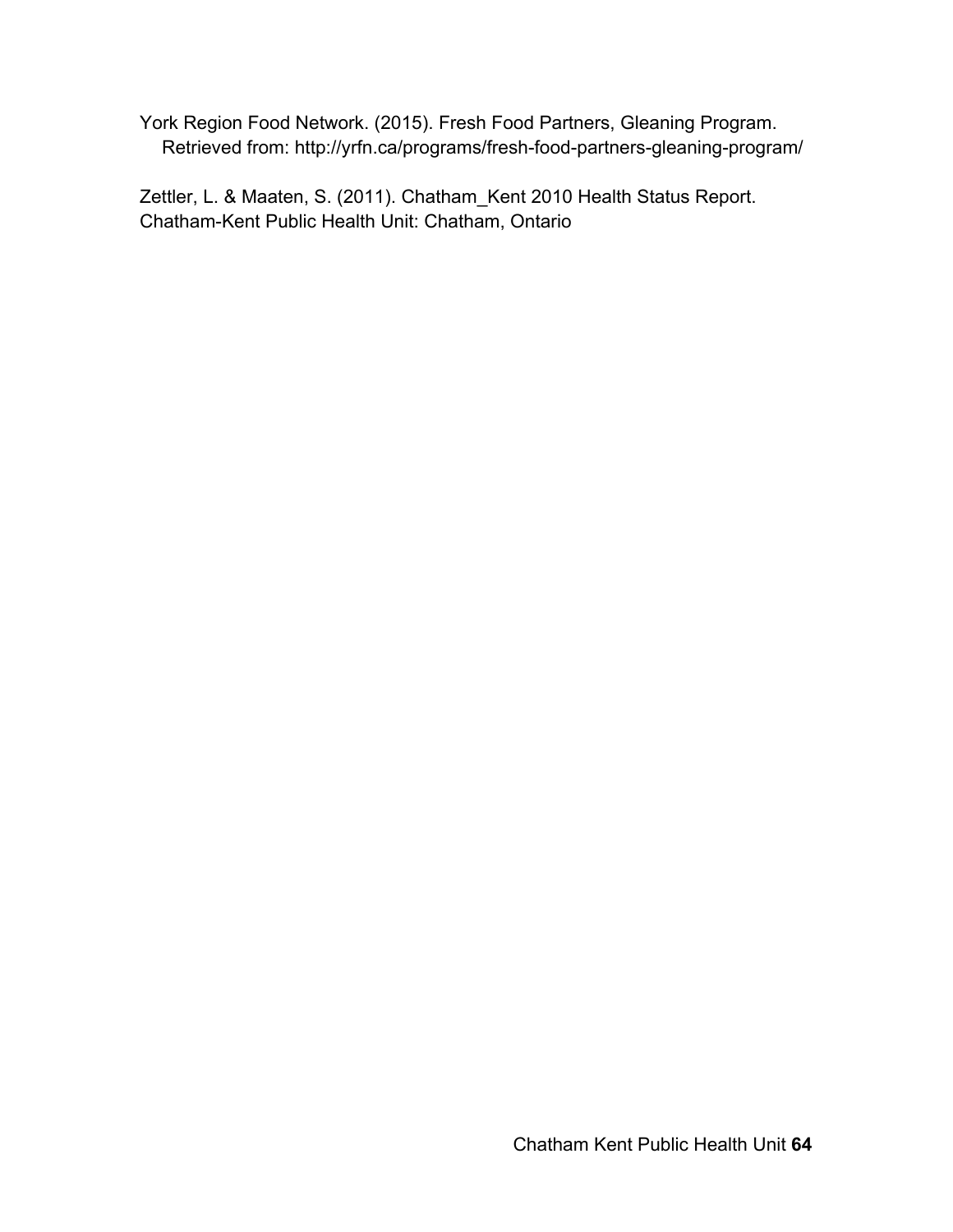# **Appendix A**

#### **Edible Gardens Interview 1**

**Interview:** ANC Lotherton Village **Interviewees:** Tara Bootan, ANC Coordinator; and Beatriz Alas, Community Engagement Coordinator **Interviewer:** Alison MacKenzie, Research Consultant **Date:** Jan 14, 2015 **Location:** Toronto, ON **Method:** In-person

## **1. What led to the creation of the orchard?**

Lotherton Village is a privately owned condominium area with a combination of high rises and town houses. It is low-income and comprised primarily of newcomer/immigrant families. The neighbourhood started with a community garden in 2006, and the first planting was in 2008. It was a shared garden space, which then moved to allotment-style in 2013. Different residents have taken the lead on the garden project. RAG (resident action grants) funded resident's work and engagement. In 2009-2010, they began talking about fruit trees, and the orchard got funded by the City of Toronto's Live Green Grant. The grant focused on environmental work, meaning CO2 emissions, energy use, etc. ANC worked closely with Future Watch, an environmental group, to implement the project, using online tools to track carbon footprint, host workshops, and engage children through art projects. ANC staff worked with residents and a local nursery to determine the types of trees to be plants (which trees work in this climate, are resistant to pests/diseases, etc.). Each resident family involved with the project "adopted" a tree (and they picked the kind of fruit they wanted like to grow). ANC organized a series of planting days with residents, including youth and kids (even had kid shovels). They provided each family with an adoption certificate and adoption pledge with the commitment outlined.

Key stakeholders: funders (City of Toronto), non-profits (ANC, which is City funded), businesses (nursery), and residents.

## **2. Can you tell me a bit about how the orchard runs?**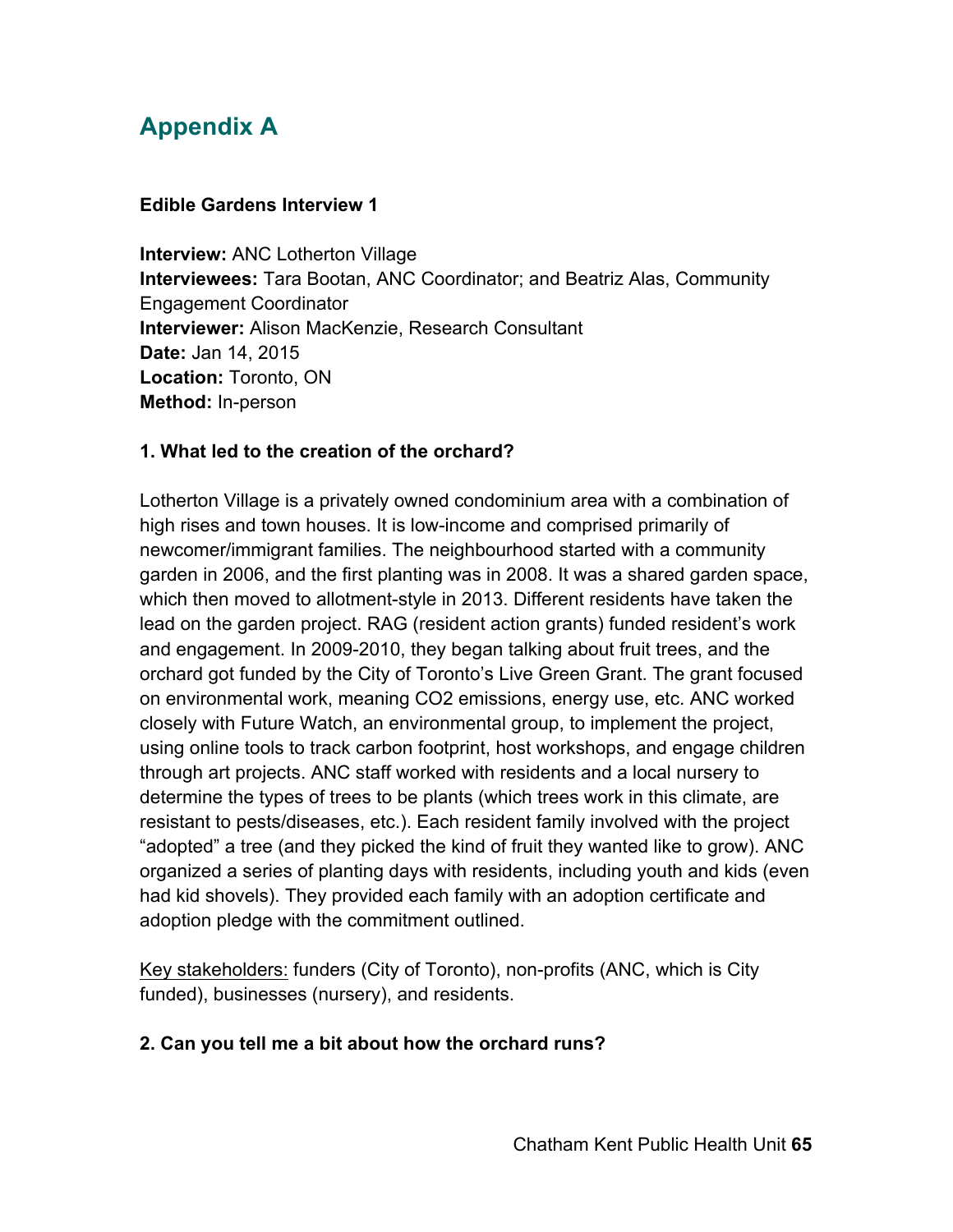- ANC staff hosts workshops with non-profit partners on care, pest management, disease identification, mulching, pruning, etc.
- They also host volunteer days with corporate groups (e.g. large banks), Volunteer Canada (sent Starbucks staff), United Way, and non-profit programs (including youth programs).
- ANC also gets donations to continue its work. For example, church groups have donated tools and equipment, and the "biggest partnership" has been with a tree services company that donated about 120 cubic yards of wood chips (to be used for mulching around trees and in their garden).
- They also frequently consult with experts in the field. For example, Orchard People has brought in an arborist and ran workshops; and Garden Jane did a workshop on compost tea.

Resources and activities: expert consultations, partnerships, donations, volunteers, community engagement, letter writing/petitions (to get to start and getting resources), staff time, grant writing.

## **3. What have been some of the main outcomes?**

- Community engagement
- Education and capacity building
- Down the road, they will get a significant about of fresh fruit (tress are still young).
- Beautification
- Gives people a sense of ownership of the community

## **4. What have been the issues or challenges with the orchard?**

- "It's our dream to have compost" says Alas. As the garbage contract in Toronto is external, there are no resources for composting through the City.
- Water access is needed. The biggest challenge is that the private housing will not let them install irrigation from the City's water. They want a tap in the garden.
- Residents speak to the private condo board, write letters and petitions, etc. to address some of the challenges.
- There are also other barriers because the orchard is on private land. Specifically, they are not typically able to access City funding directly. They always are working to secure resources as funding runs out.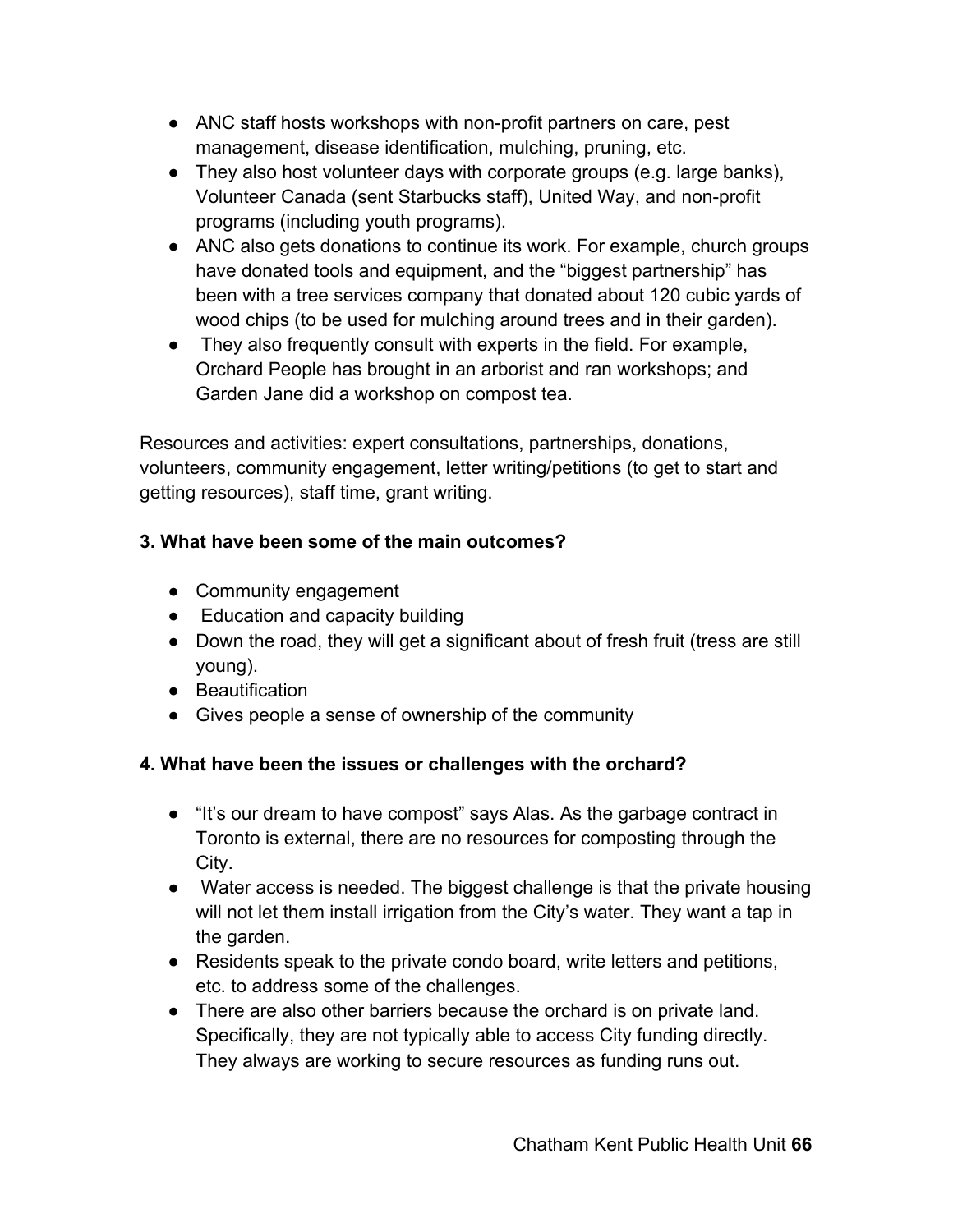- There is theft of produce in the garden, which is also expected for the trees because they're allotment/adopted. Theft is both from animals and humans.
- Rely mostly on donations (volunteer/resident time and resources including seeds, mulch, etc.)
- City-wide disease that attacks pear trees (called pear rust). It is a huge problem because the city has restrictions on pesticide use (which are not present outside the city) and they cannot get rid of this air-borne disease.

## **5. Anything else you would like to add?**

The City Councillor has provided soil, etc. that had to be "dropped on City land" because their space is on private land. The local councillor and MP are very supportive. They help to connect ANC with other programs in the city to get resources, such as fencing, rain barrels, and water catchers (though they lack proper tools to install these).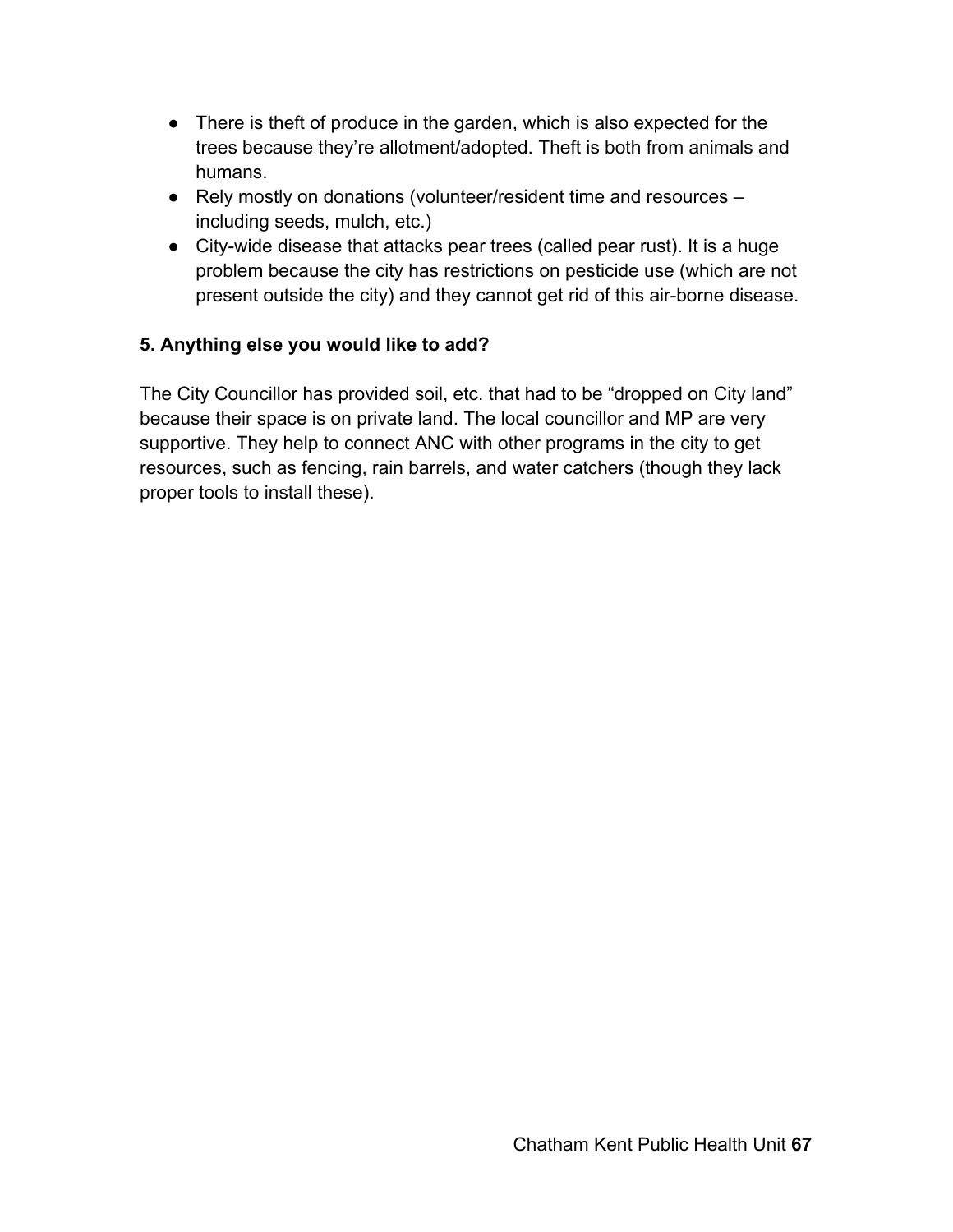# **Appendix B**

## **Edible Gardens Interview 2**

**Interview:** Food Forward **Interviewee:** Darcy Higgins, Founding Director **Interviewer:** Alison MacKenzie, Research Consultant **Date:** Jan 17, 2015 **Location:** Toronto, ON **Method:** Phone

## **1. Can you tell me a little bit about your work related to edible landscapes/Building Roots Initiative?**

Building roots aims to get at the issue of food access and empowerment of people to be involved with food in their own neighbourhood or community (e.g. housing/residential). The focus is on neighbourhood revitalization and new housing developments. It looks to build food infrastructure (gardens, kitchens, markets). Part of it is advocacy – sharing/encouraging development with city planners and councillors, architects, developers, etc., to be involved; and the other part is helping them do that work – education on best practices and helping residents advocate for change (created a toolkit on Building Roots site).

#### **2. Where did the idea come from?**

- a) Saw the problem of depleting farm land asked ourselves how do we get that back.
- b) Interested in how do we use resources (land and financial) to affect broader change. Also, the lack of infrastructure to be using local food in people neighbourhoods to be available.
- c) Also, bring a voice to change policy and bring this forward. Municipal leaders can have influence on developers. Communities can advocate for change and be involved in the process.

Three levels of work:

1) Neighbourhood Plans of Official Plan and secondary neighbourhoods plans that can prioritize food and gets resident input into the process. For example, in Alexandra Park (high needs Toronto neighbourhood) – bids on development. Developers are very useful partners.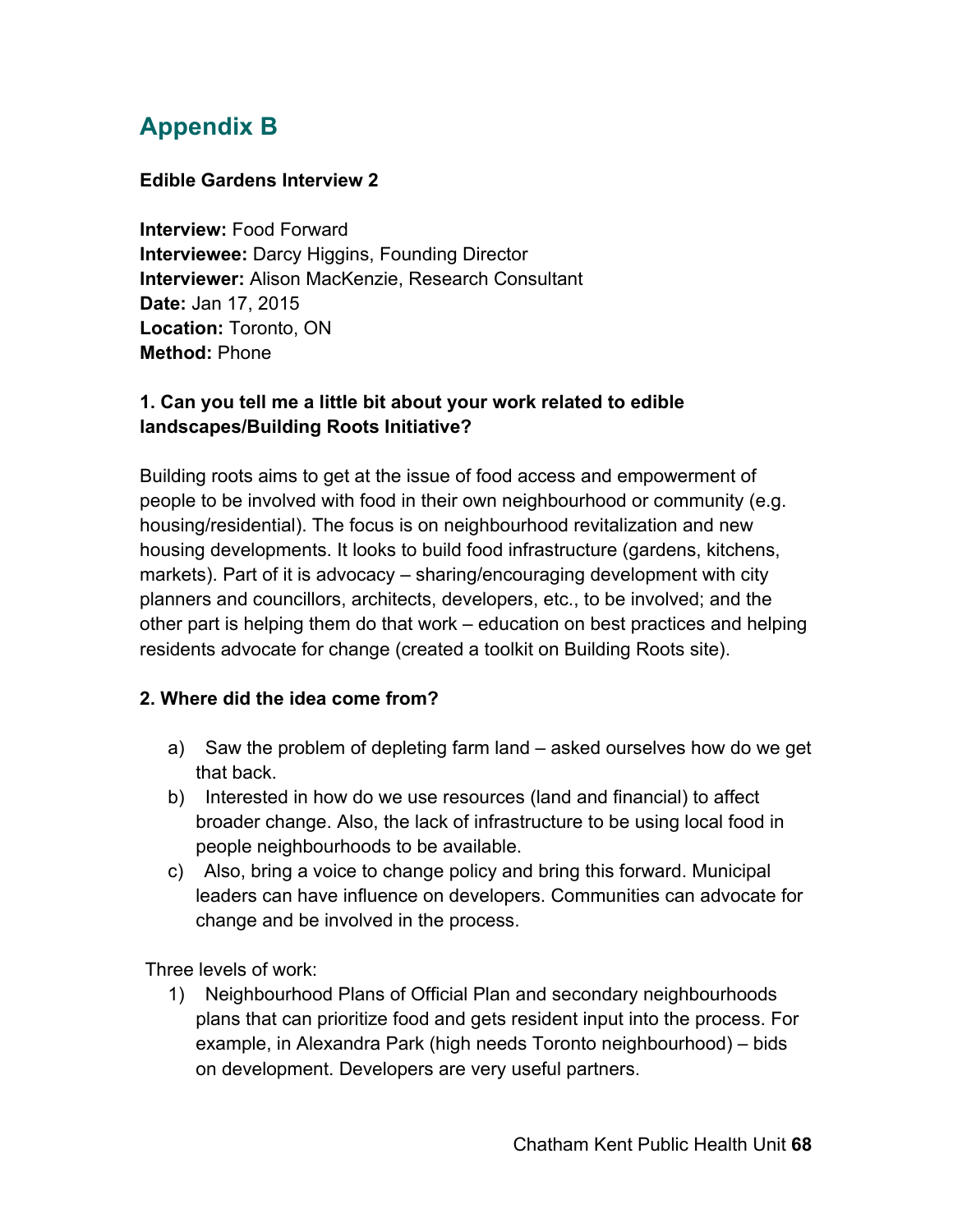- 2) Build funds from developments or Section 37 (Ontario-wide Planning Act) into funding that could be used for community benefit.
- 3) Municipal-specific by laws, such as the Green Building Incentive.

## **3. Best emerging practices you see for edible gardens?**

- A lot of US cities have an urban agriculture plan; Toronto has an urban agriculture strategy
- Property owners, including social housing, can be encouraged to provide space for growing or they can take the lead on growing. They can also partner with local groups, non-profits, or residents to grow. For example, Toronto Community Housing Corporation (TCHC) allows land for growing.
- Providing community garden staff at the City level, e.g. Toronto. This has allowed people to apply for gardens and get support to start process.
- Toronto develop is using rooftop of a building for growing. They've contracted Young Urban Farmers (young entrepreneurs) to grow, and they donate produce to CRC (non-profit). Daniel's Spectrum also has a roof garden and they hire an outside expert of help with developing and growing the garden, and they support balcony boxes in a local building for growing produce.

## **4. Who are the major stakeholders for edible gardens?**

- Municipal staff and councillors
- Community agencies and community health centres
- Architects and Architect Landscapers
- Developers
- Residents and communities
- Advocates and consultants

## **5. Challenges of barriers in your work?**

- New idea for the building sector, so one challenge/opportunity is to get the ideas across and mainstream them.
- Bureaucracy of systems and finding real ways for residents/community members to get their voice heard. Disengagement because of municipal process. "Making systems easier."

## **6. What resources and/or activities are required?**

- Cross sector work getting planners, public health, etc. who have ability to make this happen to be able to connect and gather. Involve residents.
- Financial resources staff and other supports.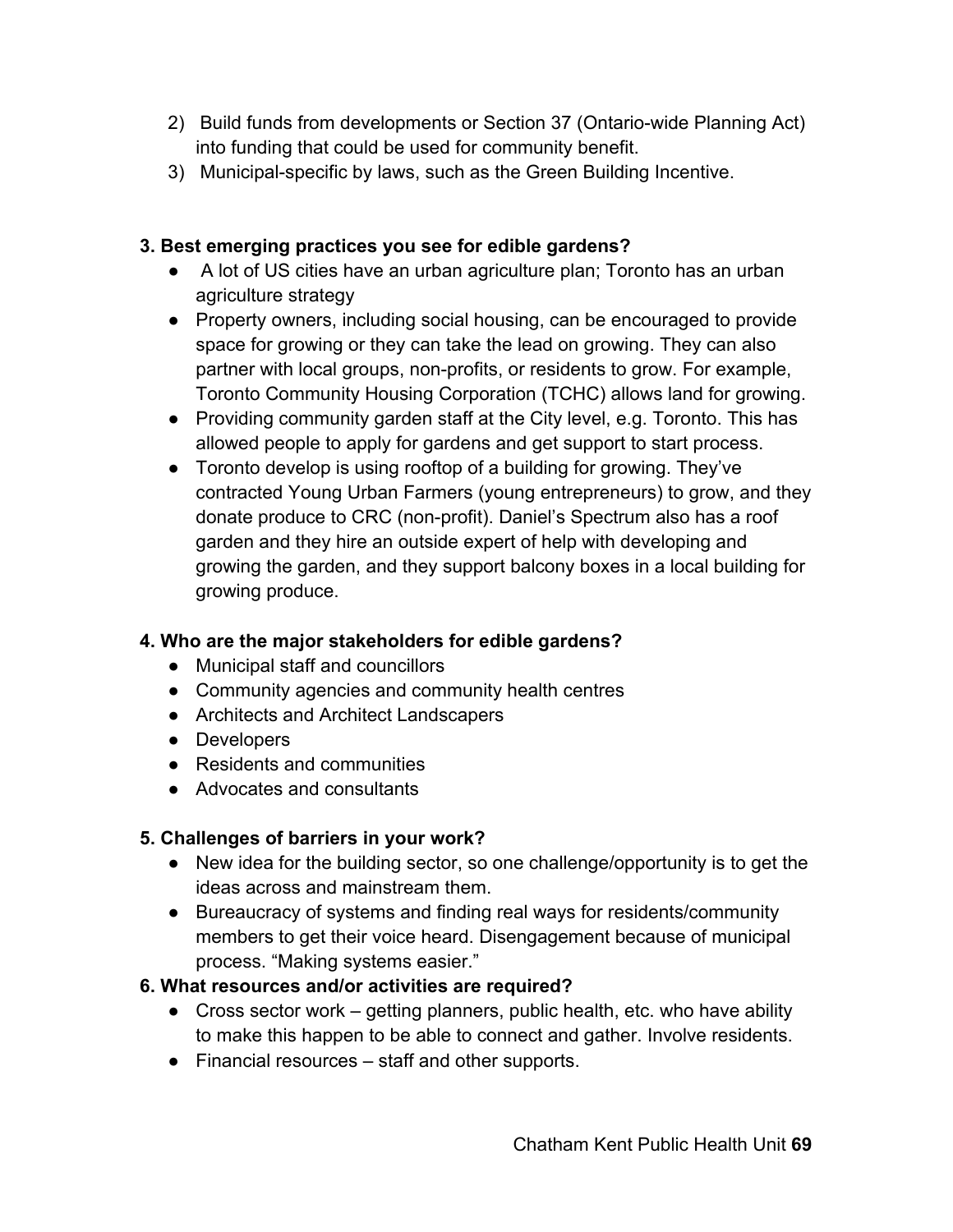● Leadership – either from a municipal unit or mayor to prioritize and keep the work going.

## **7. Anything else you would like to add?**

A few years ago, there was a Street By-Law that governed boulevard space and what can be grown. It didn't identify include edibles, so city staff interpreted it as edibles can't be grown. Having policies that allow initiatives are key. Review municipal policies and have something to saying that urban agriculture or edible gardens is a priority. This allows each area to get involved with healthy food growing.

Wayne Roberts' book (new) – a useful resource.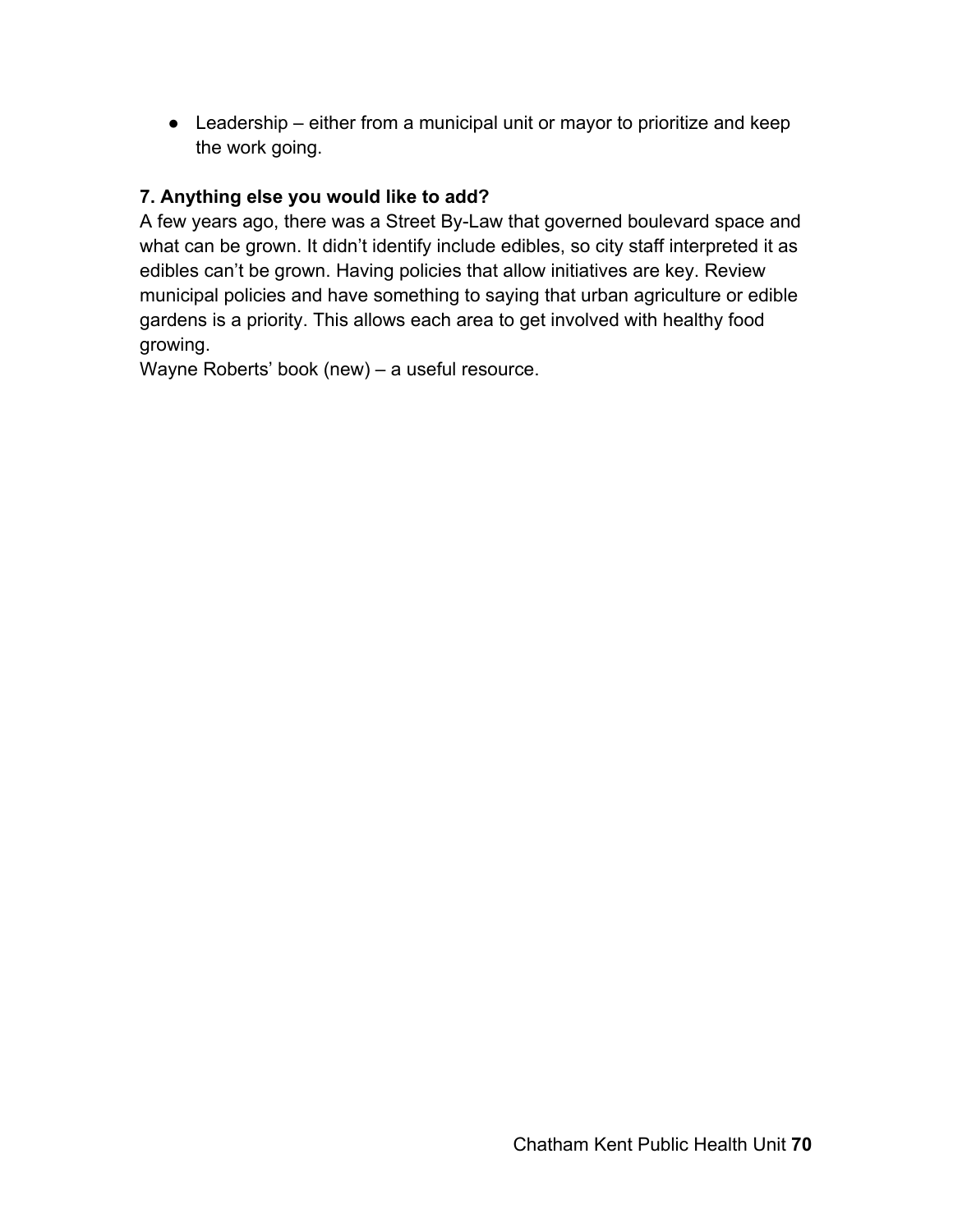# **Appendix C**

#### **Gleaning Interview 1**

**Interview:** Not Far From the Tree **Interviewee:** Laura Reinsborough, Founder and Current Project Director **Interviewer:** Andrew Park, Research Consultant **Date:** Jan 23, 2015 **Location:** Toronto, ON

#### **1. What led to planning of your gleaning initiative and project? E.g. community needs and past projects?**

- A bit by accident
- Started on the City of Toronto museum property and there was a connection with the municipal government – there are 40-50 fruit trees and a working orchard – the staff don't have the capacity that the fruit would be used.
- Inspired by Fallen Fruits initiative that was started by a professor in L.A.
- Started putting words out to friends and reach out to the immediate community
- What was important from the outset a table at the farmer's market as an important outreach tool that served as a public space where the public can taste some of the apples and individuals would share stories about their experiences with their neighbourhood fruit trees.
- It is very social and community building like a mini public forum.
- Organized fall and winter and then by spring they could harvest.

She is really interested in…

- Most of the work is harvesting from private property residential property.
- Public property becomes a little more contentious regarding what is safe to eat and what is an appropriate public act.
- The issue around food safety and non-commercial quality food looks
- What does it mean if the food is coming from an urban environment toxicity and can we trust soil from our own backyards
- Didn't want to donate food that was of lesser quality and produce that just was not being put to good use.
- She likes to explore gleaning to look at the urban relationship between community members and their urban environment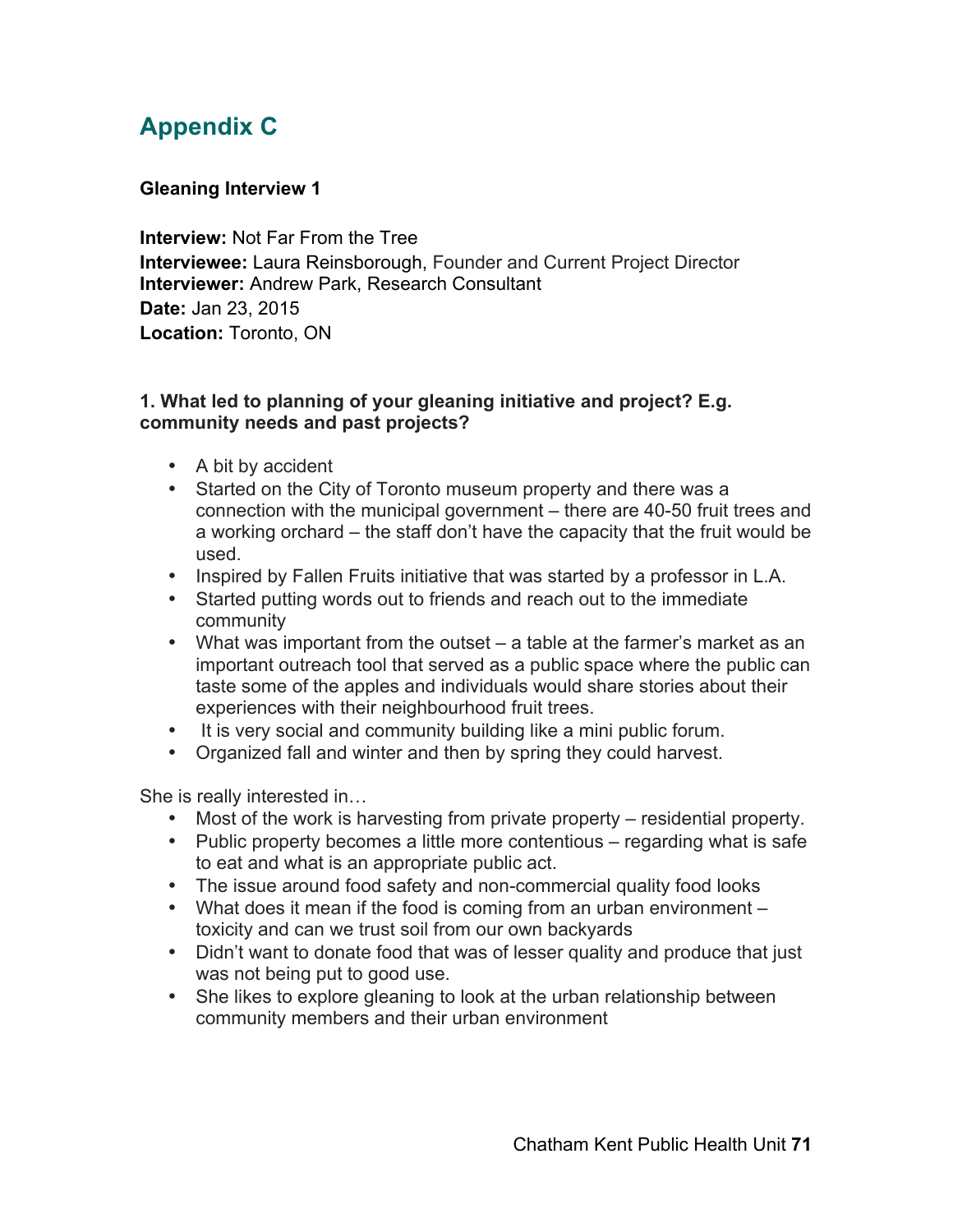#### **2. What relationships or partnerships exist between different stakeholders (community members, organizations, City staff, others)?**

- Local city councillor who was really supportive, a few councillors were really helpful
- Can improve on the partnership between them and the city
- Having some mentorship from existing charitable organizations was really helpful
- They are a project of a larger charity gaining access to administrative **infrastructure**
- Learnt from other groups mainly from BC gathering of fruit tree projects – published a manual
- Has created a strong relationship and network with other groups that are doing similar activities
- City of Toronto Soil Assessment Protocol targeting community gardens to reduce paper work and red tape - no matter what the soil testing says, it is okay to plant fruit trees and eat from those trees – addresses that these foods are not any less than what you would eat from a conventional food
- City of Toronto municipal policy does not have a clear bylaw regarding gleaning on public property.

#### **3. What assets or resources do you have to implement gleaning projects (e.g. infrastructure, land, money, staff)?**

- Really depended on other organizations manuals and guidelines. Some examples are: Life Cycles - Victoria BC harvesting our gardens manual; Seattle City Fruit; Abundance Edinborough; FruitShare Manitoba
- Resource and knowledge sharing is needed! So that when projects get started, you have a community to learn and share resources
- Organization currently runs on two staff year round grow in harvest season, May to June and August to November
- Have a coordinator that is in each ward 15 wards in total
- Lots of volunteers participate in the picks and equipment 1200 volunteers
- Lead picks require some sort of training 65 pick leaders
- Media attention was key for outreach the actual organization hasn't done a lot of outreach – local on the ground perspective

## **4. What are potential issues, challenges, or barriers for gleaning projects?**

- Hire and support staff is large
- Fundraising is an ongoing task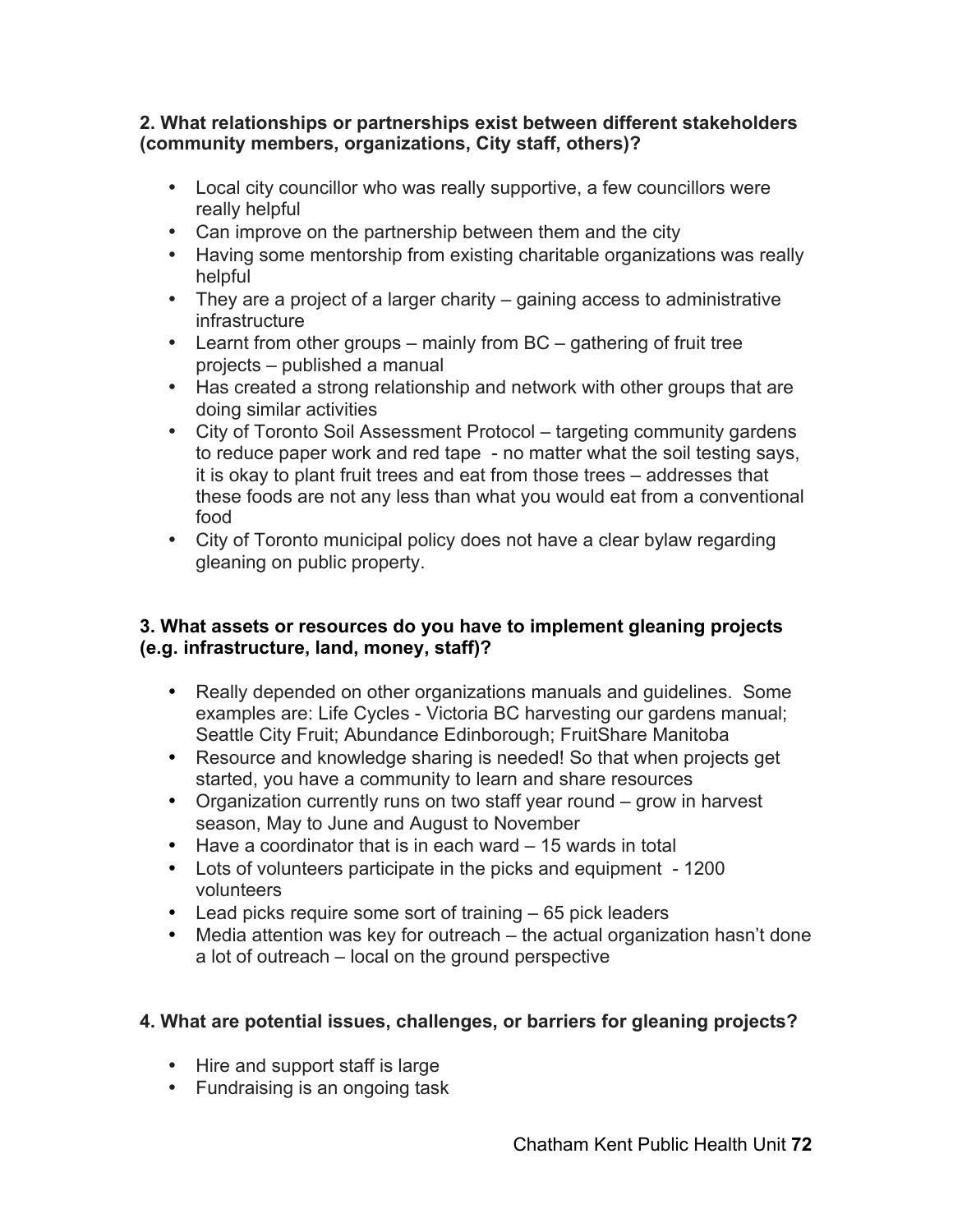- Being strategic with scale and being clear about model and stay on course with their objectives – remaining agile and responsive so it doesn't end up top-down and building the right partnership and network
- Scaling growth incrementally

#### **5. What outcomes do you hope to achieve?**

- To scale out to the rest of the Toronto but community building and environmentally sustainable is huge – how the fruit is transported and learning ways to be connected.
- Also, to have a national network is challenging because of the time and resources to organize something like this. Last November there was a meeting of projects across Ontario but nothing has surfaced from that meeting.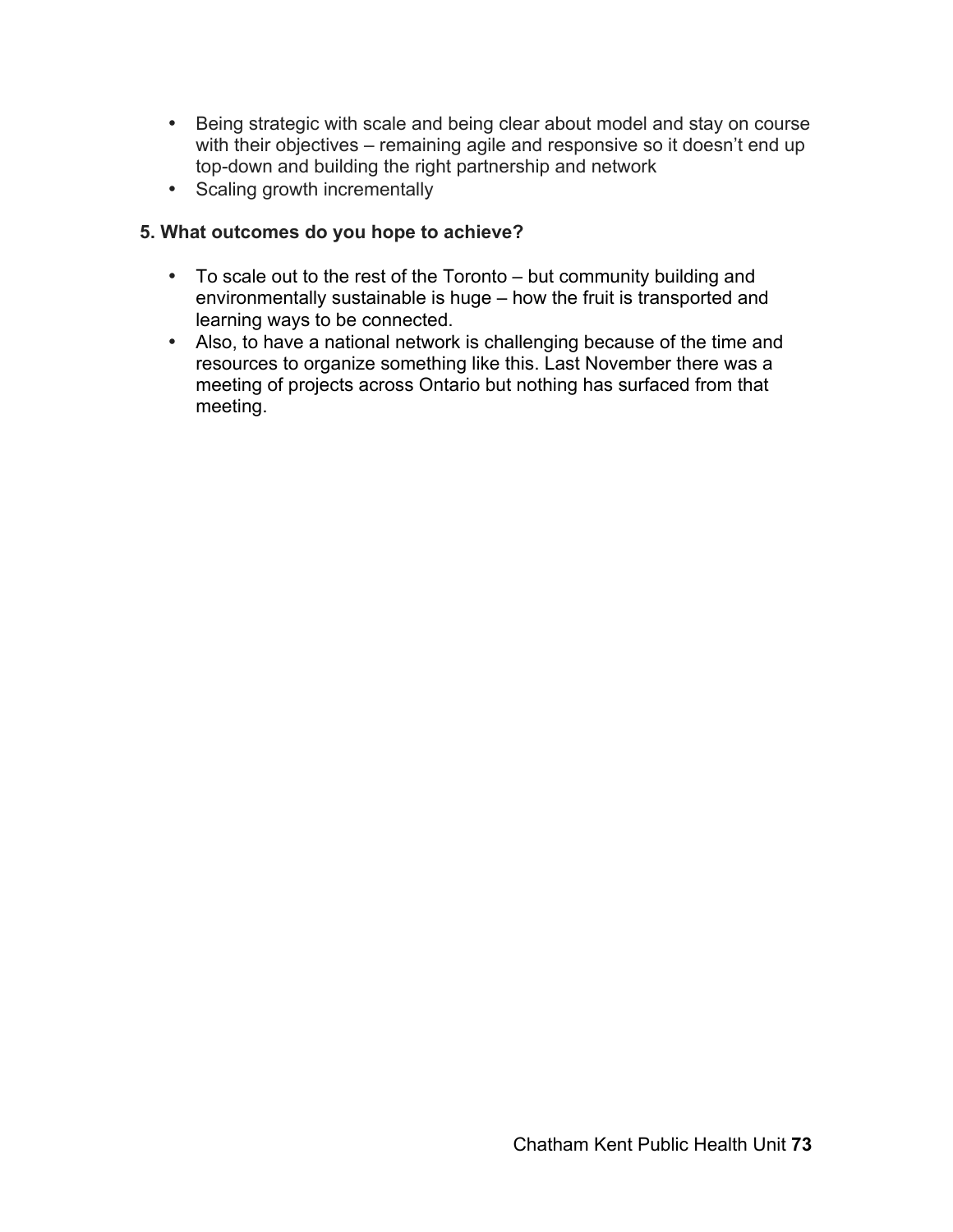# **Appendix D**

#### **Gleaning Interview 2**

**Interview:** Academic expert and previous Second Harvest employee **Interviewee:** Michelle Coyne **Interviewer:** Andrew Park, Research Consultant Date: February 4<sup>th</sup>, 2015 **Location:** Toronto, ON **Method:** Phone

### **1. Can you tell me your background and involvement in urban gleaning?**

I finished my doctoral work at York University and did a dissertation on food waste and urban gleaning and looked at the social and cultural history. I also focused on dumpster diving and worked with the organization Toronto Food Not Bombs. I've also worked on food donor relations for Second Harvest Toronto, an organization that gleans from the mainstream food system.

#### **2. Who are the major stakeholders?**

- City municipalities have a big role since they are the decision makers around allowing public food to become more available.
- Municipalities in North America had regulations and restrictions to grow produce in the city, as well as livestock. There was a big push for food outside of the city to push for food access.
- There was a change in the legal system where gleaners were legally permitted and farmers would have always left a portion of their field and give access.
- Gleaning was removed from British Common Law and when Canada was colonized, gleaning was never brought over
- This eventually changed the way societies and communities developed. There used to be communities forming around farms and agriculture activities. But change in legal structure caused a distance between farmer and eater.
- Farms are so far away from the densest parts of the population now. So the people who need food the most don't have access the fields and farmers don't have money to harvest and donate
- The people who eat are no longer a part of the people who make our foods and relationships are with local grocery stores.
- Coyne has noticed that food donors, including farmers, largely invested in keeping the food in their communities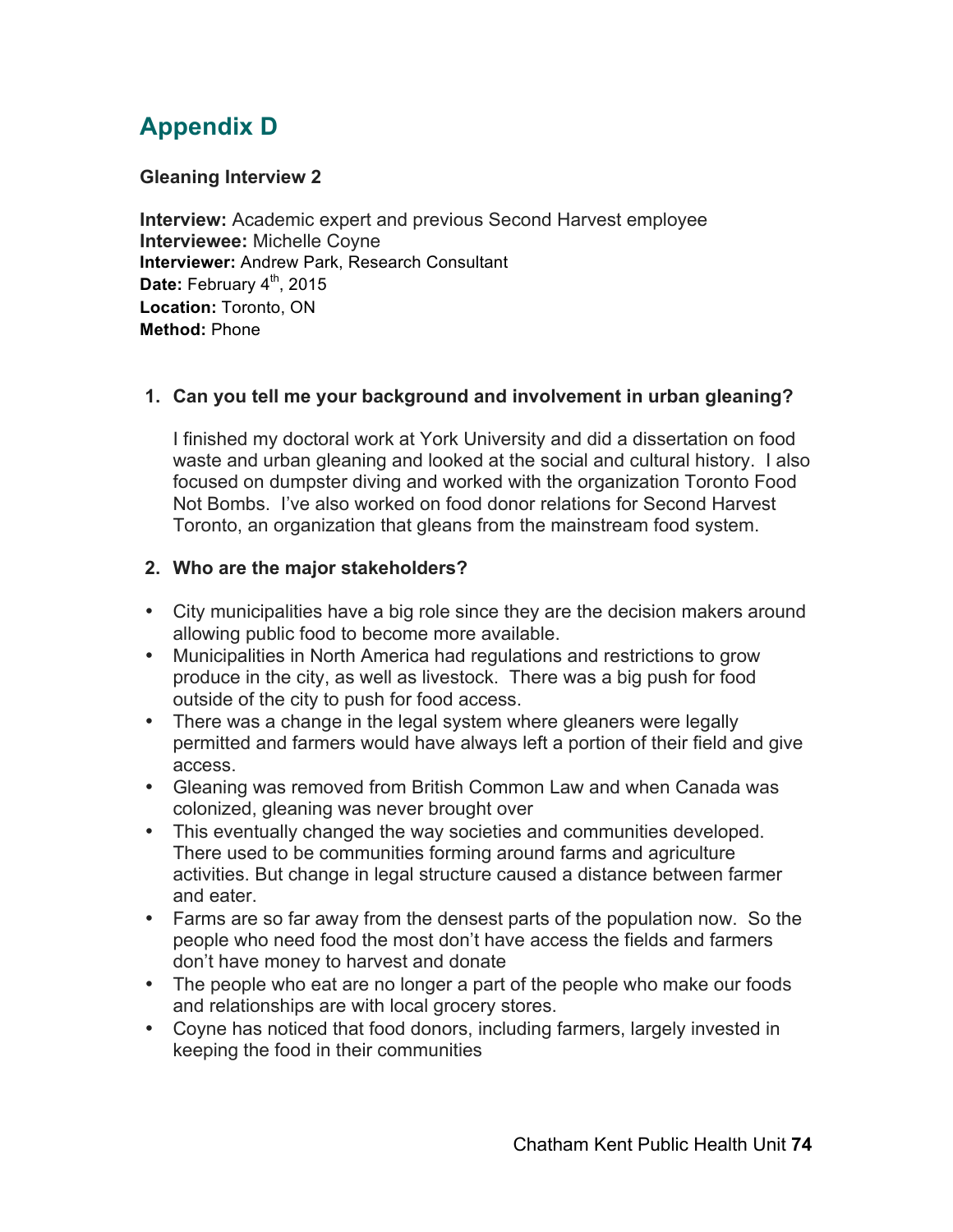#### **3. What resources do you need to implement gleaning projects (e.g. infrastructure, money, staff)?**

- Value-added programs are needed, ones that make organizations more flexible
- Note, that value added programs are helpful but also require a lot of resources. For example, preservation is a really good idea but requires lots resource.
- Opportunities to preserve, rework or cook it into something else can help manage the huge influx of produce. Preservation is key. Gleaning will happen during the fall and bring in a large amount of produce. Immediate consumption won't be possible.

### **4. What are potential issues, challenges, or barriers for gleaning projects?**

- Hunger relief services don't have the capacity to bring on new capacities because they are usually under-funded and under-staffed
- You need community organizations to be the go-between. An example is the Christian Gleaners network where they focused only on gleaning as well as dehydrating produce to create soup mixtures. Specialization is good because of focus.
- Clear funding is a challenge. Consistent funding would allow the organizations to focus on what they do.
- Pooling funds and resources between organizations is a good idea. For example, Second Harvest and Daily Bread Food Bank collectively receive food from the Ontario Food Terminal. In the pas there was competition, but sharing has allowed neither organization was overextended, not doubling efforts, and both have consistent presence at the Terminal.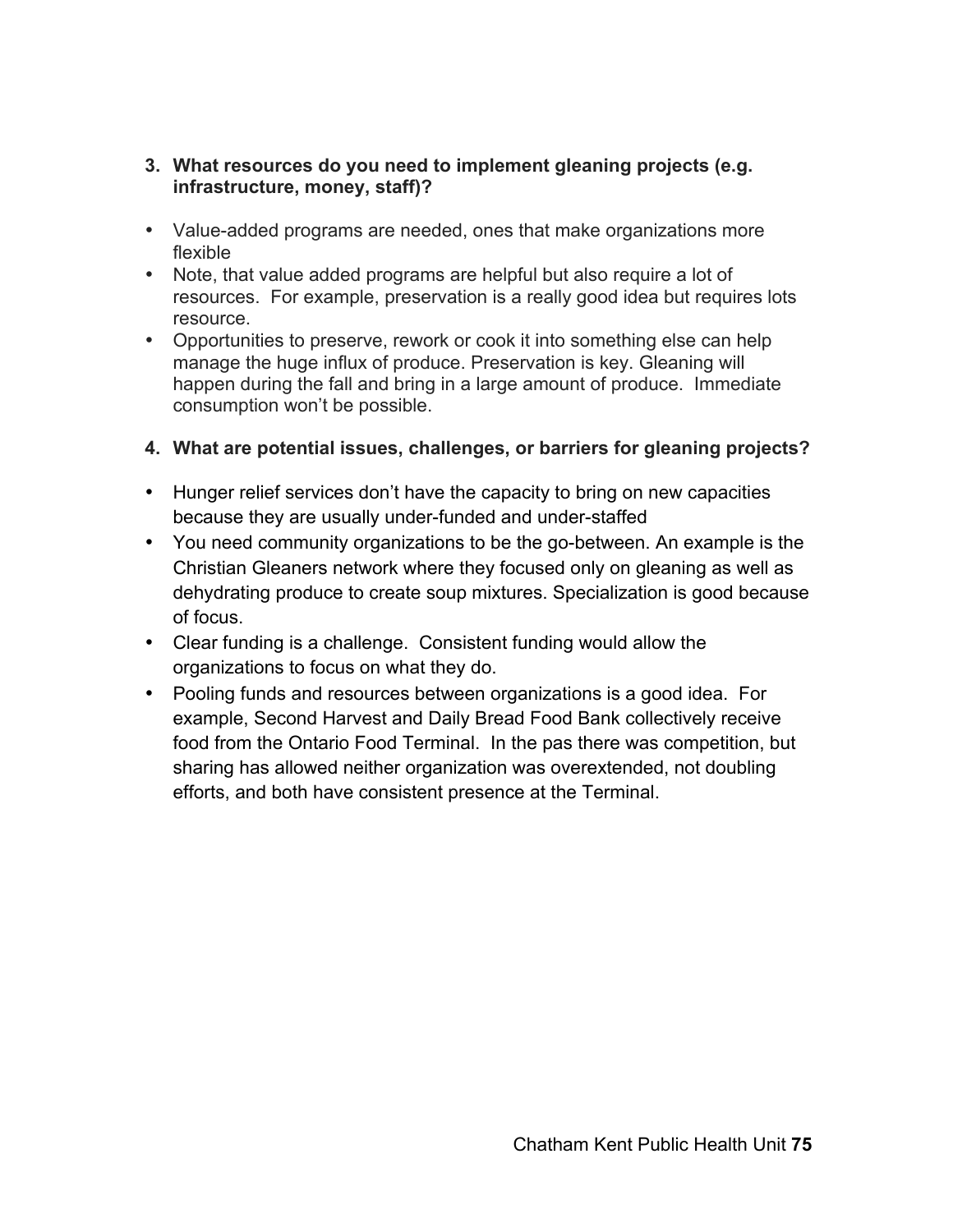# **Appendix E**

### **Steps for Conducting a Land Inventory for Municipalities**

Step 1: Develop a list of potential sites from relevant municipal departments and community consultations.

Step 2: Analyze site information using GIS and aerial photos. Parcels of land can then be divided into relevant categories, such as large scale urban farm, small scale urban farm (including greenhouses, forest farming, etc.), community gardens, and growing on impervious or poor soil.

Step 3: Create a criteria and ranking system to prioritize sites, such as zoning type, existing infrastructure, sun exposure, current and future land use plans. Some sites might require in-person visits. Special consideration for land inventories include sunlight, water access, soil, protection from vandalism, access for gardeners, and aesthetics of the neighbourhood (Vancouver Island Community Research Alliance, 2011).

Municipalities can also conduct survey assessment of brownfield sites with potential for edible garden use, with consideration for techniques that do not depend on soil quality, such as raised beds, greenhouse production (True Consulting Group, 2007).